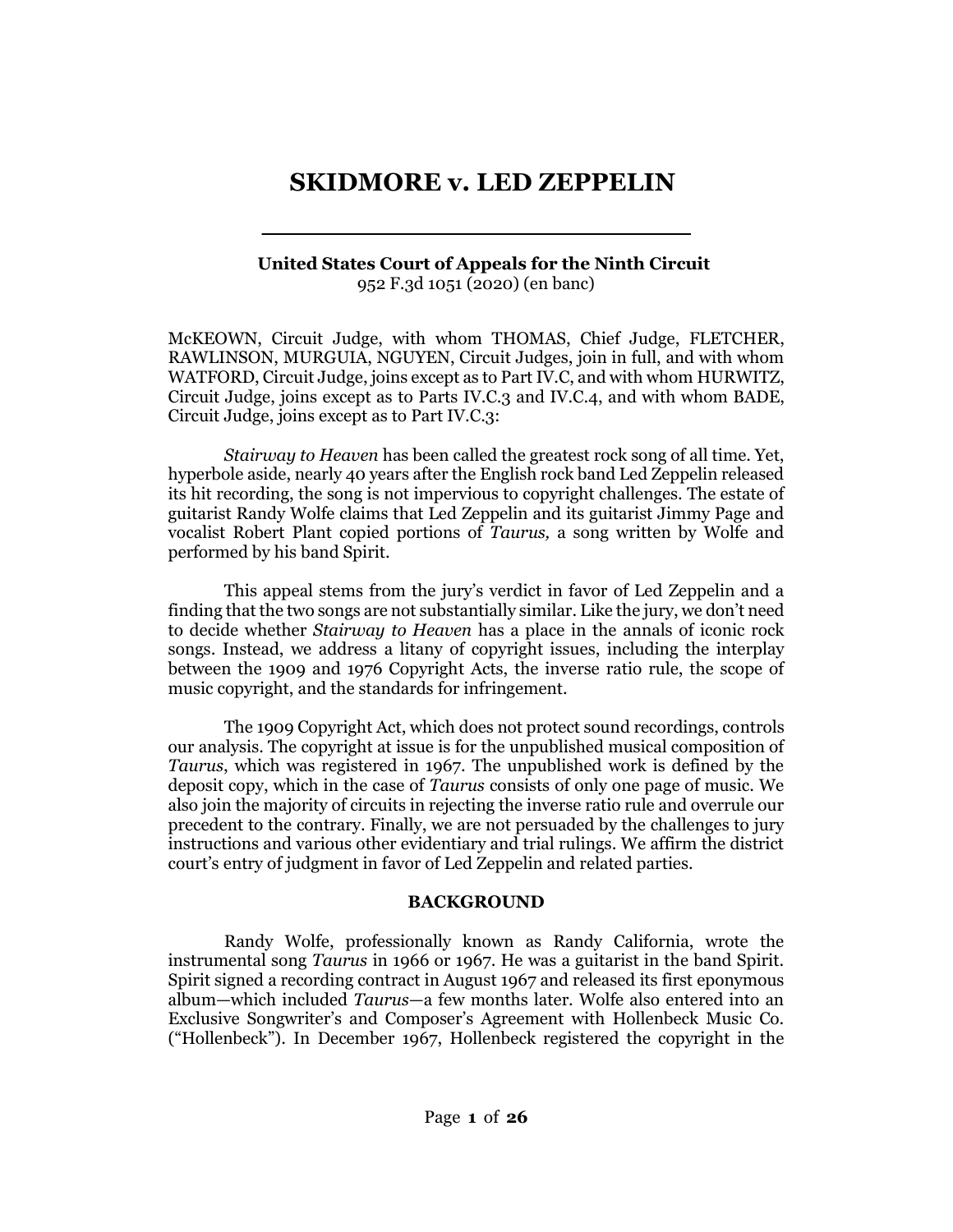unpublished musical composition of *Taurus*, listing Wolfe as the author. As required for registration of an unpublished work under the 1909 Copyright Act, which was in effect at the time, Hollenbeck transcribed *Taurus* and deposited one page of sheet music (the "*Taurus* deposit copy"), with the United States Copyright Office.

Around the same time, across the Atlantic, another rock band, Led Zeppelin, was formed by Jimmy Page, Robert Plant, John Paul Jones, and John Bonham. Led Zeppelin released its fourth album in late 1971. The untitled album, which became known as "Led Zeppelin IV," contained the now iconic song *Stairway to Heaven*. *Stairway to Heaven* was written by Jimmy Page and Robert Plant.

It is undisputed that Spirit and Led Zeppelin crossed paths in the late 1960s and the early 1970s. The bands performed at the same venue at least three times between 1968 and 1970. Led Zeppelin also performed a cover of a Spirit song, *Fresh Garbage*. But there is no direct evidence that the two bands toured together, or that Led Zeppelin band members heard Spirit perform *Taurus*.

Wolfe passed away in 1997. After his death, Wolfe's mother established the Randy Craig Wolfe Trust (the "Trust")<sup>1</sup> and served as the trustee until she passed away. Neither Wolfe nor his mother filed a suit regarding *Stairway to Heaven*. Michael Skidmore became a co-trustee of the Trust in 2006.

Fast forward forty-three years from the release of *Stairway to Heaven* to May 2014. Skidmore filed a suit alleging that *Stairway to Heaven* infringed the copyright in *Taurus*, naming as defendants Led Zeppelin, James Patrick Page, Robert Anthony Plant, John Paul Jones, Super Hype Publishing, and the Warner Music Group Corporation as parent of Warner/Chappell Music, Inc. ("Warner/Chappell"), Atlantic Recording Corporation, and Rhino Entertainment Co. (collectively "Led Zeppelin").<sup>2</sup> One may wonder how a suit so long in the making could survive a laches defense. The Supreme Court answered this question in *[Petrella v. Metro-Goldwyn-Mayer, Inc](http://www.westlaw.com/Link/Document/FullText?findType=Y&serNum=2033403958&pubNum=0000780&originatingDoc=I03972340624a11ea901f977ab2e6b36d&refType=RP&originationContext=document&vr=3.0&rs=cblt1.0&transitionType=DocumentItem&contextData=(sc.Search))*., which clarified that laches is not a defense where copyright infringement is ongoing. [572 U.S. 663, 668](http://www.westlaw.com/Link/Document/FullText?findType=Y&serNum=2033403958&pubNum=0000780&originatingDoc=I03972340624a11ea901f977ab2e6b36d&refType=RP&fi=co_pp_sp_780_668&originationContext=document&vr=3.0&rs=cblt1.0&transitionType=DocumentItem&contextData=(sc.Search)#co_pp_sp_780_668) (2014).

Skidmore alleged direct, contributory, and vicarious copyright infringement. He also sought equitable relief for a claim that he titled "Right of Attribution—Equitable Relief—Falsification of Rock n' Roll History." Skidmore's claims are not based on the entire *Taurus* composition. Rather, Skidmore claims that the opening notes of *Stairway to Heaven* are substantially similar to the eight-

<sup>&</sup>lt;sup>1</sup> Led Zeppelin does not challenge on appeal that all of Wolfe's intellectual property rights, including the ownership interest in *Taurus*, were transferred to the Trust.

<sup>2</sup> The case was filed in the Eastern District of Pennsylvania and later transferred to the proper venue, the Central District of California. *[Skidmore v. Led Zeppelin](http://www.westlaw.com/Link/Document/FullText?findType=Y&serNum=2036226203&pubNum=0007903&originatingDoc=I03972340624a11ea901f977ab2e6b36d&refType=RP&fi=co_pp_sp_7903_589&originationContext=document&vr=3.0&rs=cblt1.0&transitionType=DocumentItem&contextData=(sc.Search)#co_pp_sp_7903_589)*, 106 F. Supp. 3d 581, 589–[90 \(E.D. Pa. 2015\).](http://www.westlaw.com/Link/Document/FullText?findType=Y&serNum=2036226203&pubNum=0007903&originatingDoc=I03972340624a11ea901f977ab2e6b36d&refType=RP&fi=co_pp_sp_7903_589&originationContext=document&vr=3.0&rs=cblt1.0&transitionType=DocumentItem&contextData=(sc.Search)#co_pp_sp_7903_589)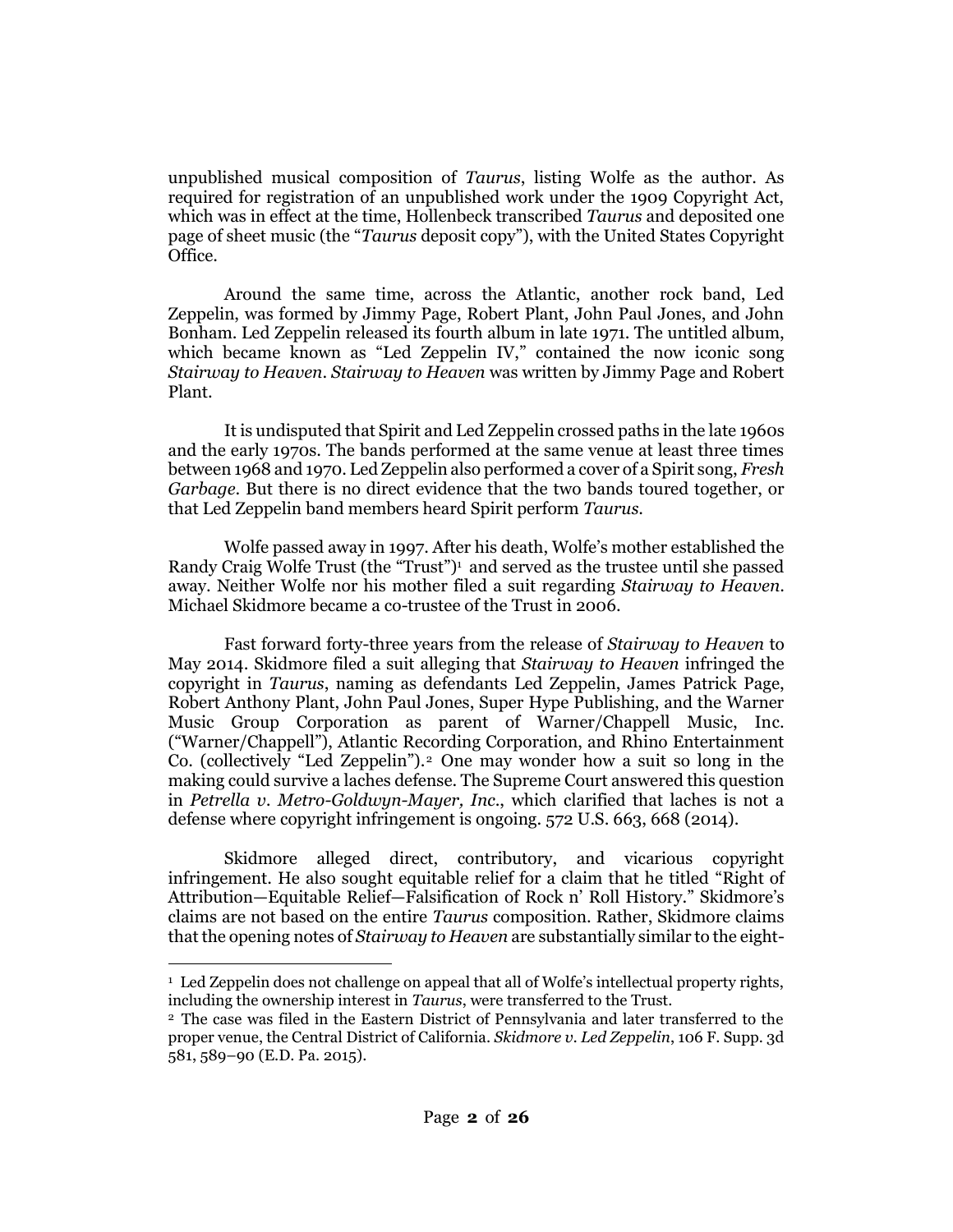measure passage at the beginning of the *Taurus* deposit copy:



The claimed portion includes five descending notes of a chromatic musical scale. These notes are represented on the piano as a set of adjacent black and white keys, from right to left. The beginning of *Stairway to Heaven* also incorporates a descending chromatic minor chord progression in A minor. However, the composition of *Stairway to Heaven* has a different ascending line that is played concurrently with the descending chromatic line, and a distinct sequence of pitches in the arpeggios, which are not present in *Taurus*.

Led Zeppelin disputed ownership, access, and substantial similarity. Led Zeppelin also alleged affirmative defenses, including independent creation, unclean hands, and laches.

At the close of discovery, Led Zeppelin moved for summary judgment. The district court granted the motion in part and denied it in part. The district court dismissed the claims against defendants John Paul Jones, Super Hype Publishing, and Warner Music Group because they had not performed or distributed *Stairway to Heaven* within the three-year statute of limitations period preceding the filing of the complaint. The district court also granted summary judgment to Led Zeppelin on Skidmore's "Right of Attribution—Equitable Relief: Falsification of Rock n' Roll History" claim. Although the claim was "creatively termed" and "inventive" according to the district court, a right of attribution claim under the Copyright Act extends only to visual arts.

The district court also ruled that under the 1909 Act, the scope of the copyright was circumscribed by the musical composition transcribed in the *Taurus* deposit copy. Thus, only the one-page *Taurus* deposit copy, and not a sound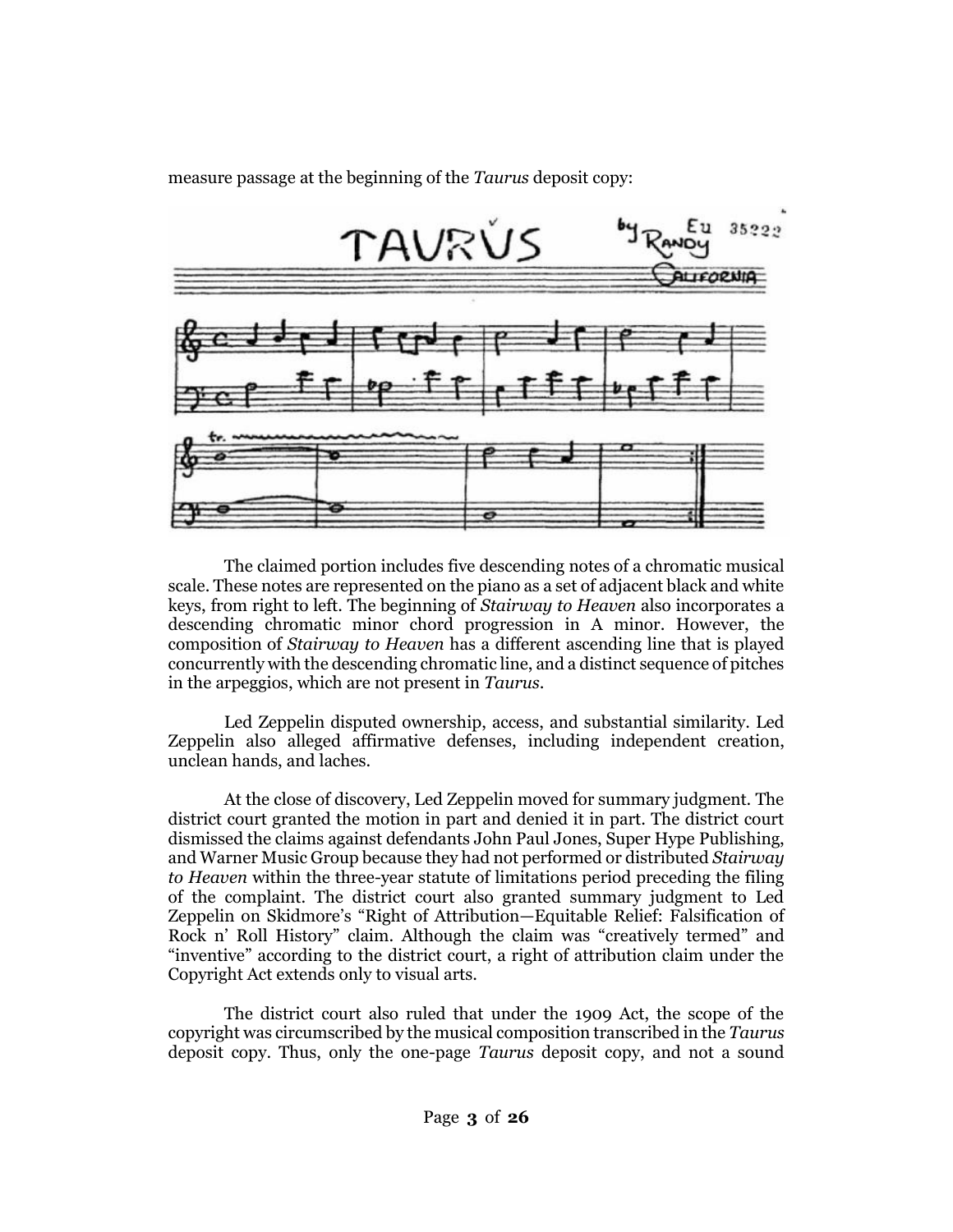recording, could be used to prove substantial similarity between *Taurus* and *Stairway to Heaven*.

The district court granted Led Zeppelin's motion in limine to exclude *Taurus* sound recordings and expert testimony based on those recordings. The district court again concluded that the *Taurus* deposit copy, rather than any recordings of Spirit's performance of *Taurus*, formed the sole benchmark for determining substantial similarity. The district court found that there were triable issues of fact relating to ownership, access, substantial similarity, and damages.

Against the backdrop of these rulings, the trial lasted five days. Two key issues predominated: access to *Taurus* by Led Zeppelin band members and substantial similarity.

On the access question, the district court allowed Skidmore to play various sound recordings of *Taurus* for Page outside of the presence of the jury. Skidmore then examined Page on access in front of the jury. Page testified that he owned "a copy of the album that contains 'Taurus,' ... in [his] collection," while denying "any knowledge of 'Taurus.' "

The substantial similarity question pitted two expert musicologists against each other. Skidmore's expert, Dr. Alexander Stewart, analyzed, one by one, five categories of similarities. Dr. Stewart acknowledged that a chromatic scale and arpeggios are common musical elements. But he found *Taurus* and *Stairway to Heaven* to be similar because the descending chromatic scales in the two compositions skip the note E and return to the tonic pitch, A, and the notes in the scale have the same durations. Then he pointed to three two-note sequences—AB, BC, and CF#—that appear in both compositions. In his view, the presence of successive eighth-note rhythms in both compositions also made them similar. Finally, he testified that the two compositions have the same "pitch collection," explaining that certain notes appear in the same proportions in the beginning sequence of both works.

In sum, Dr. Stewart claimed that five musical elements in combination were copied because these elements make *Taurus* unique and memorable, and these elements also appear in *Stairway to Heaven.* Skidmore's closing argument reinforced these points. Neither Dr. Stewart nor Skidmore's counsel argued that the categories of similarities were selected and arranged to form protectable expression in the design, pattern, or synthesis of the copyrighted work. Nor did they make a case that a particular selection and arrangement of musical elements were copied in *Stairway to Heaven*.

Led Zeppelin's expert, Dr. Lawrence Ferrara, testified that the two compositions are completely distinct. To highlight the marked differences in the compositions, he presented the following exhibit, which juxtaposed the claimed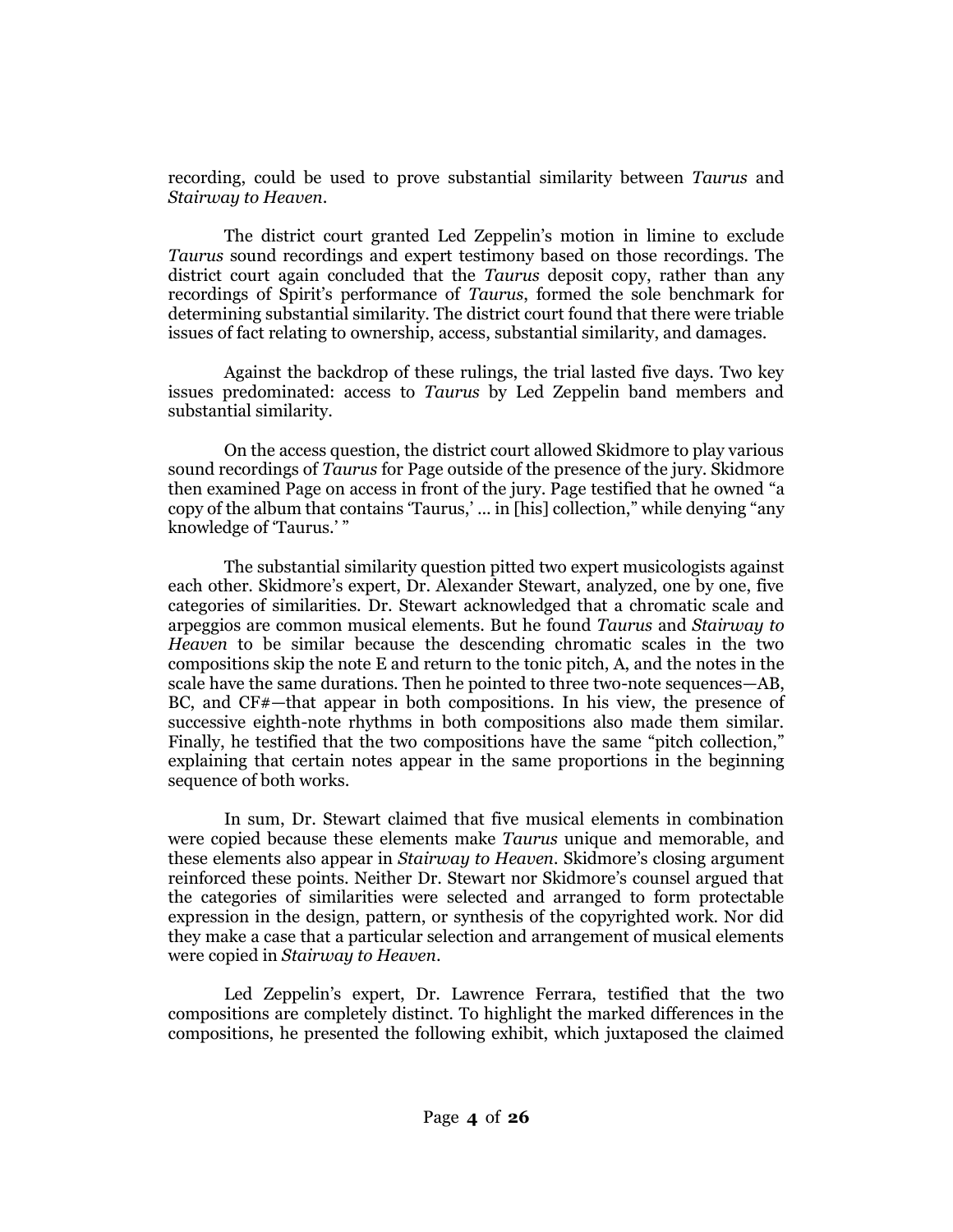portion of *Taurus* against *Stairway to Heaven*: 3

### **MUSICAL EXAMPLE 1**

Four-measure chord progressions Top two lines = Section A in "Taurus" with note values halved Lower two lines = Measures 1-4 in "Stairway"



Dr. Ferrara testified that the similarities claimed by Skidmore either involve unprotectable common musical elements or are random. For example, Dr. Ferrara explained that the similarity in the three two-note sequences is not musically significant because in each song the sequences were preceded and followed by different notes to form distinct melodies. He described the purported similarity based on these note sequences as akin to arguing that "crab" and "absent" are similar words because they both have the letter pair "ab." He also testified that the similarity in the "pitch collection" is not musically meaningful because it is akin to arguing that the presence of the same letters in "senator" and "treason" renders the words similar in meaning.

At the close of trial, the district court discussed with counsel the intended jury instructions. The district court did not give the proposed instructions on the inverse ratio rule and the selection and arrangement of unprotectable elements. Skidmore objected to the district court's decision to omit an inverse ratio instruction but did not do so as to the omitted selection and arrangement

<sup>3</sup> The duration of the notes in the *Taurus* deposit copy are halved in this exhibit to allow a side-by-side comparison of the two compositions.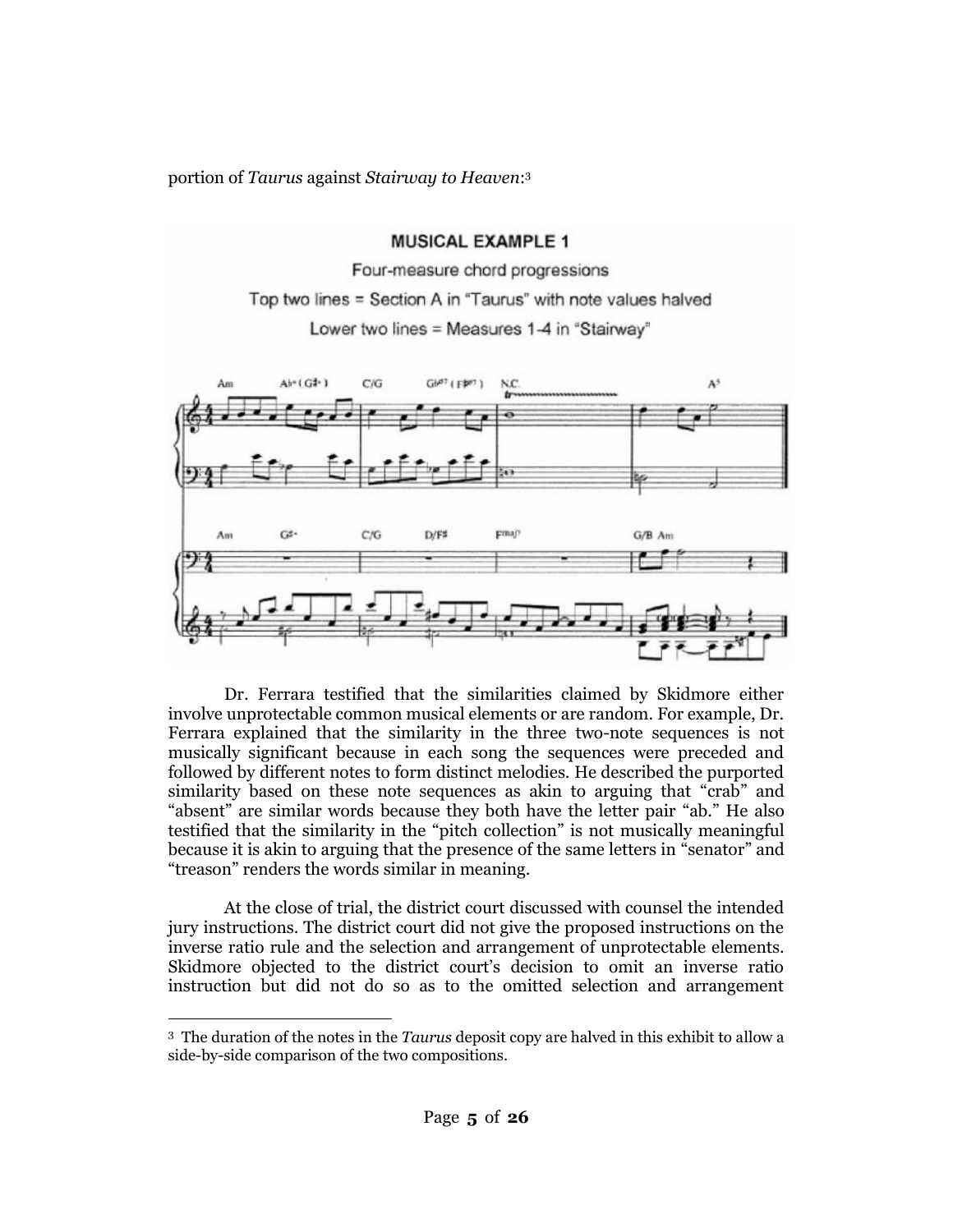#### instruction.

The jury returned a verdict for Led Zeppelin. In special interrogatories, the jury found that Skidmore owned the copyright to *Taurus* and that Led Zeppelin had access to *Taurus*, but that the two songs were not substantially similar under the extrinsic test. Following the verdict, the district court entered a judgment and an amended judgment. <sup>4</sup> Skidmore did not file any post-judgment motions challenging the verdict, but timely appealed from the amended judgment.

Significantly, Skidmore does not make a substantial evidence claim. Instead, he focuses on a handful of legal issues, challenging: (1) the ruling that substantial similarity must be proven using the copyright deposit copy; (2) the ruling that sound recordings could not be played to prove access; (3) various jury instructions; (4) the imposition of overall time limits for the trial; (5) the fact that the full version of *Taurus* was played in response to the jury's request; and (6) the decision not to exclude or sanction Dr. Ferrara because of a claimed conflict of interest.

Warner/Chappell filed separate motions for attorneys' fees and costs, which the district court denied. Warner/Chappell timely cross-appealed and the two appeals were consolidated.

A panel of our court vacated the amended judgment in part and remanded for a new trial. We granted rehearing en banc.<sup>5</sup> *[Skidmore v. Led Zeppelin](http://www.westlaw.com/Link/Document/FullText?findType=Y&serNum=2045608183&pubNum=0000506&originatingDoc=I03972340624a11ea901f977ab2e6b36d&refType=RP&originationContext=document&vr=3.0&rs=cblt1.0&transitionType=DocumentItem&contextData=(sc.Search))*, 905 [F.3d 1116 \(9th Cir. 2018\),](http://www.westlaw.com/Link/Document/FullText?findType=Y&serNum=2045608183&pubNum=0000506&originatingDoc=I03972340624a11ea901f977ab2e6b36d&refType=RP&originationContext=document&vr=3.0&rs=cblt1.0&transitionType=DocumentItem&contextData=(sc.Search)) *reh'g en banc granted*[, 925 F.3d 999 \(9th Cir. 2019\).](http://www.westlaw.com/Link/Document/FullText?findType=Y&serNum=2048451131&pubNum=0000506&originatingDoc=I03972340624a11ea901f977ab2e6b36d&refType=RP&originationContext=document&vr=3.0&rs=cblt1.0&transitionType=DocumentItem&contextData=(sc.Search))

#### **ANALYSIS**

#### **I. THE 1909 COPYRIGHT ACT**

The world of copyright protection for music changed dramatically during the twentieth century and those changes dictate our analysis here. The baseline issue we address is the scope of Wolfe's copyright in the unpublished composition *Taurus*, which was registered in 1967, between the passage of the Copyright Act of 1909 ("1909 Act") and the sweeping copyright reform adopted in the Copyright Act of 1976 ("1976 Act"). We conclude that the 1909 Act controls and that the deposit

<sup>4</sup> The district court amended the judgment to include all defendants, including those to whom the district court granted summary judgment. Skidmore appeals from the amended judgment related to Led Zeppelin and related parties, but waived any argument regarding the defendants who prevailed at summary judgment.

<sup>5</sup> In connection with en banc proceedings, we received thoughtful amicus briefs from a broad array of interested groups, including intellectual property and musicology scholars; songwriters, composers, musicians, and producers; recording companies and music publishers; rights holders; and the U.S. government. We thank amici for their participation.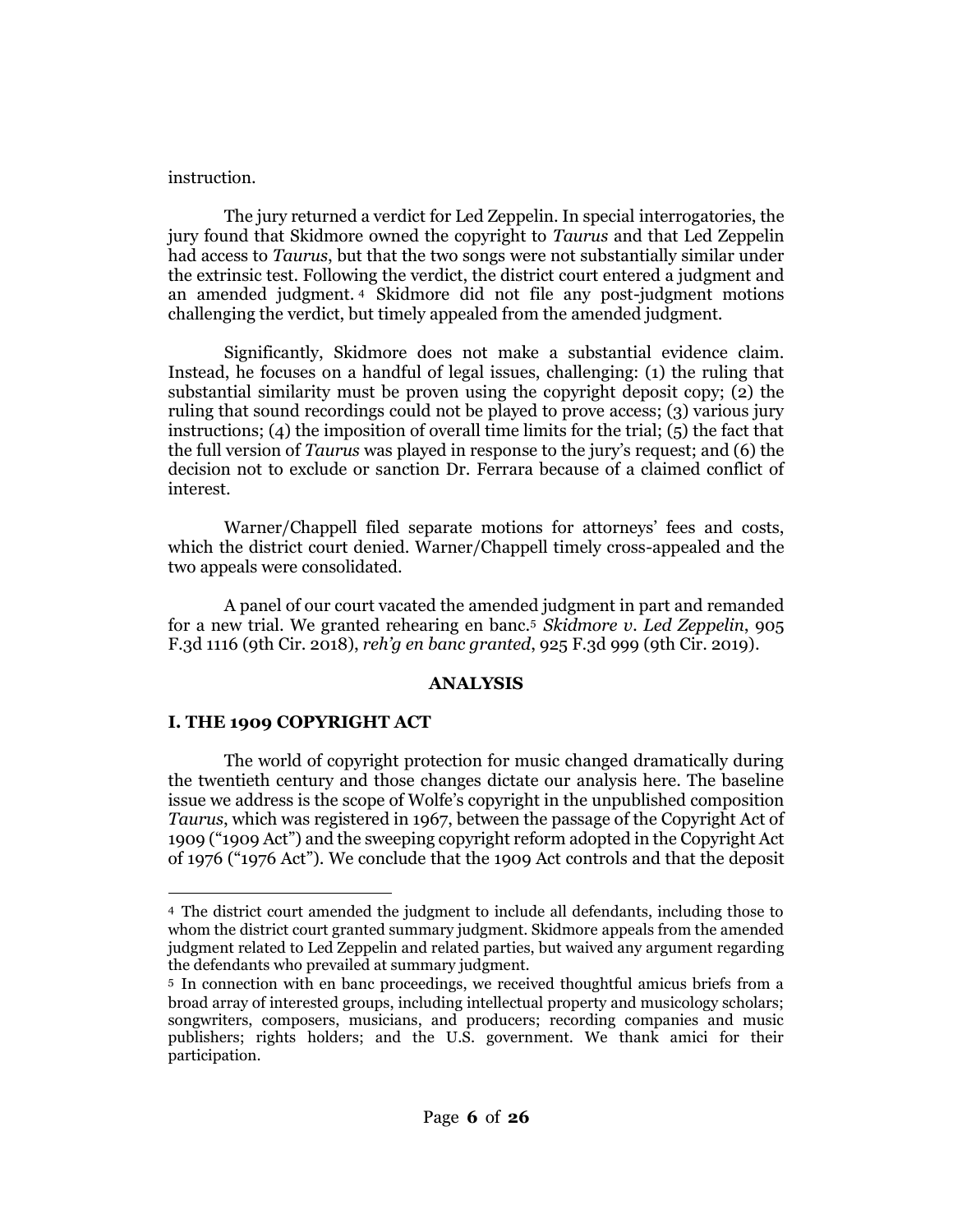copy defines the scope of the *Taurus* copyright.

#### **A. THE HISTORY OF COPYRIGHT PROTECTION FOR MUSICAL COMPOSITIONS AND SOUND RECORDINGS**

Although it seems unthinkable today, musical compositions were not explicitly subject to copyright in the United States until 1831, when Congress added "musical composition" to the list of statutorily protected works. Copyright Act of 1831, ch. 16, § 1, 4 Stat. 436, 436 (repealed 1909). Thus, the "musical composition," which was understood to be a printed form of the music, joined the statutory protection afforded to dramatic compositions, maps, charts, engraving, photographs and other works.

Between 1831 and the early 1900s, a number of machines were invented that allowed mechanical reproduction of a musical composition. *[Goldstein v.](http://www.westlaw.com/Link/Document/FullText?findType=Y&serNum=1973126419&pubNum=0000780&originatingDoc=I03972340624a11ea901f977ab2e6b36d&refType=RP&fi=co_pp_sp_780_564&originationContext=document&vr=3.0&rs=cblt1.0&transitionType=DocumentItem&contextData=(sc.Search)#co_pp_sp_780_564)  California*[, 412 U.S. 546, 564](http://www.westlaw.com/Link/Document/FullText?findType=Y&serNum=1973126419&pubNum=0000780&originatingDoc=I03972340624a11ea901f977ab2e6b36d&refType=RP&fi=co_pp_sp_780_564&originationContext=document&vr=3.0&rs=cblt1.0&transitionType=DocumentItem&contextData=(sc.Search)#co_pp_sp_780_564) (1973). With the advent of player pianos at the turn of the century, the question arose whether copyright protection extended to the infringement of musical compositions by perforated piano rolls.<sup>66</sup> The Supreme Court held that the copyright statute barred the unauthorized copying of a musical composition "in intelligible notation," but that it would be "strained and artificial" to consider musical sounds coming from an instrument to be a copy. *[White-Smith](http://www.westlaw.com/Link/Document/FullText?findType=Y&serNum=1908100372&pubNum=0000780&originatingDoc=I03972340624a11ea901f977ab2e6b36d&refType=RP&fi=co_pp_sp_780_17&originationContext=document&vr=3.0&rs=cblt1.0&transitionType=DocumentItem&contextData=(sc.Search)#co_pp_sp_780_17)  [Music Publ'g Co. v. Apollo Co.](http://www.westlaw.com/Link/Document/FullText?findType=Y&serNum=1908100372&pubNum=0000780&originatingDoc=I03972340624a11ea901f977ab2e6b36d&refType=RP&fi=co_pp_sp_780_17&originationContext=document&vr=3.0&rs=cblt1.0&transitionType=DocumentItem&contextData=(sc.Search)#co_pp_sp_780_17)*, 209 U.S. 1, 17–18 (1908). Justice Holmes commented in his concurrence that "[o]n principle anything that mechanically reproduces that collocation of sounds ought to be held a copy, or, if the statute is too narrow, ought to be made so by a further act." *Id.* [at 20.](http://www.westlaw.com/Link/Document/FullText?findType=Y&serNum=1908100372&pubNum=0000708&originatingDoc=I03972340624a11ea901f977ab2e6b36d&refType=RP&originationContext=document&vr=3.0&rs=cblt1.0&transitionType=DocumentItem&contextData=(sc.Search)) 

Congress stepped in to remedy the situation, perhaps heeding Justice Holmes's call. The Copyright Act of 1909—landmark legislation that significantly revised copyright law—categorized mechanically-reproduced musical revised copyright law—categorized mechanically-reproduced musical compositions, such as those played on player pianos and phonograph players, as "copies" of the original composition. 1909 Act, ch. 320,  $\S$  1(e), 35 Stat. 1075, 1075 (1909) (repealed 1976).

The statute provided copyright protection against "any arrangement or setting of [the musical composition] or of the melody of it in any system of notation or any form of record in which the thought of an author may be recorded and from which it may be read or reproduced." *Id.* Skidmore seizes on this language to argue that the new legislation extended copyright protection beyond sheet music. The text does not support this reading. Although the 1909 Act extended copyright protection against infringement beyond the mere reproduction of the sheet music, Congress did not provide that copyrighted works could be anything other than

<sup>6</sup> A piano roll is "a roll, usually of paper, on which music is preserved in the form of perforations; it is recorded and played back mechanically on a player piano or pianola." *Piano(la) roll*, The New Grove Dictionary of Jazz (Barry Kernfeld ed., 1994).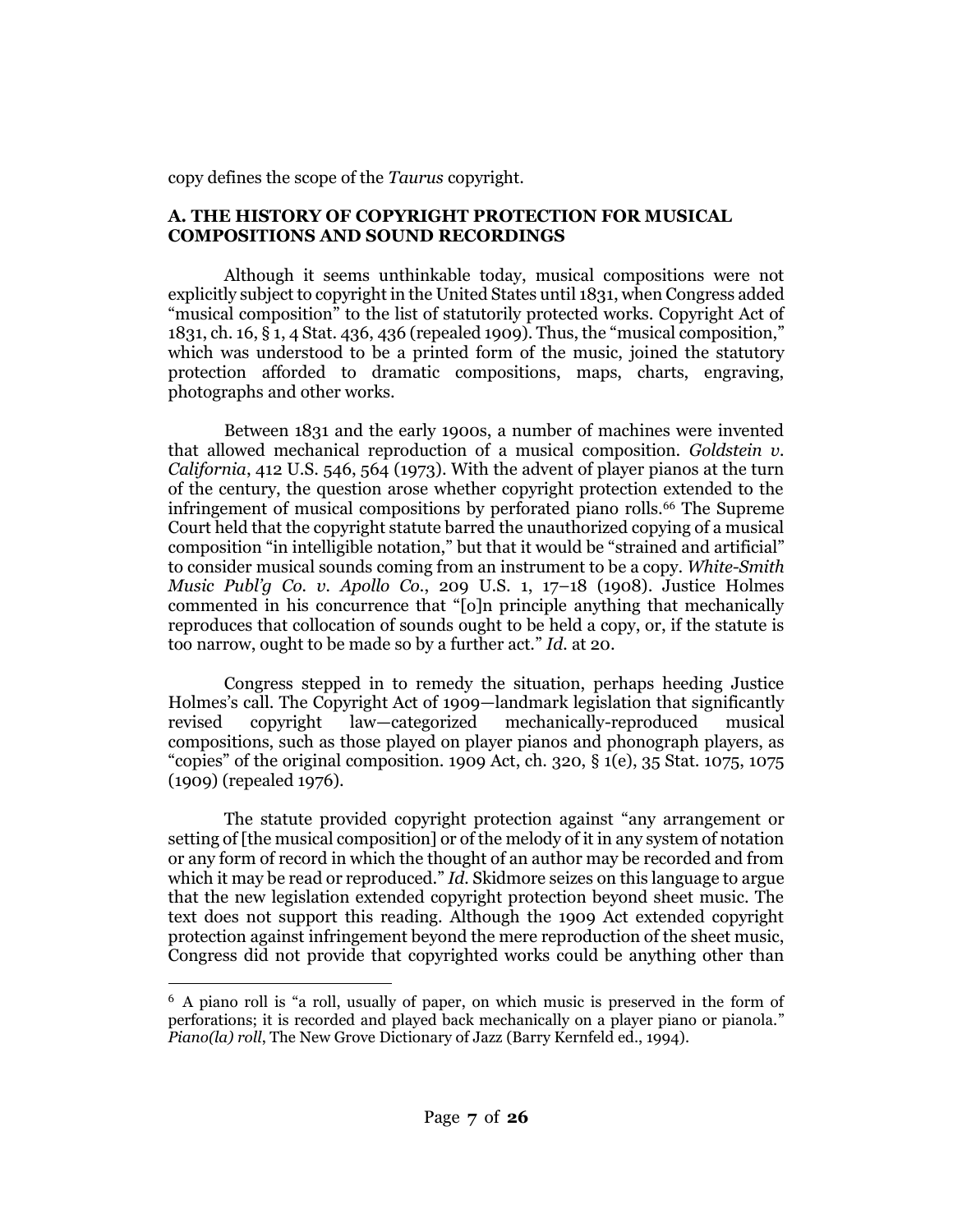sheet music or, for an unpublished work, the musical composition transcribed in the deposit copy. 1909 Act §§ 5, 11.

The Court reinforced this principle in *[Goldstein v. California](http://www.westlaw.com/Link/Document/FullText?findType=Y&serNum=1973126419&pubNum=0000780&originatingDoc=I03972340624a11ea901f977ab2e6b36d&refType=RP&originationContext=document&vr=3.0&rs=cblt1.0&transitionType=DocumentItem&contextData=(sc.Search))* when it noted that the amendments insured that *composers* of *original* musical works received adequate protection, and that "records and piano rolls were to be considered as 'copies' of the original composition ..., and could not be manufactured" without a specified royalty payment. The Court emphasized that "composers were to have no control over the recordings themselves," which Congress considered "a component part of a machine, capable of reproducing an original composition," or "renderings of original artistic performance."

Requiring more formalities than the current copyright act, the procedures for obtaining copyright protection under the 1909 Act were very specific. Registration for an unpublished musical work could be obtained "by the deposit, with claim of copyright, of one complete copy of such work" with the Copyright Office. 1909 Act § 11. In contrast, protection for a published work could be secured by affixing a copyright notice "to each copy thereof published or offered for sale in the United States by authority of the copyright proprietor." *Id.* § 9. Either way, distributing sound recordings did not constitute publication under the 1909 Act, so musical compositions were only published if the sheet music also was published. *See ABKCO Music, Inc. v. LaVere*[, 217 F.3d 684, 688 \(9th Cir. 2000\).](http://www.westlaw.com/Link/Document/FullText?findType=Y&serNum=2000387341&pubNum=0000506&originatingDoc=I03972340624a11ea901f977ab2e6b36d&refType=RP&fi=co_pp_sp_506_688&originationContext=document&vr=3.0&rs=cblt1.0&transitionType=DocumentItem&contextData=(sc.Search)#co_pp_sp_506_688) Significantly, the Copyright Office did not even accept sound recordings as deposit copies. Indeed, "in order to claim copyright in a musical work under the 1909 Act, the work had to be reduced to sheet music or other manuscript form." 1 M. Nimmer & D. Nimmer, *Nimmer on Copyright* ("Nimmer") § 2.05[A] (2017).

Sound recordings did not become subject to copyright protection until 1972, and then only for the sound recordings fixed on or after February 15, 1972. [17 U.S.C. § 301\(c\).](http://www.westlaw.com/Link/Document/FullText?findType=L&pubNum=1000546&cite=17USCAS301&originatingDoc=I03972340624a11ea901f977ab2e6b36d&refType=RB&originationContext=document&vr=3.0&rs=cblt1.0&transitionType=DocumentItem&contextData=(sc.Search)#co_pp_4b24000003ba5) The amendment did nothing to change the requirements of the 1909 Act or the status of the *Taurus* copyright.

The copyright requirements were changed dramatically by the 1976 Copyright Act, which provided that public distribution of a sound recording qualified as publication of a musical composition. *Id.* § 101. In other words, composers could submit a recording rather than sheet music as the deposit copy for a musical composition. The catch, for this case, is that publication before the 1978 effective date is not covered by the new statute.

## **B. THE** *TAURUS* **DEPOSIT COPY**

The 1967 deposit copy of *Taurus* is a single page of sheet music. Skidmore suggests that the copyright extends beyond the sheet music; that is, the deposit copy is somehow archival in nature and more of a reference point than a definitive filing. This approach ignores the text of the statute and the purpose of the deposit.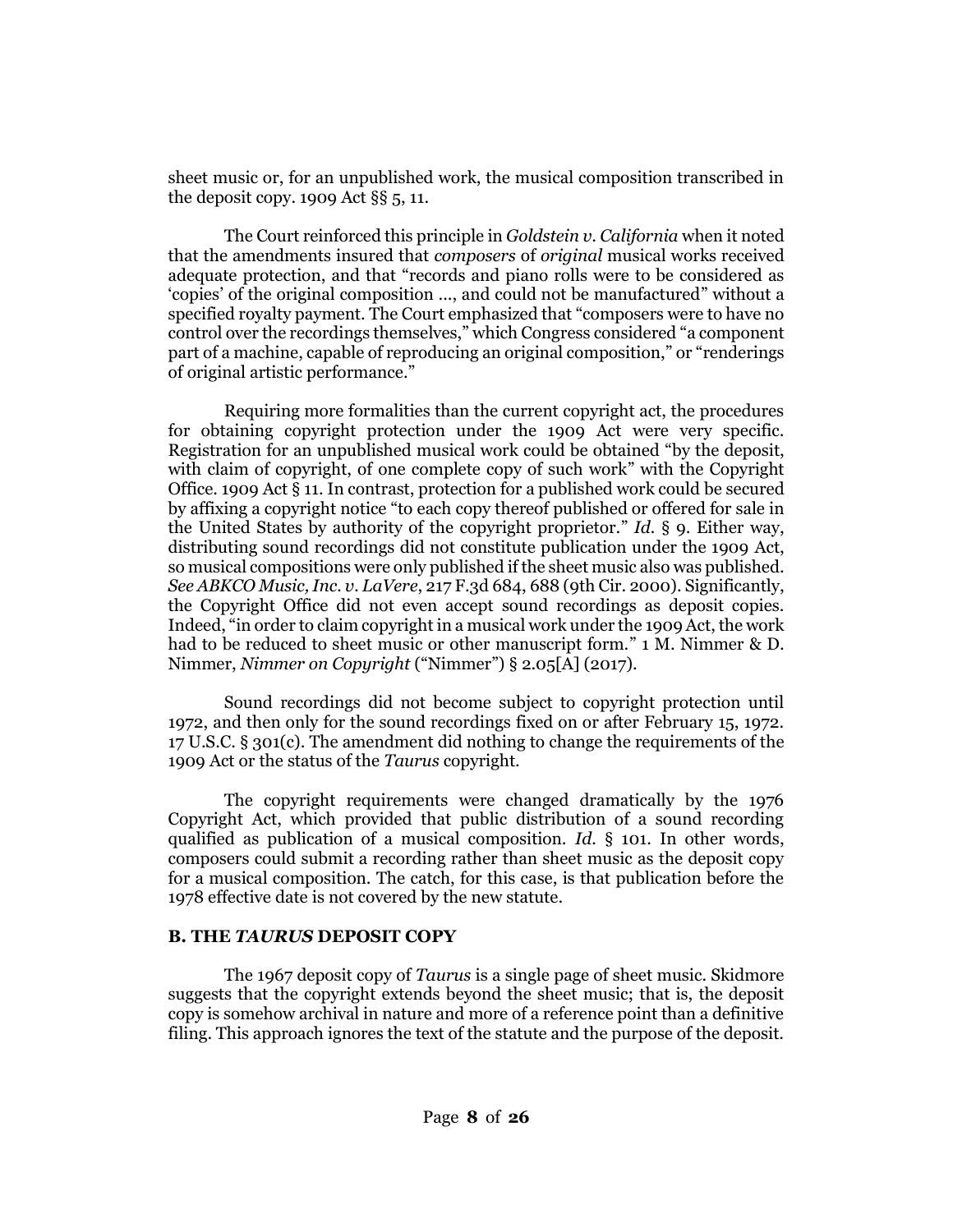We have outlined copyright protection under the 1909 Act as follows: "[A]n unpublished work was protected by state common law copyright from the moment of its creation until it was either published or until it received protection under the federal copyright scheme." *ABKCO*[, 217 F.3d at 688](http://www.westlaw.com/Link/Document/FullText?findType=Y&serNum=2000387341&pubNum=0000506&originatingDoc=I03972340624a11ea901f977ab2e6b36d&refType=RP&fi=co_pp_sp_506_688&originationContext=document&vr=3.0&rs=cblt1.0&transitionType=DocumentItem&contextData=(sc.Search)#co_pp_sp_506_688) (quoting *[LaCienega Music Co.](http://www.westlaw.com/Link/Document/FullText?findType=Y&serNum=1995088299&pubNum=0000506&originatingDoc=I03972340624a11ea901f977ab2e6b36d&refType=RP&fi=co_pp_sp_506_952&originationContext=document&vr=3.0&rs=cblt1.0&transitionType=DocumentItem&contextData=(sc.Search)#co_pp_sp_506_952)  v. ZZ Top*[, 53 F.3d 950, 952 \(9th Cir. 1995\)\)](http://www.westlaw.com/Link/Document/FullText?findType=Y&serNum=1995088299&pubNum=0000506&originatingDoc=I03972340624a11ea901f977ab2e6b36d&refType=RP&fi=co_pp_sp_506_952&originationContext=document&vr=3.0&rs=cblt1.0&transitionType=DocumentItem&contextData=(sc.Search)#co_pp_sp_506_952). The referenced federal copyright protection for unpublished works is found in the text of the statute: "copyright may also be had of the works of an author of which copies are not reproduced for sale, by the deposit, with claim of copyright, of one complete copy of such work if it be a ... musical composition  $\ldots$ " 1909 Act § 11.

The text is clear—for unpublished works, the author must deposit one *complete copy* of such work. The purpose of the deposit is to make a record of the claimed copyright, provide notice to third parties, and prevent confusion about the scope of the copyright. *See [Data Gen. Corp. v. Grumman Sys. Support Corp](http://www.westlaw.com/Link/Document/FullText?findType=Y&serNum=1994183914&pubNum=0000506&originatingDoc=I03972340624a11ea901f977ab2e6b36d&refType=RP&fi=co_pp_sp_506_1161&originationContext=document&vr=3.0&rs=cblt1.0&transitionType=DocumentItem&contextData=(sc.Search)#co_pp_sp_506_1161)*., 36 F.3d 1147, 1161–[62 \(1st Cir. 1994\)](http://www.westlaw.com/Link/Document/FullText?findType=Y&serNum=1994183914&pubNum=0000506&originatingDoc=I03972340624a11ea901f977ab2e6b36d&refType=RP&fi=co_pp_sp_506_1161&originationContext=document&vr=3.0&rs=cblt1.0&transitionType=DocumentItem&contextData=(sc.Search)#co_pp_sp_506_1161) (the deposit requirement provides the "Copyright Office with sufficient material to identify the work in which the registrant claims a copyright ... [and] prevent[s] confusion about which work the author is attempting to register"), *abrogated on other grounds by [Reed Elsevier,](http://www.westlaw.com/Link/Document/FullText?findType=Y&serNum=2021448087&pubNum=0000708&originatingDoc=I03972340624a11ea901f977ab2e6b36d&refType=RP&originationContext=document&vr=3.0&rs=cblt1.0&transitionType=DocumentItem&contextData=(sc.Search))  [Inc. v. Muchnick](http://www.westlaw.com/Link/Document/FullText?findType=Y&serNum=2021448087&pubNum=0000708&originatingDoc=I03972340624a11ea901f977ab2e6b36d&refType=RP&originationContext=document&vr=3.0&rs=cblt1.0&transitionType=DocumentItem&contextData=(sc.Search))*, 559 U.S. 154 (2010); *Report of the Register of Copyrights on the General Revision of the U.S. Copyright Law* 71 (1961) (one of the purposes of the deposit is "to identify the work" being registered).

Even before the 1909 Act, the Supreme Court stated that one objective of the deposit was to permit inspection by other authors "to ascertain precisely what was the subject of copyright." *Merrell v. Tice*[, 104 U.S. 557, 561](http://www.westlaw.com/Link/Document/FullText?findType=Y&serNum=1881194689&pubNum=0000780&originatingDoc=I03972340624a11ea901f977ab2e6b36d&refType=RP&fi=co_pp_sp_780_561&originationContext=document&vr=3.0&rs=cblt1.0&transitionType=DocumentItem&contextData=(sc.Search)#co_pp_sp_780_561) (1881). At the time that *Taurus* was registered, the Copyright Office's practice regarding applications to register unpublished musical compositions was to consider "writ[ing] to the applicant, *pointing out that protection extends only to the material actually deposited*, and suggesting that in his own interest he develop his manuscript to supply the missing element." *Compendium of Copyright Office Practices* ("*Copyright Office Compendium*") § 2.6.1.II.a (1st ed. 1967) (emphasis added). The inescapable conclusion is that the scope of the copyright is limited by the deposit copy.

The practical treatment of deposit copies underscores their importance. The 1909 Act prohibits destruction of copies of unpublished works without notice to the copyright owner. 1909 Act §§ 59–60. Buttressing this protection, the Register of Copyright's policy is to retain access to the deposit copies of unpublished works for the full copyright term. *See Report of the Register of Copyrights on the General Revision of the U.S. Copyright Law* at 80–81.

The cases Skidmore cites to suggest that the content of the deposit copy may be supplemented are not instructive. *See, e.g.*, *[Washingtonian Publ'g Co. v.](http://www.westlaw.com/Link/Document/FullText?findType=Y&serNum=1939124915&pubNum=0000780&originatingDoc=I03972340624a11ea901f977ab2e6b36d&refType=RP&fi=co_pp_sp_780_41&originationContext=document&vr=3.0&rs=cblt1.0&transitionType=DocumentItem&contextData=(sc.Search)#co_pp_sp_780_41)  Pearson*[, 306 U.S. 30, 41](http://www.westlaw.com/Link/Document/FullText?findType=Y&serNum=1939124915&pubNum=0000780&originatingDoc=I03972340624a11ea901f977ab2e6b36d&refType=RP&fi=co_pp_sp_780_41&originationContext=document&vr=3.0&rs=cblt1.0&transitionType=DocumentItem&contextData=(sc.Search)#co_pp_sp_780_41)–42 (1939) (addressing the failure to promptly submit a deposit copy for a *published* work); *[Three Boys Music Corp. v. Bolton](http://www.westlaw.com/Link/Document/FullText?findType=Y&serNum=2000304625&pubNum=0000506&originatingDoc=I03972340624a11ea901f977ab2e6b36d&refType=RP&fi=co_pp_sp_506_486&originationContext=document&vr=3.0&rs=cblt1.0&transitionType=DocumentItem&contextData=(sc.Search)#co_pp_sp_506_486)*, 212 F.3d 477, 486–[87 \(9th Cir. 2000\)](http://www.westlaw.com/Link/Document/FullText?findType=Y&serNum=2000304625&pubNum=0000506&originatingDoc=I03972340624a11ea901f977ab2e6b36d&refType=RP&fi=co_pp_sp_506_486&originationContext=document&vr=3.0&rs=cblt1.0&transitionType=DocumentItem&contextData=(sc.Search)#co_pp_sp_506_486) (addressing whether an incomplete deposit copy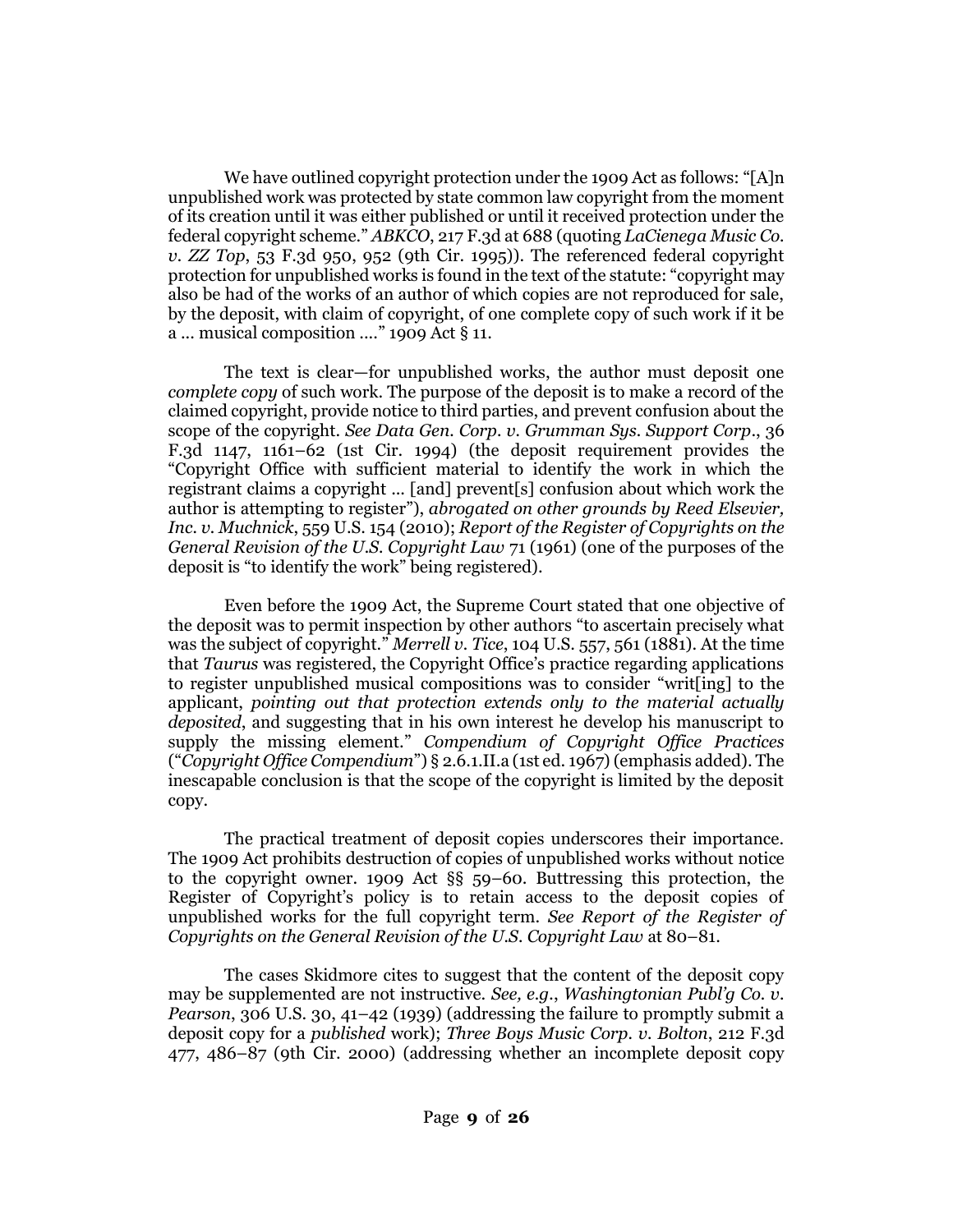contained the "essential elements" of the musical composition such that subject matter jurisdiction was proper). Nor do the cases analyzing the 1976 Act illuminate the copyright scope question under the 1909 Act. *See [Bridgeport Music, Inc. v.](http://www.westlaw.com/Link/Document/FullText?findType=Y&serNum=2020295760&pubNum=0000506&originatingDoc=I03972340624a11ea901f977ab2e6b36d&refType=RP&fi=co_pp_sp_506_276&originationContext=document&vr=3.0&rs=cblt1.0&transitionType=DocumentItem&contextData=(sc.Search)#co_pp_sp_506_276)  UMG Recordings, Inc.*[, 585 F.3d 267, 276 \(6th Cir. 2009\);](http://www.westlaw.com/Link/Document/FullText?findType=Y&serNum=2020295760&pubNum=0000506&originatingDoc=I03972340624a11ea901f977ab2e6b36d&refType=RP&fi=co_pp_sp_506_276&originationContext=document&vr=3.0&rs=cblt1.0&transitionType=DocumentItem&contextData=(sc.Search)#co_pp_sp_506_276) *[Nat'l Conference of Bar](http://www.westlaw.com/Link/Document/FullText?findType=Y&serNum=1982147393&pubNum=0000350&originatingDoc=I03972340624a11ea901f977ab2e6b36d&refType=RP&fi=co_pp_sp_350_482&originationContext=document&vr=3.0&rs=cblt1.0&transitionType=DocumentItem&contextData=(sc.Search)#co_pp_sp_350_482)  [Exam'rs v. Multistate Legal S](http://www.westlaw.com/Link/Document/FullText?findType=Y&serNum=1982147393&pubNum=0000350&originatingDoc=I03972340624a11ea901f977ab2e6b36d&refType=RP&fi=co_pp_sp_350_482&originationContext=document&vr=3.0&rs=cblt1.0&transitionType=DocumentItem&contextData=(sc.Search)#co_pp_sp_350_482)tudies, Inc.*, 692 F.2d 478, 482–83 (7th Cir. 1982).

Although Skidmore offers a host of reasons why adherence to the statute complicates proof in copyright cases, these arguments cannot overcome the statutory requirements. For example, Skidmore claims that it is impractical to compare a sound recording of the infringing work to a deposit copy of the infringed work, even though that is precisely what happened here, and experts for both sides were confident in their analysis. Indeed, during the trial, Skidmore's master guitarist, Kevin Hanson, performed the *Taurus* deposit copy as he interpreted it.

Skidmore also complains that restricting protection to the deposit copy disadvantages musicians who do not read music because it can be time consuming and expensive to make an accurate deposit copy. Apparently, that was not a problem here, as Wolfe's work was transcribed for the sheet music deposit. Digital transcription and other technological advances undercut this argument, not to mention that for decades now, sound recordings have been accepted as the deposit copy. Finally, Skidmore offers conjecture about what might happen if a deposit copy were lost or destroyed. We need not play this "what if" guessing game because the statute is clear and unambiguous.

The district court correctly concluded that under the 1909 Act, which controls the copyright registration in this case, the *Taurus* deposit copy circumscribes the scope of the copyright. Because the deposit copy defines the four corners of the *Taurus* copyright, it was not error for the district court to decline Skidmore's request to play the sound recordings of the *Taurus* performance that contain further embellishments or to admit the recordings on the issue of substantial similarity.

#### **II. ELEMENTS OF COPYRIGHT INFRINGEMENT**

Proof of copyright infringement requires Skidmore to show: (1) that he owns a valid copyright in *Taurus*; and (2) that Led Zeppelin copied protected aspects of the work. *[Rentmeester v. Nike, Inc](http://www.westlaw.com/Link/Document/FullText?findType=Y&serNum=2043897592&pubNum=0000506&originatingDoc=I03972340624a11ea901f977ab2e6b36d&refType=RP&fi=co_pp_sp_506_1116&originationContext=document&vr=3.0&rs=cblt1.0&transitionType=DocumentItem&contextData=(sc.Search)#co_pp_sp_506_1116)*., 883 F.3d 1111, 1116–17 (9th Cir. [2018\)](http://www.westlaw.com/Link/Document/FullText?findType=Y&serNum=2043897592&pubNum=0000506&originatingDoc=I03972340624a11ea901f977ab2e6b36d&refType=RP&fi=co_pp_sp_506_1116&originationContext=document&vr=3.0&rs=cblt1.0&transitionType=DocumentItem&contextData=(sc.Search)#co_pp_sp_506_1116) (citing *[Feist Publ'ns, Inc. v. Rural Tel. Serv. Co.](http://www.westlaw.com/Link/Document/FullText?findType=Y&serNum=1991060551&pubNum=0000780&originatingDoc=I03972340624a11ea901f977ab2e6b36d&refType=RP&fi=co_pp_sp_780_361&originationContext=document&vr=3.0&rs=cblt1.0&transitionType=DocumentItem&contextData=(sc.Search)#co_pp_sp_780_361)*, 499 U.S. 340, 361 (1991)). Skidmore's ownership of a valid copyright in *Taurus* was not challenged on appeal.

The second prong of the infringement analysis contains two separate components: "copying" and "unlawful appropriation." *Rentmeester*[, 883 F.3d at](http://www.westlaw.com/Link/Document/FullText?findType=Y&serNum=2043897592&pubNum=0000506&originatingDoc=I03972340624a11ea901f977ab2e6b36d&refType=RP&fi=co_pp_sp_506_1117&originationContext=document&vr=3.0&rs=cblt1.0&transitionType=DocumentItem&contextData=(sc.Search)#co_pp_sp_506_1117)  [1117.](http://www.westlaw.com/Link/Document/FullText?findType=Y&serNum=2043897592&pubNum=0000506&originatingDoc=I03972340624a11ea901f977ab2e6b36d&refType=RP&fi=co_pp_sp_506_1117&originationContext=document&vr=3.0&rs=cblt1.0&transitionType=DocumentItem&contextData=(sc.Search)#co_pp_sp_506_1117) Although these requirements are too often referred to in shorthand lingo as the need to prove "substantial similarity," they are distinct concepts.

Because independent creation is a complete defense to copyright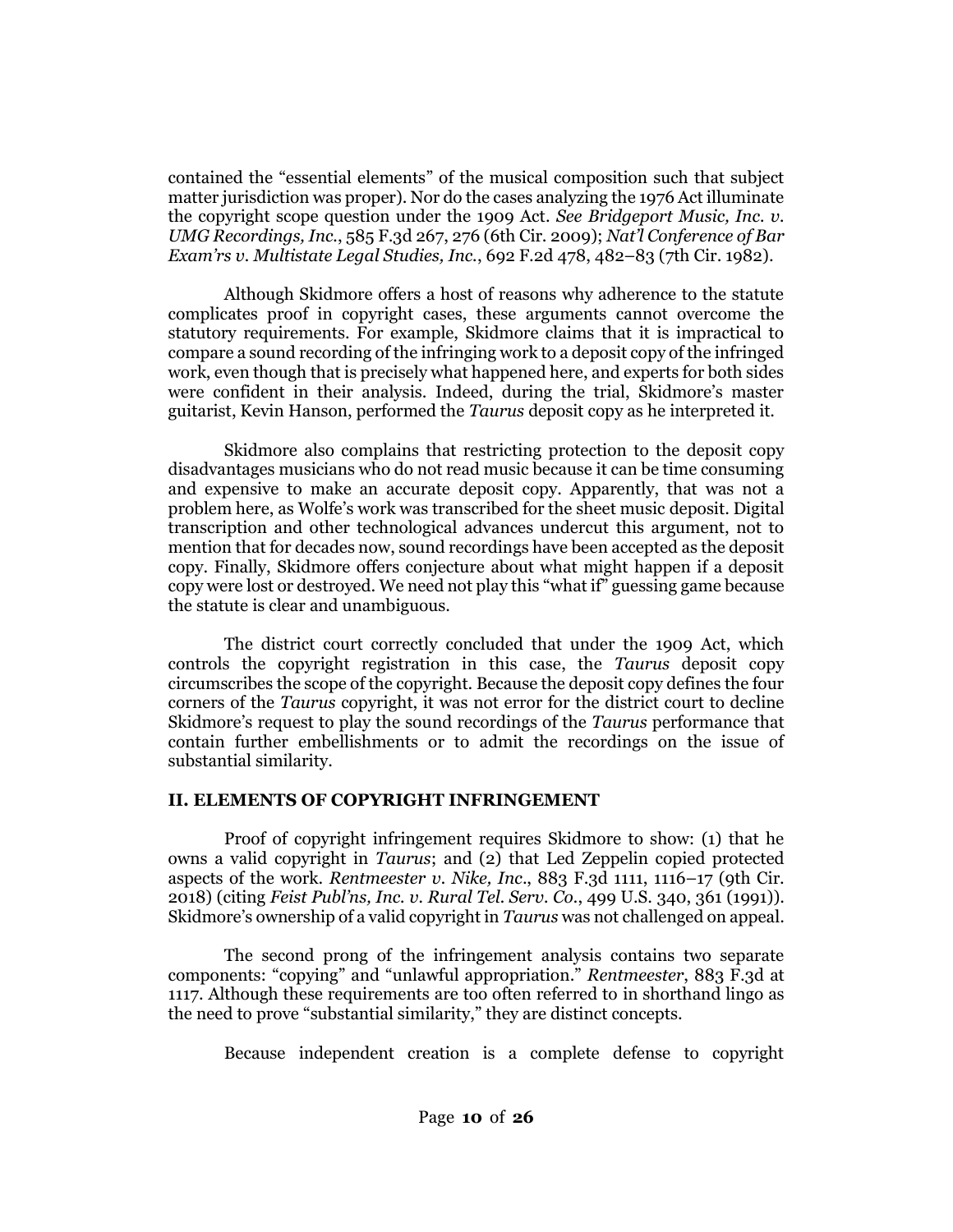infringement, a plaintiff must prove that a defendant copied the work. *Feist*[, 499](http://www.westlaw.com/Link/Document/FullText?findType=Y&serNum=1991060551&pubNum=0000780&originatingDoc=I03972340624a11ea901f977ab2e6b36d&refType=RP&fi=co_pp_sp_780_345&originationContext=document&vr=3.0&rs=cblt1.0&transitionType=DocumentItem&contextData=(sc.Search)#co_pp_sp_780_345)  [U.S. at 345](http://www.westlaw.com/Link/Document/FullText?findType=Y&serNum=1991060551&pubNum=0000780&originatingDoc=I03972340624a11ea901f977ab2e6b36d&refType=RP&fi=co_pp_sp_780_345&originationContext=document&vr=3.0&rs=cblt1.0&transitionType=DocumentItem&contextData=(sc.Search)#co_pp_sp_780_345)–46. In the absence of direct evidence of copying, which is the case here, the plaintiff "can attempt to prove it circumstantially by showing that the defendant had access to the plaintiff's work and that the two works share similarities probative of copying." *Rentmeester*[, 883 F.3d at 1117.](http://www.westlaw.com/Link/Document/FullText?findType=Y&serNum=2043897592&pubNum=0000506&originatingDoc=I03972340624a11ea901f977ab2e6b36d&refType=RP&fi=co_pp_sp_506_1117&originationContext=document&vr=3.0&rs=cblt1.0&transitionType=DocumentItem&contextData=(sc.Search)#co_pp_sp_506_1117) This type of probative or striking similarity shows that the similarities between the two works are due to "copying rather than ... coincidence, independent creation, or prior common source." *[Bernal v. Paradigm Talent & Literary Agency](http://www.westlaw.com/Link/Document/FullText?findType=Y&serNum=2024933693&pubNum=0004637&originatingDoc=I03972340624a11ea901f977ab2e6b36d&refType=RP&fi=co_pp_sp_4637_1052&originationContext=document&vr=3.0&rs=cblt1.0&transitionType=DocumentItem&contextData=(sc.Search)#co_pp_sp_4637_1052)*, 788 F. Supp. 2d [1043, 1052 \(C.D. Cal. 2010\)](http://www.westlaw.com/Link/Document/FullText?findType=Y&serNum=2024933693&pubNum=0004637&originatingDoc=I03972340624a11ea901f977ab2e6b36d&refType=RP&fi=co_pp_sp_4637_1052&originationContext=document&vr=3.0&rs=cblt1.0&transitionType=DocumentItem&contextData=(sc.Search)#co_pp_sp_4637_1052) (omission in original) (quoting 4 Nimmer § 13.02[B]). A finding of such similarity may be based on the overlap of unprotectable as well as protectable elements. *Rentmeester*[, 883 F.3d at 1117.](http://www.westlaw.com/Link/Document/FullText?findType=Y&serNum=2043897592&pubNum=0000506&originatingDoc=I03972340624a11ea901f977ab2e6b36d&refType=RP&fi=co_pp_sp_506_1117&originationContext=document&vr=3.0&rs=cblt1.0&transitionType=DocumentItem&contextData=(sc.Search)#co_pp_sp_506_1117)

On the other hand, the hallmark of "unlawful appropriation" is that the works share *substantial* similarities. *Newton v. Diamond*[, 388 F.3d 1189, 1193 \(9th](http://www.westlaw.com/Link/Document/FullText?findType=Y&serNum=2005466062&pubNum=0000506&originatingDoc=I03972340624a11ea901f977ab2e6b36d&refType=RP&fi=co_pp_sp_506_1193&originationContext=document&vr=3.0&rs=cblt1.0&transitionType=DocumentItem&contextData=(sc.Search)#co_pp_sp_506_1193)  [Cir. 2004\).](http://www.westlaw.com/Link/Document/FullText?findType=Y&serNum=2005466062&pubNum=0000506&originatingDoc=I03972340624a11ea901f977ab2e6b36d&refType=RP&fi=co_pp_sp_506_1193&originationContext=document&vr=3.0&rs=cblt1.0&transitionType=DocumentItem&contextData=(sc.Search)#co_pp_sp_506_1193) In our circuit, we use a two-part test to determine whether the defendant's work is substantially similar to the plaintiff's copyrighted work. *Cavalier v. Random House, Inc.*[, 297 F.3d 815, 822 \(9th Cir. 2002\).](http://www.westlaw.com/Link/Document/FullText?findType=Y&serNum=2002328823&pubNum=0000506&originatingDoc=I03972340624a11ea901f977ab2e6b36d&refType=RP&fi=co_pp_sp_506_822&originationContext=document&vr=3.0&rs=cblt1.0&transitionType=DocumentItem&contextData=(sc.Search)#co_pp_sp_506_822) The first part, the extrinsic test, compares the objective similarities of specific expressive elements in the two works. *[Id.](http://www.westlaw.com/Link/Document/FullText?findType=Y&serNum=2002328823&pubNum=0000506&originatingDoc=I03972340624a11ea901f977ab2e6b36d&refType=RP&originationContext=document&vr=3.0&rs=cblt1.0&transitionType=DocumentItem&contextData=(sc.Search))* Crucially, because only substantial similarity in protectable expression may constitute actionable copying that results in infringement liability, "it is essential to distinguish between the protected and unprotected material in a plaintiff's work." *Swirsky v. Carey*[, 376 F.3d 841, 845](http://www.westlaw.com/Link/Document/FullText?findType=Y&serNum=2004692521&pubNum=0000506&originatingDoc=I03972340624a11ea901f977ab2e6b36d&refType=RP&fi=co_pp_sp_506_845&originationContext=document&vr=3.0&rs=cblt1.0&transitionType=DocumentItem&contextData=(sc.Search)#co_pp_sp_506_845)  [\(9th Cir. 2004\).](http://www.westlaw.com/Link/Document/FullText?findType=Y&serNum=2004692521&pubNum=0000506&originatingDoc=I03972340624a11ea901f977ab2e6b36d&refType=RP&fi=co_pp_sp_506_845&originationContext=document&vr=3.0&rs=cblt1.0&transitionType=DocumentItem&contextData=(sc.Search)#co_pp_sp_506_845) The second part, the intrinsic test, "test[s] for similarity of expression from the standpoint of the ordinary reasonable observer, with no expert assistance." *Jada Toys, Inc. v. Mattel, Inc.*[, 518 F.3d 628, 637 \(9th Cir. 2008\)](http://www.westlaw.com/Link/Document/FullText?findType=Y&serNum=2015297940&pubNum=0000506&originatingDoc=I03972340624a11ea901f977ab2e6b36d&refType=RP&fi=co_pp_sp_506_637&originationContext=document&vr=3.0&rs=cblt1.0&transitionType=DocumentItem&contextData=(sc.Search)#co_pp_sp_506_637) (quoting *[Apple Comput., Inc. v. Microsoft Corp.](http://www.westlaw.com/Link/Document/FullText?findType=Y&serNum=1994188702&pubNum=0000506&originatingDoc=I03972340624a11ea901f977ab2e6b36d&refType=RP&fi=co_pp_sp_506_1442&originationContext=document&vr=3.0&rs=cblt1.0&transitionType=DocumentItem&contextData=(sc.Search)#co_pp_sp_506_1442)*, 35 F.3d 1435, 1442 (9th Cir. [1994\)\)](http://www.westlaw.com/Link/Document/FullText?findType=Y&serNum=1994188702&pubNum=0000506&originatingDoc=I03972340624a11ea901f977ab2e6b36d&refType=RP&fi=co_pp_sp_506_1442&originationContext=document&vr=3.0&rs=cblt1.0&transitionType=DocumentItem&contextData=(sc.Search)#co_pp_sp_506_1442). Both tests must be satisfied for the works to be deemed substantially similar. *See [Funky Films, Inc. v. Time Warner Entm't Co.](http://www.westlaw.com/Link/Document/FullText?findType=Y&serNum=2010199064&pubNum=0000506&originatingDoc=I03972340624a11ea901f977ab2e6b36d&refType=RP&fi=co_pp_sp_506_1077&originationContext=document&vr=3.0&rs=cblt1.0&transitionType=DocumentItem&contextData=(sc.Search)#co_pp_sp_506_1077)*, 462 F.3d 1072, 1077 [\(9th Cir. 2006\).](http://www.westlaw.com/Link/Document/FullText?findType=Y&serNum=2010199064&pubNum=0000506&originatingDoc=I03972340624a11ea901f977ab2e6b36d&refType=RP&fi=co_pp_sp_506_1077&originationContext=document&vr=3.0&rs=cblt1.0&transitionType=DocumentItem&contextData=(sc.Search)#co_pp_sp_506_1077)

#### **III. EVIDENTIARY CHALLENGE—THE COPYING PRONG OF INFRINGEMENT**

At trial, one of Skidmore's key arguments was that Led Zeppelin members heard either performances or recordings of *Taurus* before creating *Stairway to Heaven*, and thus had access for purposes of copying the music. To prove that point, Skidmore wanted to play several recordings of *Taurus* during the testimony of Jimmy Page, claiming that *observing* Page *listening* to the recordings would have enabled the jury to evaluate his demeanor with respect to access. Skidmore's counsel explained that the recordings could be offered to prove access, even if the court excluded them for proving substantial similarity. The district court determined that although the sound recordings were relevant to prove access, Skidmore's approach would be "too prejudicial for the jury" because it risked confusing access with substantial similarity. Hence the court excluded the recordings under [Federal Rule of Evidence 403.](http://www.westlaw.com/Link/Document/FullText?findType=L&pubNum=1000607&cite=USFRER403&originatingDoc=I03972340624a11ea901f977ab2e6b36d&refType=LQ&originationContext=document&vr=3.0&rs=cblt1.0&transitionType=DocumentItem&contextData=(sc.Search)) The court instead permitted Skidmore's counsel to play the recordings for Page outside the presence of the jury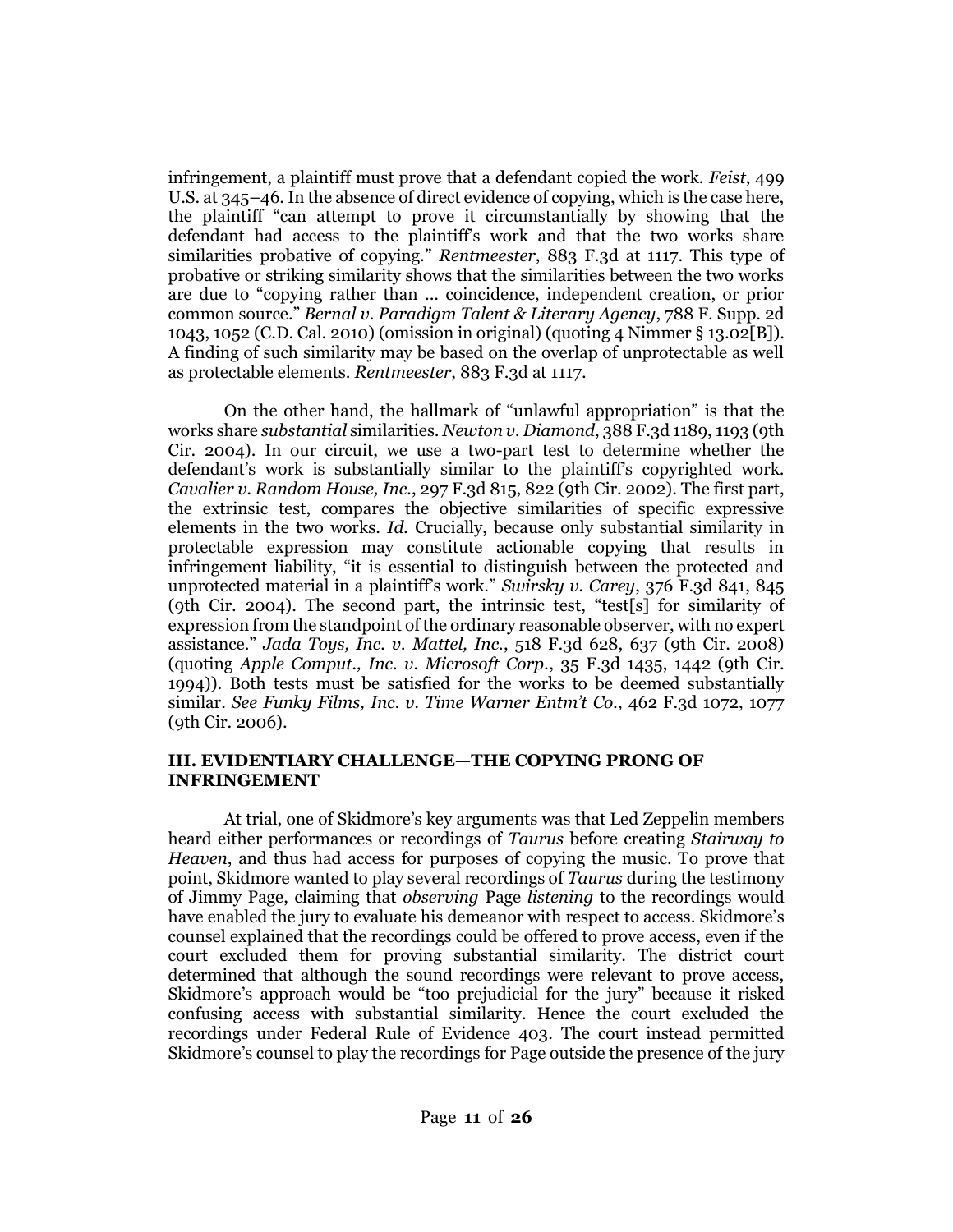and then question him about the recordings in front of the jury.

Skidmore's position is a curious one and defies common sense. There would have been very little, if any, probative value in watching Page's reaction to *listening* to *Taurus* at the trial in 2016 to prove access to the song half a century ago. To prevent the jury from making an erroneous comparison for determining substantial similarity, the court properly excluded the sound recording, which contains performance elements that are not protected by the *Taurus* deposit copy. Indeed, the court's exclusion ruling displayed a clear understanding of the distinct components of copying and unlawful appropriation, letting the evidence in "as far as access," but "not ... to compare the performance" to *Stairway to Heaven*.

In any event, the evidentiary question is moot. It turns out Skidmore's examination of Page on access proved fruitful. When Page testified, he candidly admitted to owning "a copy of the album that contains 'Taurus,' ... in [his] collection," though still denying "any knowledge of 'Taurus.' " The jury found that both Page and Plant "had access to the musical composition Taurus before Stairway to Heaven was created." Once the jury made that finding, the remaining questions on the jury verdict form related to substantial similarity of the works.

In answer to the question of whether "original elements of the musical composition Taurus are extrinsically similar to Stairway to Heaven," the jury said no. Because the extrinsic test was not satisfied, the jury did not reach the intrinsic test. Although these findings ended the jury's copyright analysis, Skidmore also challenges various trial rulings.

## **IV. THE JURY INSTRUCTION CHALLENGES**

Three jury instructions are at issue in this appeal: (1) the failure to give an inverse ratio rule instruction; (2) the sufficiency of the court's originality instructions; and (3) the failure to give a selection and arrangement instruction. We review for abuse of discretion the district court's formulation of the instructions and review de novo whether the instructions accurately state the law. *[Louis Vuitton Malletier, S.A. v. Akanoc Sols., Inc.](http://www.westlaw.com/Link/Document/FullText?findType=Y&serNum=2026134731&pubNum=0000506&originatingDoc=I03972340624a11ea901f977ab2e6b36d&refType=RP&fi=co_pp_sp_506_941&originationContext=document&vr=3.0&rs=cblt1.0&transitionType=DocumentItem&contextData=(sc.Search)#co_pp_sp_506_941)*, 658 F.3d 936, 941 (9th Cir. [2011\).](http://www.westlaw.com/Link/Document/FullText?findType=Y&serNum=2026134731&pubNum=0000506&originatingDoc=I03972340624a11ea901f977ab2e6b36d&refType=RP&fi=co_pp_sp_506_941&originationContext=document&vr=3.0&rs=cblt1.0&transitionType=DocumentItem&contextData=(sc.Search)#co_pp_sp_506_941) We consider the issued instructions as a whole, but reversal is not warranted if "the error is more probably than not harmless." *[Swinton v. Potomac Corp](http://www.westlaw.com/Link/Document/FullText?findType=Y&serNum=2001898982&pubNum=0000506&originatingDoc=I03972340624a11ea901f977ab2e6b36d&refType=RP&fi=co_pp_sp_506_802&originationContext=document&vr=3.0&rs=cblt1.0&transitionType=DocumentItem&contextData=(sc.Search)#co_pp_sp_506_802)*, 270 [F.3d 794, 802, 805 \(9th Cir. 2001\)](http://www.westlaw.com/Link/Document/FullText?findType=Y&serNum=2001898982&pubNum=0000506&originatingDoc=I03972340624a11ea901f977ab2e6b36d&refType=RP&fi=co_pp_sp_506_802&originationContext=document&vr=3.0&rs=cblt1.0&transitionType=DocumentItem&contextData=(sc.Search)#co_pp_sp_506_802) (quoting *[Caballero v. City of](http://www.westlaw.com/Link/Document/FullText?findType=Y&serNum=1992034943&pubNum=0000350&originatingDoc=I03972340624a11ea901f977ab2e6b36d&refType=RP&fi=co_pp_sp_350_206&originationContext=document&vr=3.0&rs=cblt1.0&transitionType=DocumentItem&contextData=(sc.Search)#co_pp_sp_350_206) Concord*, 956 F.2d [204, 206 \(9th Cir. 1992\)\)](http://www.westlaw.com/Link/Document/FullText?findType=Y&serNum=1992034943&pubNum=0000350&originatingDoc=I03972340624a11ea901f977ab2e6b36d&refType=RP&fi=co_pp_sp_350_206&originationContext=document&vr=3.0&rs=cblt1.0&transitionType=DocumentItem&contextData=(sc.Search)#co_pp_sp_350_206). "[W]hen a litigant in a civil trial fails to object to a jury instruction, we may review the challenged jury instruction for plain error." *[Chess](http://www.westlaw.com/Link/Document/FullText?findType=Y&serNum=2036540844&pubNum=0000506&originatingDoc=I03972340624a11ea901f977ab2e6b36d&refType=RP&fi=co_pp_sp_506_970&originationContext=document&vr=3.0&rs=cblt1.0&transitionType=DocumentItem&contextData=(sc.Search)#co_pp_sp_506_970)  v. Dovey*[, 790 F.3d 961, 970 \(9th Cir. 2015\).](http://www.westlaw.com/Link/Document/FullText?findType=Y&serNum=2036540844&pubNum=0000506&originatingDoc=I03972340624a11ea901f977ab2e6b36d&refType=RP&fi=co_pp_sp_506_970&originationContext=document&vr=3.0&rs=cblt1.0&transitionType=DocumentItem&contextData=(sc.Search)#co_pp_sp_506_970)

## **A. THE INVERSE RATIO RULE**

Copyright infringement cases often boil down to the crucial question of substantial similarity. We have stated that "substantial similarity is inextricably linked to the issue of access," and have adhered to "what is known as the 'inverse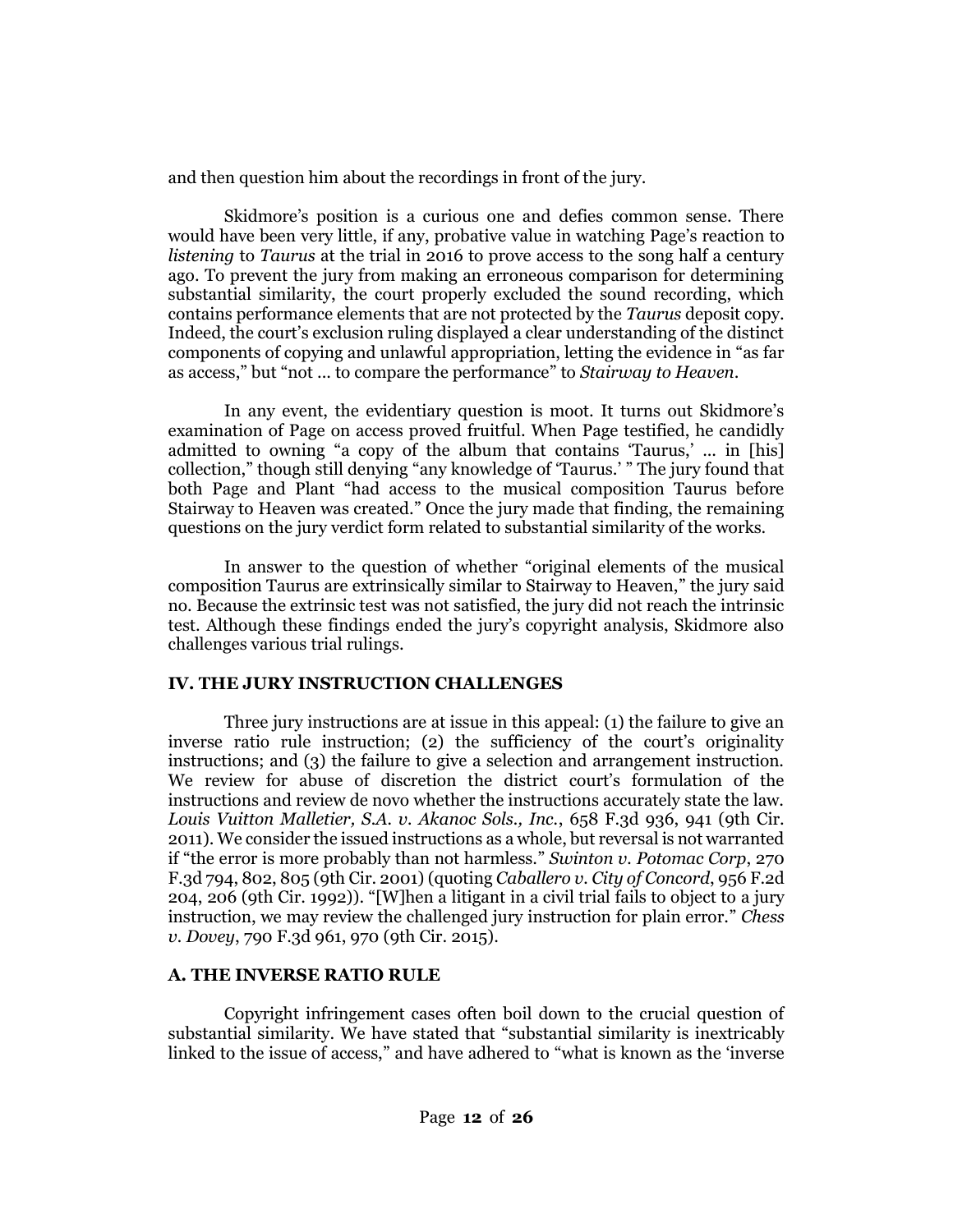ratio rule,' " which requires "a lower standard of proof of substantial similarity when a high degree of access is shown." *[Three Boys Music](http://www.westlaw.com/Link/Document/FullText?findType=Y&serNum=2000304625&pubNum=0000506&originatingDoc=I03972340624a11ea901f977ab2e6b36d&refType=RP&fi=co_pp_sp_506_485&originationContext=document&vr=3.0&rs=cblt1.0&transitionType=DocumentItem&contextData=(sc.Search)#co_pp_sp_506_485)*, 212 F.3d at 485 (quoting *Smith v. Jackson*[, 84 F.3d 1213, 1218 \(9th Cir. 1996\)\)](http://www.westlaw.com/Link/Document/FullText?findType=Y&serNum=1996128764&pubNum=0000506&originatingDoc=I03972340624a11ea901f977ab2e6b36d&refType=RP&fi=co_pp_sp_506_1218&originationContext=document&vr=3.0&rs=cblt1.0&transitionType=DocumentItem&contextData=(sc.Search)#co_pp_sp_506_1218). That is, "the stronger the evidence of access, the less compelling the similarities between the two works need be in order to give rise to an inference of copying." *[Rentmeester](http://www.westlaw.com/Link/Document/FullText?findType=Y&serNum=2043897592&pubNum=0000506&originatingDoc=I03972340624a11ea901f977ab2e6b36d&refType=RP&fi=co_pp_sp_506_1124&originationContext=document&vr=3.0&rs=cblt1.0&transitionType=DocumentItem&contextData=(sc.Search)#co_pp_sp_506_1124)*, [883 F.3d at 1124.](http://www.westlaw.com/Link/Document/FullText?findType=Y&serNum=2043897592&pubNum=0000506&originatingDoc=I03972340624a11ea901f977ab2e6b36d&refType=RP&fi=co_pp_sp_506_1124&originationContext=document&vr=3.0&rs=cblt1.0&transitionType=DocumentItem&contextData=(sc.Search)#co_pp_sp_506_1124)

Skidmore proposed an inverse ratio rule instruction, but the court chose not to give the instruction. The court reaffirmed this decision when Skidmore raised the question again after the close of testimony: "We're not going to give that instruction." Because the inverse ratio rule, which is not part of the copyright statute, defies logic, and creates uncertainty for the courts and the parties, we take this opportunity to abrogate the rule in the Ninth Circuit and overrule our prior cases to the contrary. *See e.g.*, *[Three Boys Music](http://www.westlaw.com/Link/Document/FullText?findType=Y&serNum=2000304625&pubNum=0000506&originatingDoc=I03972340624a11ea901f977ab2e6b36d&refType=RP&fi=co_pp_sp_506_485&originationContext=document&vr=3.0&rs=cblt1.0&transitionType=DocumentItem&contextData=(sc.Search)#co_pp_sp_506_485)*, 212 F.3d at 485–86; *[Shaw v.](http://www.westlaw.com/Link/Document/FullText?findType=Y&serNum=1990166741&pubNum=0000350&originatingDoc=I03972340624a11ea901f977ab2e6b36d&refType=RP&fi=co_pp_sp_350_1361&originationContext=document&vr=3.0&rs=cblt1.0&transitionType=DocumentItem&contextData=(sc.Search)#co_pp_sp_350_1361)  Lindheim*[, 919 F.2d 1353, 1361](http://www.westlaw.com/Link/Document/FullText?findType=Y&serNum=1990166741&pubNum=0000350&originatingDoc=I03972340624a11ea901f977ab2e6b36d&refType=RP&fi=co_pp_sp_350_1361&originationContext=document&vr=3.0&rs=cblt1.0&transitionType=DocumentItem&contextData=(sc.Search)#co_pp_sp_350_1361)–62 (9th Cir. 1990).

The circuits are split over the inverse ratio rule, but the majority of those that have considered the rule declined to adopt it. The Second, Fifth, Seventh, and Eleventh Circuits have rejected the rule. *Peters v. West*[, 692 F.3d 629, 634](http://www.westlaw.com/Link/Document/FullText?findType=Y&serNum=2028435200&pubNum=0000506&originatingDoc=I03972340624a11ea901f977ab2e6b36d&refType=RP&fi=co_pp_sp_506_634&originationContext=document&vr=3.0&rs=cblt1.0&transitionType=DocumentItem&contextData=(sc.Search)#co_pp_sp_506_634)–35 (7th [Cir. 2012\)](http://www.westlaw.com/Link/Document/FullText?findType=Y&serNum=2028435200&pubNum=0000506&originatingDoc=I03972340624a11ea901f977ab2e6b36d&refType=RP&fi=co_pp_sp_506_634&originationContext=document&vr=3.0&rs=cblt1.0&transitionType=DocumentItem&contextData=(sc.Search)#co_pp_sp_506_634) (noting that the circuit has never endorsed the idea that "a 'high degree of access' justifies a 'lower standard of proof' for similarity"); *[Positive Black Talk,](http://www.westlaw.com/Link/Document/FullText?findType=Y&serNum=2005789330&pubNum=0000506&originatingDoc=I03972340624a11ea901f977ab2e6b36d&refType=RP&fi=co_pp_sp_506_371&originationContext=document&vr=3.0&rs=cblt1.0&transitionType=DocumentItem&contextData=(sc.Search)#co_pp_sp_506_371)  Inc. v. Cash Money Records, Inc.*[, 394 F.3d 357, 371 \(5th Cir. 2004\)](http://www.westlaw.com/Link/Document/FullText?findType=Y&serNum=2005789330&pubNum=0000506&originatingDoc=I03972340624a11ea901f977ab2e6b36d&refType=RP&fi=co_pp_sp_506_371&originationContext=document&vr=3.0&rs=cblt1.0&transitionType=DocumentItem&contextData=(sc.Search)#co_pp_sp_506_371) (acknowledging the rule but explicitly not adopting it), *abrogated on other grounds by Reed Elsevier*[, 559 U.S. 154;](http://www.westlaw.com/Link/Document/FullText?findType=Y&serNum=2021448087&pubNum=0000708&originatingDoc=I03972340624a11ea901f977ab2e6b36d&refType=RP&originationContext=document&vr=3.0&rs=cblt1.0&transitionType=DocumentItem&contextData=(sc.Search)) *[Beal v. Paramount Pictures Corp.](http://www.westlaw.com/Link/Document/FullText?findType=Y&serNum=1994093437&pubNum=0000506&originatingDoc=I03972340624a11ea901f977ab2e6b36d&refType=RP&fi=co_pp_sp_506_460&originationContext=document&vr=3.0&rs=cblt1.0&transitionType=DocumentItem&contextData=(sc.Search)#co_pp_sp_506_460)*, 20 [F.3d 454, 460 \(11th Cir. 1994\);](http://www.westlaw.com/Link/Document/FullText?findType=Y&serNum=1994093437&pubNum=0000506&originatingDoc=I03972340624a11ea901f977ab2e6b36d&refType=RP&fi=co_pp_sp_506_460&originationContext=document&vr=3.0&rs=cblt1.0&transitionType=DocumentItem&contextData=(sc.Search)#co_pp_sp_506_460) *[Arc Music Corp. v. Lee](http://www.westlaw.com/Link/Document/FullText?findType=Y&serNum=1961114957&pubNum=0000350&originatingDoc=I03972340624a11ea901f977ab2e6b36d&refType=RP&fi=co_pp_sp_350_187&originationContext=document&vr=3.0&rs=cblt1.0&transitionType=DocumentItem&contextData=(sc.Search)#co_pp_sp_350_187)*, 296 F.2d 186, 187–88 (2d [Cir. 1961\).](http://www.westlaw.com/Link/Document/FullText?findType=Y&serNum=1961114957&pubNum=0000350&originatingDoc=I03972340624a11ea901f977ab2e6b36d&refType=RP&fi=co_pp_sp_350_187&originationContext=document&vr=3.0&rs=cblt1.0&transitionType=DocumentItem&contextData=(sc.Search)#co_pp_sp_350_187) Only our circuit and the Sixth Circuit have endorsed it.<sup>7</sup> *See [Stromback](http://www.westlaw.com/Link/Document/FullText?findType=Y&serNum=2005073264&pubNum=0000506&originatingDoc=I03972340624a11ea901f977ab2e6b36d&refType=RP&fi=co_pp_sp_506_293&originationContext=document&vr=3.0&rs=cblt1.0&transitionType=DocumentItem&contextData=(sc.Search)#co_pp_sp_506_293)  v. New Line Cinema*[, 384 F.3d 283, 293 \(6th Cir. 2004\);](http://www.westlaw.com/Link/Document/FullText?findType=Y&serNum=2005073264&pubNum=0000506&originatingDoc=I03972340624a11ea901f977ab2e6b36d&refType=RP&fi=co_pp_sp_506_293&originationContext=document&vr=3.0&rs=cblt1.0&transitionType=DocumentItem&contextData=(sc.Search)#co_pp_sp_506_293) *see also Peters*[, 692 F.3d](http://www.westlaw.com/Link/Document/FullText?findType=Y&serNum=2028435200&pubNum=0000506&originatingDoc=I03972340624a11ea901f977ab2e6b36d&refType=RP&fi=co_pp_sp_506_634&originationContext=document&vr=3.0&rs=cblt1.0&transitionType=DocumentItem&contextData=(sc.Search)#co_pp_sp_506_634)  [at 634](http://www.westlaw.com/Link/Document/FullText?findType=Y&serNum=2028435200&pubNum=0000506&originatingDoc=I03972340624a11ea901f977ab2e6b36d&refType=RP&fi=co_pp_sp_506_634&originationContext=document&vr=3.0&rs=cblt1.0&transitionType=DocumentItem&contextData=(sc.Search)#co_pp_sp_506_634) (similarly describing the split).

But even within our circuit, our embrace and application of the rule have had a "checkered application." 4 Nimmer § 13.03[D]. The very nature of the rule spawned uncertainty in its application. We first articulated the rule in 1977, holding that the high "degree of access" present in that case "justifie[d] a lower standard of proof to show substantial similarity," though "[n]o amount of proof of access will suffice to show copying if there are no similarities." *[Sid & Marty Krofft](http://www.westlaw.com/Link/Document/FullText?findType=Y&serNum=1977123881&pubNum=0000350&originatingDoc=I03972340624a11ea901f977ab2e6b36d&refType=RP&fi=co_pp_sp_350_1172&originationContext=document&vr=3.0&rs=cblt1.0&transitionType=DocumentItem&contextData=(sc.Search)#co_pp_sp_350_1172)  [Television Prods., Inc. v. McDonald's Corp.](http://www.westlaw.com/Link/Document/FullText?findType=Y&serNum=1977123881&pubNum=0000350&originatingDoc=I03972340624a11ea901f977ab2e6b36d&refType=RP&fi=co_pp_sp_350_1172&originationContext=document&vr=3.0&rs=cblt1.0&transitionType=DocumentItem&contextData=(sc.Search)#co_pp_sp_350_1172)*, 562 F.2d 1157, 1172 (9th Cir. 1977), *superseded on other grounds by* [17 U.S.C. § 504\(b\).](http://www.westlaw.com/Link/Document/FullText?findType=L&pubNum=1000546&cite=17USCAS504&originatingDoc=I03972340624a11ea901f977ab2e6b36d&refType=RB&originationContext=document&vr=3.0&rs=cblt1.0&transitionType=DocumentItem&contextData=(sc.Search)#co_pp_a83b000018c76) In its next breath, the court in *[Krofft](http://www.westlaw.com/Link/Document/FullText?findType=Y&serNum=1977123881&pubNum=0000350&originatingDoc=I03972340624a11ea901f977ab2e6b36d&refType=RP&originationContext=document&vr=3.0&rs=cblt1.0&transitionType=DocumentItem&contextData=(sc.Search))* admitted that "it is impossible to quantify this standard," so it is unsurprising that the court was unclear—failing to explain whether the rule applied to the actual copying or unlawful appropriation prong of the infringement analysis. *[Id.](http://www.westlaw.com/Link/Document/FullText?findType=Y&serNum=1977123881&pubNum=0000350&originatingDoc=I03972340624a11ea901f977ab2e6b36d&refType=RP&originationContext=document&vr=3.0&rs=cblt1.0&transitionType=DocumentItem&contextData=(sc.Search))*; *see* David Aronoff, *[Exploding the "Inverse Ratio Rule](http://www.westlaw.com/Link/Document/FullText?findType=Y&serNum=0337550455&pubNum=0001170&originatingDoc=I03972340624a11ea901f977ab2e6b36d&refType=LR&fi=co_pp_sp_1170_136&originationContext=document&vr=3.0&rs=cblt1.0&transitionType=DocumentItem&contextData=(sc.Search)#co_pp_sp_1170_136)*," 55 J. [Copyright Soc'y U.S.A. 125, 136 \(2008\)](http://www.westlaw.com/Link/Document/FullText?findType=Y&serNum=0337550455&pubNum=0001170&originatingDoc=I03972340624a11ea901f977ab2e6b36d&refType=LR&fi=co_pp_sp_1170_136&originationContext=document&vr=3.0&rs=cblt1.0&transitionType=DocumentItem&contextData=(sc.Search)#co_pp_sp_1170_136) ("[T]he court [in *[Krofft](http://www.westlaw.com/Link/Document/FullText?findType=Y&serNum=1977123881&pubNum=0000350&originatingDoc=I03972340624a11ea901f977ab2e6b36d&refType=RP&originationContext=document&vr=3.0&rs=cblt1.0&transitionType=DocumentItem&contextData=(sc.Search))*] was confused as

<sup>7</sup> The Federal Circuit has applied the rule, but only because it "applies copyright law as interpreted by the regional circuits, in this case ... the Ninth Circuit." *[Amini Innovation](http://www.westlaw.com/Link/Document/FullText?findType=Y&serNum=2008583692&pubNum=0000506&originatingDoc=I03972340624a11ea901f977ab2e6b36d&refType=RP&fi=co_pp_sp_506_1368&originationContext=document&vr=3.0&rs=cblt1.0&transitionType=DocumentItem&contextData=(sc.Search)#co_pp_sp_506_1368)  [Corp. v. Anthony Cal., Inc.](http://www.westlaw.com/Link/Document/FullText?findType=Y&serNum=2008583692&pubNum=0000506&originatingDoc=I03972340624a11ea901f977ab2e6b36d&refType=RP&fi=co_pp_sp_506_1368&originationContext=document&vr=3.0&rs=cblt1.0&transitionType=DocumentItem&contextData=(sc.Search)#co_pp_sp_506_1368)*, 439 F.3d 1365, 1368–69 (Fed. Cir. 2006).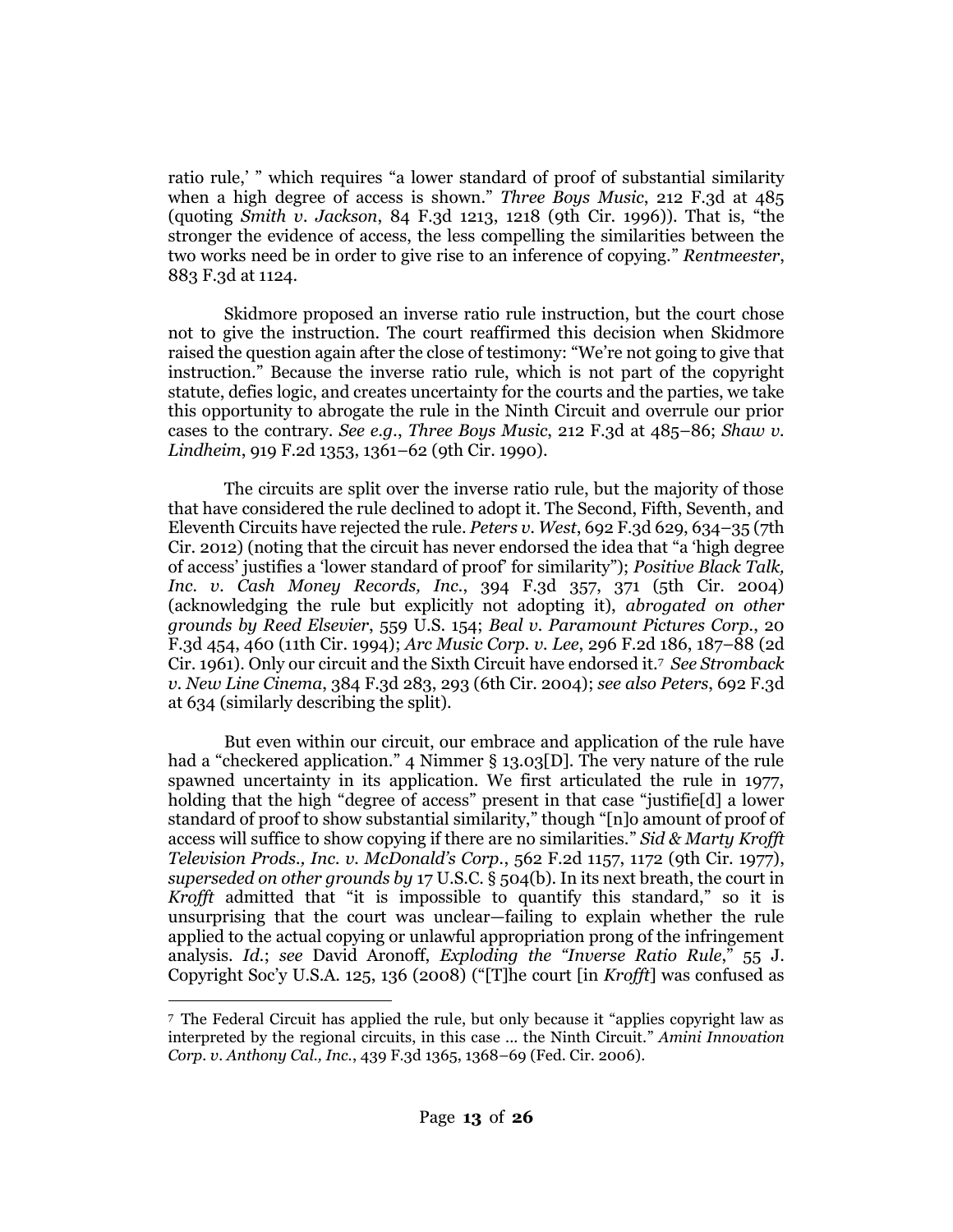to whether the [inverse ratio rule] applied to the element of actual copying or unlawful appropriation ....").

A decade later, we reversed course and distanced ourselves from *[Krofft](http://www.westlaw.com/Link/Document/FullText?findType=Y&serNum=1977123881&pubNum=0000350&originatingDoc=I03972340624a11ea901f977ab2e6b36d&refType=RP&originationContext=document&vr=3.0&rs=cblt1.0&transitionType=DocumentItem&contextData=(sc.Search))*, relying on the Second Circuit's rejection of the inverse ratio rule in *[Arc Music](http://www.westlaw.com/Link/Document/FullText?findType=Y&serNum=1961114957&pubNum=0000350&originatingDoc=I03972340624a11ea901f977ab2e6b36d&refType=RP&originationContext=document&vr=3.0&rs=cblt1.0&transitionType=DocumentItem&contextData=(sc.Search))*. *See Aliotti v. R. Dakin & Co.*[, 831 F.2d 898, 902 \(9th Cir. 1987\).](http://www.westlaw.com/Link/Document/FullText?findType=Y&serNum=1987136095&pubNum=0000350&originatingDoc=I03972340624a11ea901f977ab2e6b36d&refType=RP&fi=co_pp_sp_350_902&originationContext=document&vr=3.0&rs=cblt1.0&transitionType=DocumentItem&contextData=(sc.Search)#co_pp_sp_350_902) According to *[Aliotti](http://www.westlaw.com/Link/Document/FullText?findType=Y&serNum=1987136095&pubNum=0000350&originatingDoc=I03972340624a11ea901f977ab2e6b36d&refType=RP&originationContext=document&vr=3.0&rs=cblt1.0&transitionType=DocumentItem&contextData=(sc.Search))*, because the rule "ha[d] been employed by no Ninth Circuit case since *[Krofft](http://www.westlaw.com/Link/Document/FullText?findType=Y&serNum=1977123881&pubNum=0000350&originatingDoc=I03972340624a11ea901f977ab2e6b36d&refType=RP&originationContext=document&vr=3.0&rs=cblt1.0&transitionType=DocumentItem&contextData=(sc.Search))* and had been earlier criticized for 'confus[ing] and even conceal[ing]' the requirement of substantial similarity," the court declined to "address the continuing viability of" the rule. *[Id.](http://www.westlaw.com/Link/Document/FullText?findType=Y&serNum=1987136095&pubNum=0000350&originatingDoc=I03972340624a11ea901f977ab2e6b36d&refType=RP&originationContext=document&vr=3.0&rs=cblt1.0&transitionType=DocumentItem&contextData=(sc.Search))* (alteration in original) (quoting *Arc Music*[, 296 F.2d at 187](http://www.westlaw.com/Link/Document/FullText?findType=Y&serNum=1961114957&pubNum=0000350&originatingDoc=I03972340624a11ea901f977ab2e6b36d&refType=RP&fi=co_pp_sp_350_187&originationContext=document&vr=3.0&rs=cblt1.0&transitionType=DocumentItem&contextData=(sc.Search)#co_pp_sp_350_187)–88). But *[Aliotti](http://www.westlaw.com/Link/Document/FullText?findType=Y&serNum=1987136095&pubNum=0000350&originatingDoc=I03972340624a11ea901f977ab2e6b36d&refType=RP&originationContext=document&vr=3.0&rs=cblt1.0&transitionType=DocumentItem&contextData=(sc.Search))* was a momentary detour. We later returned to the inverse ratio rule and, in a series of cases throughout the 1990s and early 2000s, applied it in confusing ways.

Revitalizing *[Krofft](http://www.westlaw.com/Link/Document/FullText?findType=Y&serNum=1977123881&pubNum=0000350&originatingDoc=I03972340624a11ea901f977ab2e6b36d&refType=RP&originationContext=document&vr=3.0&rs=cblt1.0&transitionType=DocumentItem&contextData=(sc.Search))*, we several times affirmed that the rule guided our analysis of similarity. *See, e.g.*, *[Three Boys Music](http://www.westlaw.com/Link/Document/FullText?findType=Y&serNum=2000304625&pubNum=0000506&originatingDoc=I03972340624a11ea901f977ab2e6b36d&refType=RP&fi=co_pp_sp_506_485&originationContext=document&vr=3.0&rs=cblt1.0&transitionType=DocumentItem&contextData=(sc.Search)#co_pp_sp_506_485)*, 212 F.3d at 485–86; *[Smith](http://www.westlaw.com/Link/Document/FullText?findType=Y&serNum=1996128764&pubNum=0000506&originatingDoc=I03972340624a11ea901f977ab2e6b36d&refType=RP&fi=co_pp_sp_506_1218&originationContext=document&vr=3.0&rs=cblt1.0&transitionType=DocumentItem&contextData=(sc.Search)#co_pp_sp_506_1218)*, 84 [F.3d at 1218 & n.5;](http://www.westlaw.com/Link/Document/FullText?findType=Y&serNum=1996128764&pubNum=0000506&originatingDoc=I03972340624a11ea901f977ab2e6b36d&refType=RP&fi=co_pp_sp_506_1218&originationContext=document&vr=3.0&rs=cblt1.0&transitionType=DocumentItem&contextData=(sc.Search)#co_pp_sp_506_1218) *Shaw*[, 919 F.2d at 1361](http://www.westlaw.com/Link/Document/FullText?findType=Y&serNum=1990166741&pubNum=0000350&originatingDoc=I03972340624a11ea901f977ab2e6b36d&refType=RP&fi=co_pp_sp_350_1361&originationContext=document&vr=3.0&rs=cblt1.0&transitionType=DocumentItem&contextData=(sc.Search)#co_pp_sp_350_1361)–62. Even so, we did not explain *how* to apply the rule. *See* Aronoff, *supra*, at 137 (applying the rule in the context of the unlawful appropriation analysis, "the court did not articulate how [access] is to be considered, or the weight it is to be given").

The lack of clear guidance is likely due in no small part to our use of the term "substantial similarity," both in the context of copying and unlawful appropriation, muddying the waters as to what part of the infringement analysis the rule applies. *See* 3 William F. Patry, *Patry on Copyright* ("Patry") § 9.91 (2017) ("The inverse ratio theory confuses fundamental principles of infringement analysis: access is relevant only in establishing the act of copying, not in establishing the degree thereof. Once copying is established, access is irrelevant and the inquiry shifts to the final stage of the infringement analysis, material appropriation."). In *[Rentmeester](http://www.westlaw.com/Link/Document/FullText?findType=Y&serNum=2043897592&pubNum=0000506&originatingDoc=I03972340624a11ea901f977ab2e6b36d&refType=RP&originationContext=document&vr=3.0&rs=cblt1.0&transitionType=DocumentItem&contextData=(sc.Search))*, we pointed out the term's dual use and ultimately stated that the inverse ratio rule "assists only in proving copying, not in proving unlawful appropriation." [883 F.3d at 1124.](http://www.westlaw.com/Link/Document/FullText?findType=Y&serNum=2043897592&pubNum=0000506&originatingDoc=I03972340624a11ea901f977ab2e6b36d&refType=RP&fi=co_pp_sp_506_1124&originationContext=document&vr=3.0&rs=cblt1.0&transitionType=DocumentItem&contextData=(sc.Search)#co_pp_sp_506_1124)

Capping off this period of expansion, we even pushed past the rule's outer limits set forth in *[Krofft](http://www.westlaw.com/Link/Document/FullText?findType=Y&serNum=1977123881&pubNum=0000350&originatingDoc=I03972340624a11ea901f977ab2e6b36d&refType=RP&originationContext=document&vr=3.0&rs=cblt1.0&transitionType=DocumentItem&contextData=(sc.Search))*, *i.e.*, that "[n]o amount of proof of access will suffice to show copying if there are no similarities." [562 F.2d at 1172.](http://www.westlaw.com/Link/Document/FullText?findType=Y&serNum=1977123881&pubNum=0000350&originatingDoc=I03972340624a11ea901f977ab2e6b36d&refType=RP&fi=co_pp_sp_350_1172&originationContext=document&vr=3.0&rs=cblt1.0&transitionType=DocumentItem&contextData=(sc.Search)#co_pp_sp_350_1172) In *[Metcalf v. Bochco](http://www.westlaw.com/Link/Document/FullText?findType=Y&serNum=2002365597&pubNum=0000506&originatingDoc=I03972340624a11ea901f977ab2e6b36d&refType=RP&originationContext=document&vr=3.0&rs=cblt1.0&transitionType=DocumentItem&contextData=(sc.Search))*, though we did not explicitly name the rule, we held that because access was not disputed, we "could easily infer that the many [generic] similarities between [the works] were the result of copying, not mere coincidence." [294 F.3d 1069, 1074](http://www.westlaw.com/Link/Document/FullText?findType=Y&serNum=2002365597&pubNum=0000506&originatingDoc=I03972340624a11ea901f977ab2e6b36d&refType=RP&fi=co_pp_sp_506_1074&originationContext=document&vr=3.0&rs=cblt1.0&transitionType=DocumentItem&contextData=(sc.Search)#co_pp_sp_506_1074)–75 [\(9th Cir. 2002\).](http://www.westlaw.com/Link/Document/FullText?findType=Y&serNum=2002365597&pubNum=0000506&originatingDoc=I03972340624a11ea901f977ab2e6b36d&refType=RP&fi=co_pp_sp_506_1074&originationContext=document&vr=3.0&rs=cblt1.0&transitionType=DocumentItem&contextData=(sc.Search)#co_pp_sp_506_1074)

Confusion followed in *[Metcalf](http://www.westlaw.com/Link/Document/FullText?findType=Y&serNum=2002365597&pubNum=0000506&originatingDoc=I03972340624a11ea901f977ab2e6b36d&refType=RP&originationContext=document&vr=3.0&rs=cblt1.0&transitionType=DocumentItem&contextData=(sc.Search))*'s wake. In one case, we tried to cabin *[Metcalf](http://www.westlaw.com/Link/Document/FullText?findType=Y&serNum=2002365597&pubNum=0000506&originatingDoc=I03972340624a11ea901f977ab2e6b36d&refType=RP&originationContext=document&vr=3.0&rs=cblt1.0&transitionType=DocumentItem&contextData=(sc.Search))* to cases where there was a clear "concession of access." *[Rice v. Fox Broad. Co.](http://www.westlaw.com/Link/Document/FullText?findType=Y&serNum=2003385009&pubNum=0000506&originatingDoc=I03972340624a11ea901f977ab2e6b36d&refType=RP&fi=co_pp_sp_506_1178&originationContext=document&vr=3.0&rs=cblt1.0&transitionType=DocumentItem&contextData=(sc.Search)#co_pp_sp_506_1178)*, 330 F.3d 1170, 1178–[79 \(9th Cir. 2003\).](http://www.westlaw.com/Link/Document/FullText?findType=Y&serNum=2003385009&pubNum=0000506&originatingDoc=I03972340624a11ea901f977ab2e6b36d&refType=RP&fi=co_pp_sp_506_1178&originationContext=document&vr=3.0&rs=cblt1.0&transitionType=DocumentItem&contextData=(sc.Search)#co_pp_sp_506_1178) In other cases, where access was assumed (though not conceded), we "side-stepped" *[Metcalf](http://www.westlaw.com/Link/Document/FullText?findType=Y&serNum=2002365597&pubNum=0000506&originatingDoc=I03972340624a11ea901f977ab2e6b36d&refType=RP&originationContext=document&vr=3.0&rs=cblt1.0&transitionType=DocumentItem&contextData=(sc.Search))* and held that the similarities between works were insufficient to support a conclusion of copying. Aronoff, *supra*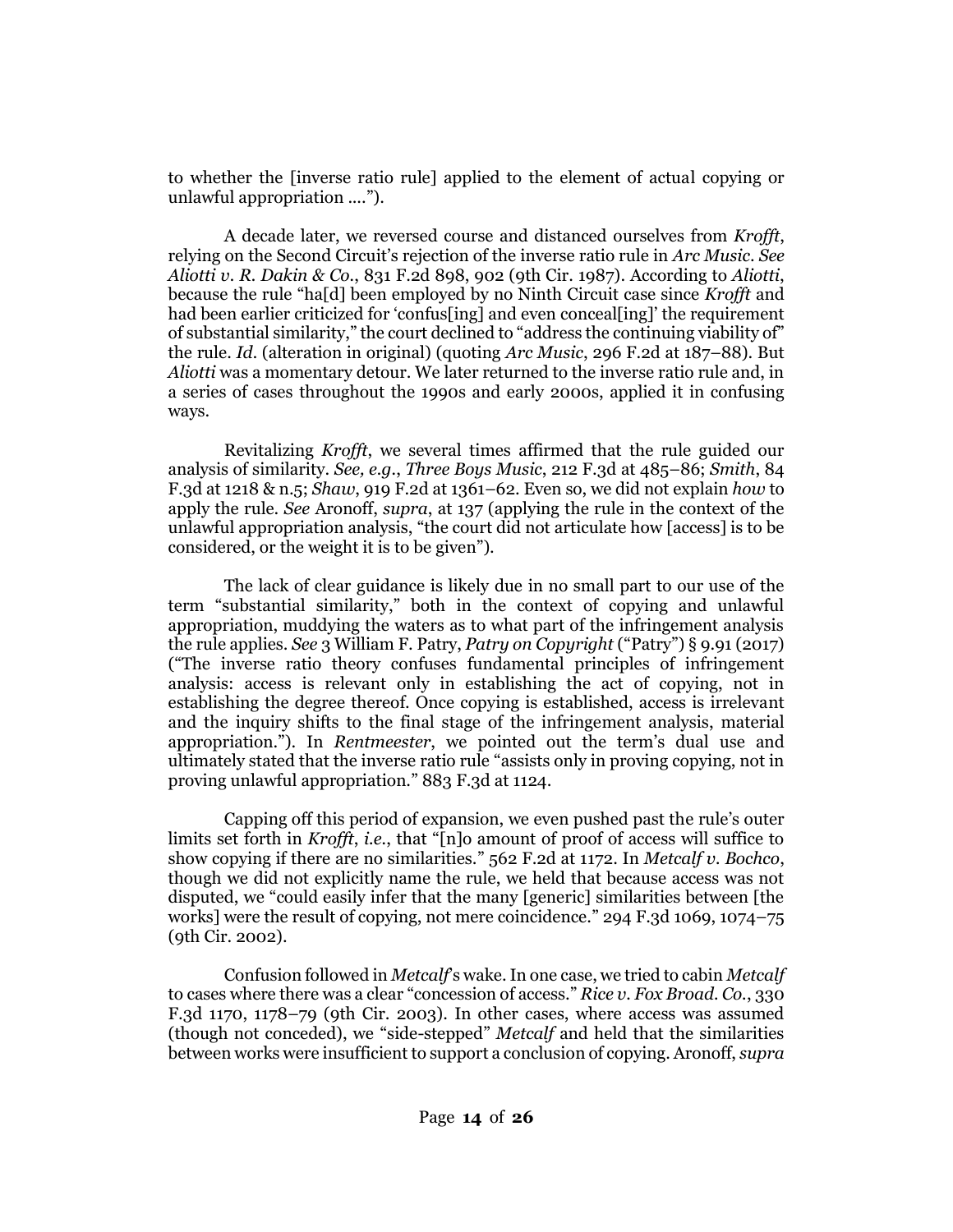at 139; *see e.g.*, *Funky Films*[, 462 F.3d at 1081 n.4;](http://www.westlaw.com/Link/Document/FullText?findType=Y&serNum=2010199064&pubNum=0000506&originatingDoc=I03972340624a11ea901f977ab2e6b36d&refType=RP&fi=co_pp_sp_506_1081&originationContext=document&vr=3.0&rs=cblt1.0&transitionType=DocumentItem&contextData=(sc.Search)#co_pp_sp_506_1081) *Benay v. [Warner Bros. Entm't,](http://www.westlaw.com/Link/Document/FullText?findType=Y&serNum=2022264635&pubNum=0000506&originatingDoc=I03972340624a11ea901f977ab2e6b36d&refType=RP&fi=co_pp_sp_506_625&originationContext=document&vr=3.0&rs=cblt1.0&transitionType=DocumentItem&contextData=(sc.Search)#co_pp_sp_506_625)  Inc.*[, 607 F.3d 620, 625 \(9th Cir. 2010\).](http://www.westlaw.com/Link/Document/FullText?findType=Y&serNum=2022264635&pubNum=0000506&originatingDoc=I03972340624a11ea901f977ab2e6b36d&refType=RP&fi=co_pp_sp_506_625&originationContext=document&vr=3.0&rs=cblt1.0&transitionType=DocumentItem&contextData=(sc.Search)#co_pp_sp_506_625) The result?—confusion about when to apply the rule and the amount of access and similarity needed to invoke it.

Our jurisprudence in recent years brought additional uncertainty. In 2000, we circumscribed the rule by explaining that it is not a two-way street: while the rule "requires a lesser showing of substantial similarity if there is a strong showing of access," it does not mean that "a weak showing of access requires a stronger showing of substantial similarity." *[Three Boys Music](http://www.westlaw.com/Link/Document/FullText?findType=Y&serNum=2000304625&pubNum=0000506&originatingDoc=I03972340624a11ea901f977ab2e6b36d&refType=RP&fi=co_pp_sp_506_486&originationContext=document&vr=3.0&rs=cblt1.0&transitionType=DocumentItem&contextData=(sc.Search)#co_pp_sp_506_486)*, 212 F.3d at 486. In 2018, it seems, the rule goes both ways: it also provides that the "more compelling the similarities supporting an inference of copying, the less compelling the evidence of access need be." *Rentmeester*[, 883 F.3d at 1124.](http://www.westlaw.com/Link/Document/FullText?findType=Y&serNum=2043897592&pubNum=0000506&originatingDoc=I03972340624a11ea901f977ab2e6b36d&refType=RP&fi=co_pp_sp_506_1124&originationContext=document&vr=3.0&rs=cblt1.0&transitionType=DocumentItem&contextData=(sc.Search)#co_pp_sp_506_1124) <sup>8</sup> In the face of tangled precedent, the *[Rentmeester](http://www.westlaw.com/Link/Document/FullText?findType=Y&serNum=2043897592&pubNum=0000506&originatingDoc=I03972340624a11ea901f977ab2e6b36d&refType=RP&originationContext=document&vr=3.0&rs=cblt1.0&transitionType=DocumentItem&contextData=(sc.Search))* panel tried to carefully thread the needle, but ended up adding another indecipherable stitch.

Just two years ago, we again sowed doubt whether the rule ought to apply at all. In *[Williams v. Gaye](http://www.westlaw.com/Link/Document/FullText?findType=Y&serNum=2044097572&pubNum=0000506&originatingDoc=I03972340624a11ea901f977ab2e6b36d&refType=RP&originationContext=document&vr=3.0&rs=cblt1.0&transitionType=DocumentItem&contextData=(sc.Search))*, which dealt with the song *Blurred Lines*, the majority initially defended use of the rule against the dissent's criticism because the rule is "binding precedent" that "we are bound to apply." [885 F.3d 1150, 1163 n.6 \(9th Cir.](http://www.westlaw.com/Link/Document/FullText?findType=Y&serNum=2044097572&pubNum=0000506&originatingDoc=I03972340624a11ea901f977ab2e6b36d&refType=RP&fi=co_pp_sp_506_1163&originationContext=document&vr=3.0&rs=cblt1.0&transitionType=DocumentItem&contextData=(sc.Search)#co_pp_sp_506_1163)  [2018\).](http://www.westlaw.com/Link/Document/FullText?findType=Y&serNum=2044097572&pubNum=0000506&originatingDoc=I03972340624a11ea901f977ab2e6b36d&refType=RP&fi=co_pp_sp_506_1163&originationContext=document&vr=3.0&rs=cblt1.0&transitionType=DocumentItem&contextData=(sc.Search)#co_pp_sp_506_1163) But in an amended opinion, the court deleted all references to the rule. *Williams v. Gaye*[, 895 F.3d 1106 \(9th Cir. 2018\).](http://www.westlaw.com/Link/Document/FullText?findType=Y&serNum=2044961574&pubNum=0000506&originatingDoc=I03972340624a11ea901f977ab2e6b36d&refType=RP&originationContext=document&vr=3.0&rs=cblt1.0&transitionType=DocumentItem&contextData=(sc.Search)) One commentator posited the rule was excised because it "is so controversial." Edwin F. McPherson, *[Crushing](http://www.westlaw.com/Link/Document/FullText?findType=Y&serNum=0477983260&pubNum=0220780&originatingDoc=I03972340624a11ea901f977ab2e6b36d&refType=LR&fi=co_pp_sp_220780_75&originationContext=document&vr=3.0&rs=cblt1.0&transitionType=DocumentItem&contextData=(sc.Search)#co_pp_sp_220780_75) Creativity: The* Blurred Lines *Case and Its Aftermath*[, 92 S. Cal. L. Rev. Postscript](http://www.westlaw.com/Link/Document/FullText?findType=Y&serNum=0477983260&pubNum=0220780&originatingDoc=I03972340624a11ea901f977ab2e6b36d&refType=LR&fi=co_pp_sp_220780_75&originationContext=document&vr=3.0&rs=cblt1.0&transitionType=DocumentItem&contextData=(sc.Search)#co_pp_sp_220780_75)  [67, 75 n.22 \(2018\).](http://www.westlaw.com/Link/Document/FullText?findType=Y&serNum=0477983260&pubNum=0220780&originatingDoc=I03972340624a11ea901f977ab2e6b36d&refType=LR&fi=co_pp_sp_220780_75&originationContext=document&vr=3.0&rs=cblt1.0&transitionType=DocumentItem&contextData=(sc.Search)#co_pp_sp_220780_75)

As we struggled with the inverse ratio rule over the years, the Second Circuit rejected it as early as 1961, describing the idea as a "superficially attractive apophthegm which upon examination confuses more than it clarifies." *[Arc Music](http://www.westlaw.com/Link/Document/FullText?findType=Y&serNum=1961114957&pubNum=0000350&originatingDoc=I03972340624a11ea901f977ab2e6b36d&refType=RP&fi=co_pp_sp_350_187&originationContext=document&vr=3.0&rs=cblt1.0&transitionType=DocumentItem&contextData=(sc.Search)#co_pp_sp_350_187)*, [296 F.2d at 187.](http://www.westlaw.com/Link/Document/FullText?findType=Y&serNum=1961114957&pubNum=0000350&originatingDoc=I03972340624a11ea901f977ab2e6b36d&refType=RP&fi=co_pp_sp_350_187&originationContext=document&vr=3.0&rs=cblt1.0&transitionType=DocumentItem&contextData=(sc.Search)#co_pp_sp_350_187) The court reasoned that "access will not supply [similarity's] lack, and an undue stress upon that one feature can only confuse and even conceal this basic requirement." *Id.* [at 187](http://www.westlaw.com/Link/Document/FullText?findType=Y&serNum=1961114957&pubNum=0000350&originatingDoc=I03972340624a11ea901f977ab2e6b36d&refType=RP&fi=co_pp_sp_350_187&originationContext=document&vr=3.0&rs=cblt1.0&transitionType=DocumentItem&contextData=(sc.Search)#co_pp_sp_350_187)–88. Importantly, the Second Circuit noted that there is "no such principle" in "the federal law of copyright." *Id.* [at 187.](http://www.westlaw.com/Link/Document/FullText?findType=Y&serNum=1961114957&pubNum=0000350&originatingDoc=I03972340624a11ea901f977ab2e6b36d&refType=RP&fi=co_pp_sp_350_187&originationContext=document&vr=3.0&rs=cblt1.0&transitionType=DocumentItem&contextData=(sc.Search)#co_pp_sp_350_187)

The Second Circuit also identified the problematic implications of this principle where access is very high and similarity very low: "[t]he logical outcome of the claimed principle is obviously that proof of actual access will render a showing of similarities entirely unnecessary." *[Id.](http://www.westlaw.com/Link/Document/FullText?findType=Y&serNum=1961114957&pubNum=0000350&originatingDoc=I03972340624a11ea901f977ab2e6b36d&refType=RP&originationContext=document&vr=3.0&rs=cblt1.0&transitionType=DocumentItem&contextData=(sc.Search))* However, "it does not follow that 'more' access increases the likelihood of copying." Aronoff, *supra*, at 126. Yet that is what the rule compels. Complete access without any similarity should never result in infringement liability because there *is* no infringement. Even so, the rule suggests that liability may be imposed in such a case. "There is," however, "simply no logic in presupposing that the mid-points of [the rule] give rise to a 'ratio' of

<sup>8</sup> The Ninth Circuit Model Jury Instructions Copyright § 17.17 (2017)—Copying—Access and Substantial Similarity—and the *Supplemental Instruction* suffer from similar infirmities in trying to reconcile the case law.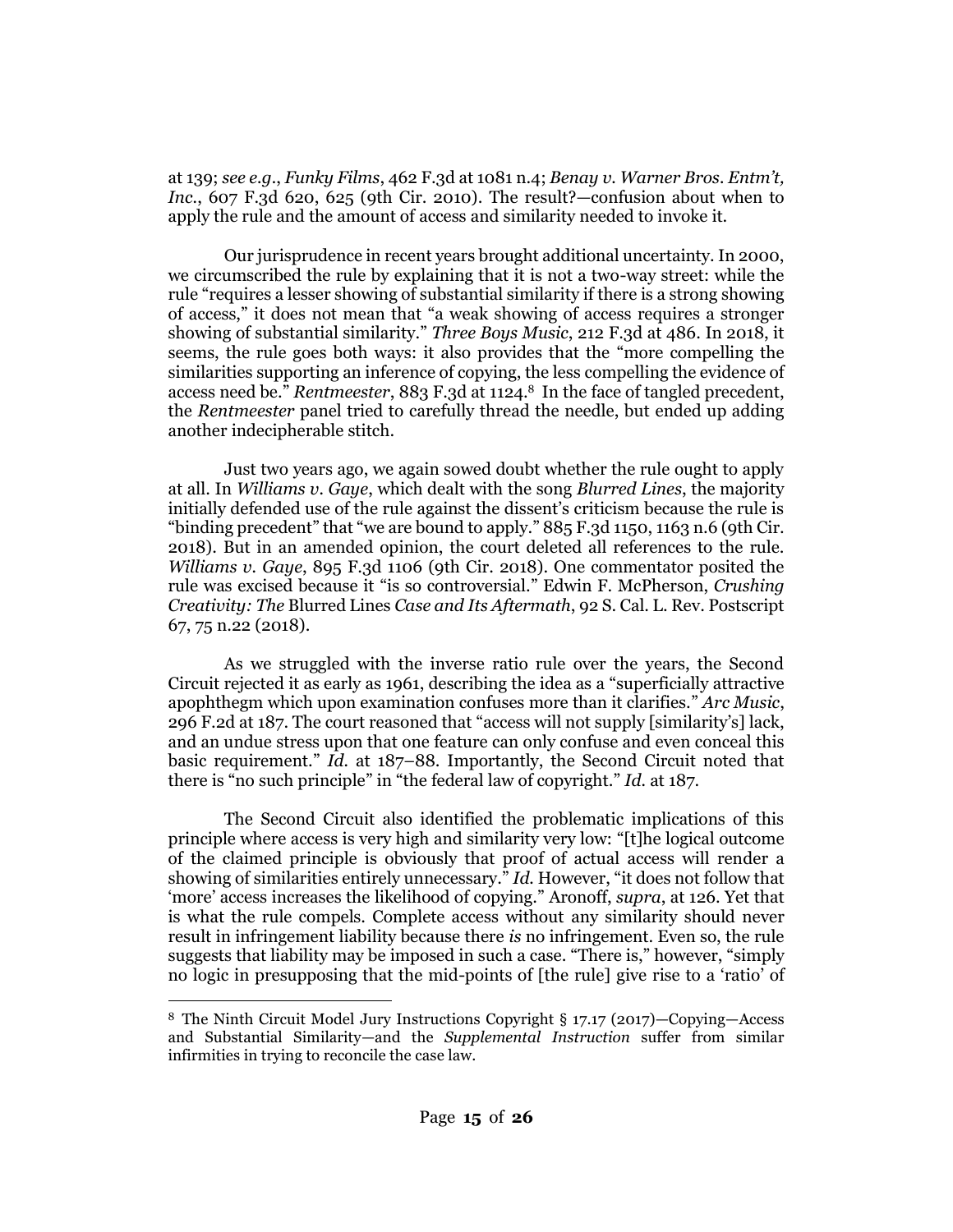access to similarity constituting proof of" infringement. *Id.* at 141. Indeed, even "[w]hen the inverse ratio rule is applied, we still don't know how much similarity is required." Patry § 9.91.

The flaws in the rule can be seen in the inconsistent ways in which we have applied the rule within our circuit, the logic of the circuits that have rejected the rule, and analysis by academics and commentators. *See id.* ("There is nothing positive that can be said about a rule that lacks any clarity at all: trying to get a jury to both understand the rule and apply it properly is totally impossible.").

As a practical matter, the concept of "access" is increasingly diluted in our digitally interconnected world. Access is often proved by the wide dissemination of the copyrighted work. *See Loomis v. Cornish*[, 836 F.3d 991, 995 \(9th Cir. 2016\).](http://www.westlaw.com/Link/Document/FullText?findType=Y&serNum=2039697708&pubNum=0000506&originatingDoc=I03972340624a11ea901f977ab2e6b36d&refType=RP&fi=co_pp_sp_506_995&originationContext=document&vr=3.0&rs=cblt1.0&transitionType=DocumentItem&contextData=(sc.Search)#co_pp_sp_506_995) Given the ubiquity of ways to access media online, from YouTube to subscription services like Netflix and Spotify, access may be established by a trivial showing that the work is available on demand. *See* Brooks Barnes, *The Streaming Era Has Finally Arrived. Everything Is About to Change.*, N.Y. Times, Nov. 18, 2019 (In addition to Netflix, which "entertain[s] more than 158 million subscribers worldwide," there are currently "271 online video services available in the United States").

To the extent "access" still has meaning, the inverse ratio rule unfairly advantages those whose work is *most* accessible by lowering the standard of proof for similarity. Thus the rule benefits those with highly popular works, like *The Office*, which are also highly accessible. But nothing in copyright law suggests that a work deserves stronger legal protection simply because it is more popular or owned by better-funded rights holders.

Finally, the inverse ratio rule improperly dictates how the jury should reach its decision. The burden of proof in a civil case is preponderance of the evidence. Yet this judge-made rule could fittingly be called the "inverse burden rule."

Although we are cautious in overruling precedent—as we should be—the constellation of problems and inconsistencies in the application of the inverse ratio rule prompts us to abrogate the rule. Access does not obviate the requirement that the plaintiff must demonstrate that the defendant actually copied the work. By rejecting the inverse ratio rule, we are not suggesting that access cannot serve as circumstantial evidence of actual copying in all cases; access, however, in no way can prove substantial similarity. We join the majority of our sister circuits that have considered the inverse ratio rule and have correctly chosen to excise it from copyright analysis. In light of this holding, the district court did not err in failing to instruct the jury on the inverse ratio rule.

## **B. THE ORIGINALITY INSTRUCTIONS**

Although copyright protects only original expression, it is not difficult to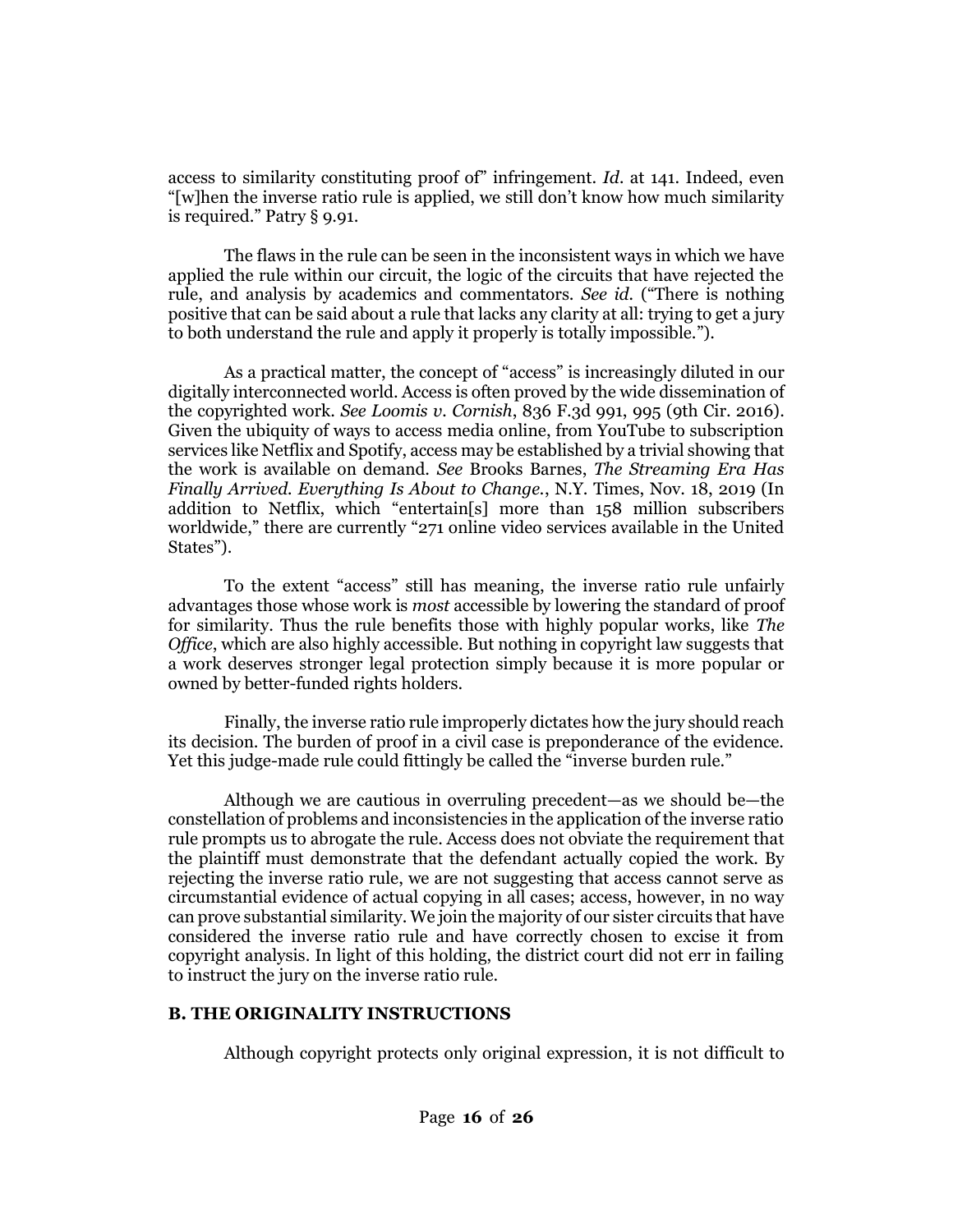meet the famously low bar for originality. *Feist*[, 499 U.S. at](http://www.westlaw.com/Link/Document/FullText?findType=Y&serNum=1991060551&pubNum=0000780&originatingDoc=I03972340624a11ea901f977ab2e6b36d&refType=RP&fi=co_pp_sp_780_345&originationContext=document&vr=3.0&rs=cblt1.0&transitionType=DocumentItem&contextData=(sc.Search)#co_pp_sp_780_345) 345 ("The *sine qua non* of copyright is originality"; "[t]he vast majority of works make the grade quite easily ...."); *see also* [17 U.S.C. § 102\(a\)](http://www.westlaw.com/Link/Document/FullText?findType=L&pubNum=1000546&cite=17USCAS102&originatingDoc=I03972340624a11ea901f977ab2e6b36d&refType=RB&originationContext=document&vr=3.0&rs=cblt1.0&transitionType=DocumentItem&contextData=(sc.Search)#co_pp_8b3b0000958a4) ("Copyright protection subsists ... in original works of authorship ....").

Even in the face of this low threshold, copyright *does* require at least a modicum of creativity and does not protect every aspect of a work; ideas, concepts, and common elements are excluded. *See* [17 U.S.C. § 102\(b\);](http://www.westlaw.com/Link/Document/FullText?findType=L&pubNum=1000546&cite=17USCAS102&originatingDoc=I03972340624a11ea901f977ab2e6b36d&refType=RB&originationContext=document&vr=3.0&rs=cblt1.0&transitionType=DocumentItem&contextData=(sc.Search)#co_pp_a83b000018c76) *Feist*[, 499 U.S. at 345](http://www.westlaw.com/Link/Document/FullText?findType=Y&serNum=1991060551&pubNum=0000780&originatingDoc=I03972340624a11ea901f977ab2e6b36d&refType=RP&fi=co_pp_sp_780_345&originationContext=document&vr=3.0&rs=cblt1.0&transitionType=DocumentItem&contextData=(sc.Search)#co_pp_sp_780_345)– [46.](http://www.westlaw.com/Link/Document/FullText?findType=Y&serNum=1991060551&pubNum=0000780&originatingDoc=I03972340624a11ea901f977ab2e6b36d&refType=RP&fi=co_pp_sp_780_345&originationContext=document&vr=3.0&rs=cblt1.0&transitionType=DocumentItem&contextData=(sc.Search)#co_pp_sp_780_345) Nor does copyright extend to "common or trite" musical elements, *[Smith](http://www.westlaw.com/Link/Document/FullText?findType=Y&serNum=1996128764&pubNum=0000506&originatingDoc=I03972340624a11ea901f977ab2e6b36d&refType=RP&fi=co_pp_sp_506_1216&originationContext=document&vr=3.0&rs=cblt1.0&transitionType=DocumentItem&contextData=(sc.Search)#co_pp_sp_506_1216)*, 84 [F.3d at 1216 n.3,](http://www.westlaw.com/Link/Document/FullText?findType=Y&serNum=1996128764&pubNum=0000506&originatingDoc=I03972340624a11ea901f977ab2e6b36d&refType=RP&fi=co_pp_sp_506_1216&originationContext=document&vr=3.0&rs=cblt1.0&transitionType=DocumentItem&contextData=(sc.Search)#co_pp_sp_506_1216) or "commonplace elements that are firmly rooted in the genre's tradition," *Williams*[, 895 F.3d at 1140](http://www.westlaw.com/Link/Document/FullText?findType=Y&serNum=2044961574&pubNum=0000506&originatingDoc=I03972340624a11ea901f977ab2e6b36d&refType=RP&fi=co_pp_sp_506_1140&originationContext=document&vr=3.0&rs=cblt1.0&transitionType=DocumentItem&contextData=(sc.Search)#co_pp_sp_506_1140)–41 (Nguyen, J., dissenting). These building blocks belong in the public domain and cannot be exclusively appropriated by any particular author. *See Satava v. Lowry*[, 323 F.3d 805, 810 \(9th Cir. 2003\)](http://www.westlaw.com/Link/Document/FullText?findType=Y&serNum=2003233155&pubNum=0000506&originatingDoc=I03972340624a11ea901f977ab2e6b36d&refType=RP&fi=co_pp_sp_506_810&originationContext=document&vr=3.0&rs=cblt1.0&transitionType=DocumentItem&contextData=(sc.Search)#co_pp_sp_506_810) ("[E]xpressions that are standard, stock, or common to a particular subject matter or medium are not protectable under copyright law"). Authors borrow from predecessors' works to create new ones, so giving exclusive rights to the first author who incorporated an idea, concept, or common element would frustrate the purpose of the copyright law and curtail the creation of new works. *See id.* [at 813](http://www.westlaw.com/Link/Document/FullText?findType=Y&serNum=2003233155&pubNum=0000506&originatingDoc=I03972340624a11ea901f977ab2e6b36d&refType=RP&fi=co_pp_sp_506_813&originationContext=document&vr=3.0&rs=cblt1.0&transitionType=DocumentItem&contextData=(sc.Search)#co_pp_sp_506_813) ("we must be careful in copyright cases not to cheat the public domain"); *[Berkic v.](http://www.westlaw.com/Link/Document/FullText?findType=Y&serNum=1985127290&pubNum=0000350&originatingDoc=I03972340624a11ea901f977ab2e6b36d&refType=RP&fi=co_pp_sp_350_1293&originationContext=document&vr=3.0&rs=cblt1.0&transitionType=DocumentItem&contextData=(sc.Search)#co_pp_sp_350_1293)  Crichton*[, 761 F.2d 1289, 1293 \(9th Cir. 1985\)](http://www.westlaw.com/Link/Document/FullText?findType=Y&serNum=1985127290&pubNum=0000350&originatingDoc=I03972340624a11ea901f977ab2e6b36d&refType=RP&fi=co_pp_sp_350_1293&originationContext=document&vr=3.0&rs=cblt1.0&transitionType=DocumentItem&contextData=(sc.Search)#co_pp_sp_350_1293) ("General ideas ... remain forever the common property of artistic mankind."); 1 Nimmer § 2.05[B] ("In the field of popular songs, many, if not most, compositions bear some similarity to prior songs."). With these background principles in mind, we review the district court's instructions on originality, Nos. 16 and 20.<sup>9</sup>

Jury Instruction No. 16 explained "what a copyright is, what it protects, and what it does not protect." <sup>10</sup> Relevant to this appeal, the instruction provided that "[c]opyright only protects the author's original expression in a work." This

<sup>9</sup> By filing proposed originality instructions and objecting to Led Zeppelin's versions, Skidmore preserved his objection to the originality instructions given by the district court. *See* [Fed. R. Civ. P. 51\(c\)\(1\);](http://www.westlaw.com/Link/Document/FullText?findType=L&pubNum=1000600&cite=USFRCPR51&originatingDoc=I03972340624a11ea901f977ab2e6b36d&refType=LQ&originationContext=document&vr=3.0&rs=cblt1.0&transitionType=DocumentItem&contextData=(sc.Search)) C.D. Cal. Local Rule 51-1, -5.

<sup>10</sup> Jury Instruction No. 16 reads in full as follows:

Plaintiff has filed a claim against Defendants for violation of the United States Copyright Act, which governs this case. In order for you to undertake your responsibility, you must know what a copyright is, what it protects, and what it does not protect.

Copyright confers certain exclusive rights to the owner of a work including the rights to: 1. Reproduce or authorize the reproduction of the copyrighted work;

<sup>2.</sup> Prepare derivative works based upon the copyrighted work.

<sup>3.</sup> Distribute the copyrighted work to the public; and

<sup>4.</sup> Perform publicly a copyrighted musical work.

Copyright only protects the author's original expression in a work and does not protect ideas, themes or common musical elements, such as descending chromatic scales, arpeggios or short sequences of three notes.

Also, there can be no copyright infringement without actual copying. If two people independently create two works, no matter how similar, there is no copyright infringement unless the second person copied the first.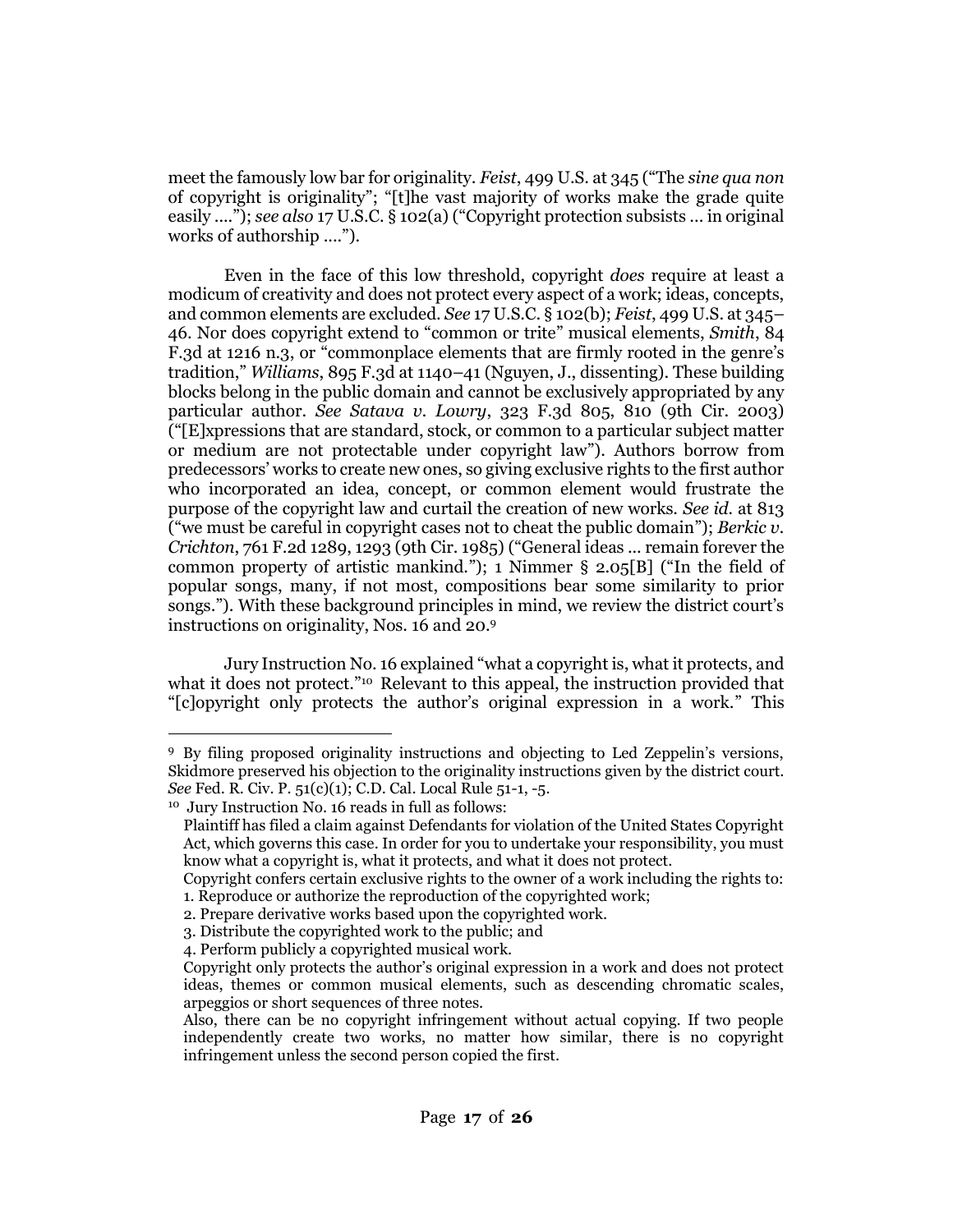statement comes straight from the Supreme Court's opinion in *[Feist](http://www.westlaw.com/Link/Document/FullText?findType=Y&serNum=1991060551&pubNum=0000780&originatingDoc=I03972340624a11ea901f977ab2e6b36d&refType=RP&originationContext=document&vr=3.0&rs=cblt1.0&transitionType=DocumentItem&contextData=(sc.Search))*. The instruction went on to state that copyright "does not protect ideas, themes or common musical elements, such as descending chromatic scales, arpeggios or short sequences of three notes." Although this statement is derived from *[Smith](http://www.westlaw.com/Link/Document/FullText?findType=Y&serNum=1996128764&pubNum=0000506&originatingDoc=I03972340624a11ea901f977ab2e6b36d&refType=RP&originationContext=document&vr=3.0&rs=cblt1.0&transitionType=DocumentItem&contextData=(sc.Search))*, Skidmore objects to the list of unprotectable elements. In particular, he argues that characterizing the "descending chromatic scales, arpeggios or short sequence of three notes" as examples of "common musical elements" was prejudicial to him.

To put this instruction in context, it is useful to outline the essence of the "common musical elements" or building blocks. The chromatic scale is one of two principal scales in Western music. It consists of twelve pitches separated by a halfstep. On a piano, this means playing the white and black keys in order from left to right. Three or more notes or pitches sounded simultaneously are called chords, and an arpeggio, sometimes called a broken chord, is "[a] chord whose pitches are sounded successively, ... rather than simultaneously." *Arpeggio*, *Chromatic*, and *Chord*, *Harvard Dictionary of Music* (Don Michael Randel ed., 4th ed. 2003).

To conduct a copyright infringement analysis, the factfinders ask "whether 'the *protectible elements, standing alone*, are substantially similar' " and "disregard the non-protectible elements." *Cavalier*[, 297 F.3d at 822](http://www.westlaw.com/Link/Document/FullText?findType=Y&serNum=2002328823&pubNum=0000506&originatingDoc=I03972340624a11ea901f977ab2e6b36d&refType=RP&fi=co_pp_sp_506_822&originationContext=document&vr=3.0&rs=cblt1.0&transitionType=DocumentItem&contextData=(sc.Search)#co_pp_sp_506_822) (quoting *Williams v. Crichton*[, 84 F.3d 581, 588 \(2d Cir. 1996\)\)](http://www.westlaw.com/Link/Document/FullText?findType=Y&serNum=1996123532&pubNum=0000506&originatingDoc=I03972340624a11ea901f977ab2e6b36d&refType=RP&fi=co_pp_sp_506_588&originationContext=document&vr=3.0&rs=cblt1.0&transitionType=DocumentItem&contextData=(sc.Search)#co_pp_sp_506_588); *see [Apple Comput., Inc. v.](http://www.westlaw.com/Link/Document/FullText?findType=Y&serNum=1994188702&pubNum=0000506&originatingDoc=I03972340624a11ea901f977ab2e6b36d&refType=RP&fi=co_pp_sp_506_1446&originationContext=document&vr=3.0&rs=cblt1.0&transitionType=DocumentItem&contextData=(sc.Search)#co_pp_sp_506_1446)  Microsoft Corp.*[, 35 F.3d 1435, 1446 \(9th Cir. 1994\)](http://www.westlaw.com/Link/Document/FullText?findType=Y&serNum=1994188702&pubNum=0000506&originatingDoc=I03972340624a11ea901f977ab2e6b36d&refType=RP&fi=co_pp_sp_506_1446&originationContext=document&vr=3.0&rs=cblt1.0&transitionType=DocumentItem&contextData=(sc.Search)#co_pp_sp_506_1446) (same). Jury Instruction No. 16 correctly listed non-protectable musical building blocks that no individual may own, and did not, as Skidmore claims, exclude the particular use of musical elements in an original expression.

For example, despite Skidmore's challenge to the characterization of descending chromatic scales as unprotectable, even his own expert musicologist, Dr. Stewart, agreed musical concepts like the minor chromatic line and the associated chords have been "used in music for quite a long time" as "building blocks." This candid acknowledgement was echoed by Led Zeppelin's expert. Dr. Ferrara described the "chromatic scale, descending or ascending," as "a musical building block. This is something that no one can possibly own." The commonality of descending scales and arpeggios has been reinforced by the Copyright Office, which lists "[d]iatonic or chromatic scales" and "arpeggios" as common property musical material. *Copyright Office Compendium* § 802.5(A) (3d ed. 2017). Emphasizing the importance of original creation, the Copyright Office notes that "a musical work consisting entirely of common property material would not constitute original authorship." *[Id.](http://www.westlaw.com/Link/Document/FullText?findType=Y&serNum=1994188702&pubNum=0000506&originatingDoc=I03972340624a11ea901f977ab2e6b36d&refType=RP&originationContext=document&vr=3.0&rs=cblt1.0&transitionType=DocumentItem&contextData=(sc.Search))* Just as we do not give an author "a monopoly over the note of B-flat," descending chromatic scales and arpeggios cannot be copyrighted by any particular composer. *Swirsky*[, 376 F.3d at 851.](http://www.westlaw.com/Link/Document/FullText?findType=Y&serNum=2004692521&pubNum=0000506&originatingDoc=I03972340624a11ea901f977ab2e6b36d&refType=RP&fi=co_pp_sp_506_851&originationContext=document&vr=3.0&rs=cblt1.0&transitionType=DocumentItem&contextData=(sc.Search)#co_pp_sp_506_851)

We have never extended copyright protection to just a few notes. Instead we have held that "a four-note sequence common in the music field" is not the copyrightable expression in a song. *[Granite Music Corp. v. United Artists](http://www.westlaw.com/Link/Document/FullText?findType=Y&serNum=1976145729&pubNum=0000350&originatingDoc=I03972340624a11ea901f977ab2e6b36d&refType=RP&fi=co_pp_sp_350_721&originationContext=document&vr=3.0&rs=cblt1.0&transitionType=DocumentItem&contextData=(sc.Search)#co_pp_sp_350_721) Corp.*, [532 F.2d 718, 721 \(9th Cir. 1976\).](http://www.westlaw.com/Link/Document/FullText?findType=Y&serNum=1976145729&pubNum=0000350&originatingDoc=I03972340624a11ea901f977ab2e6b36d&refType=RP&fi=co_pp_sp_350_721&originationContext=document&vr=3.0&rs=cblt1.0&transitionType=DocumentItem&contextData=(sc.Search)#co_pp_sp_350_721) In the context of a sound recording copyright, we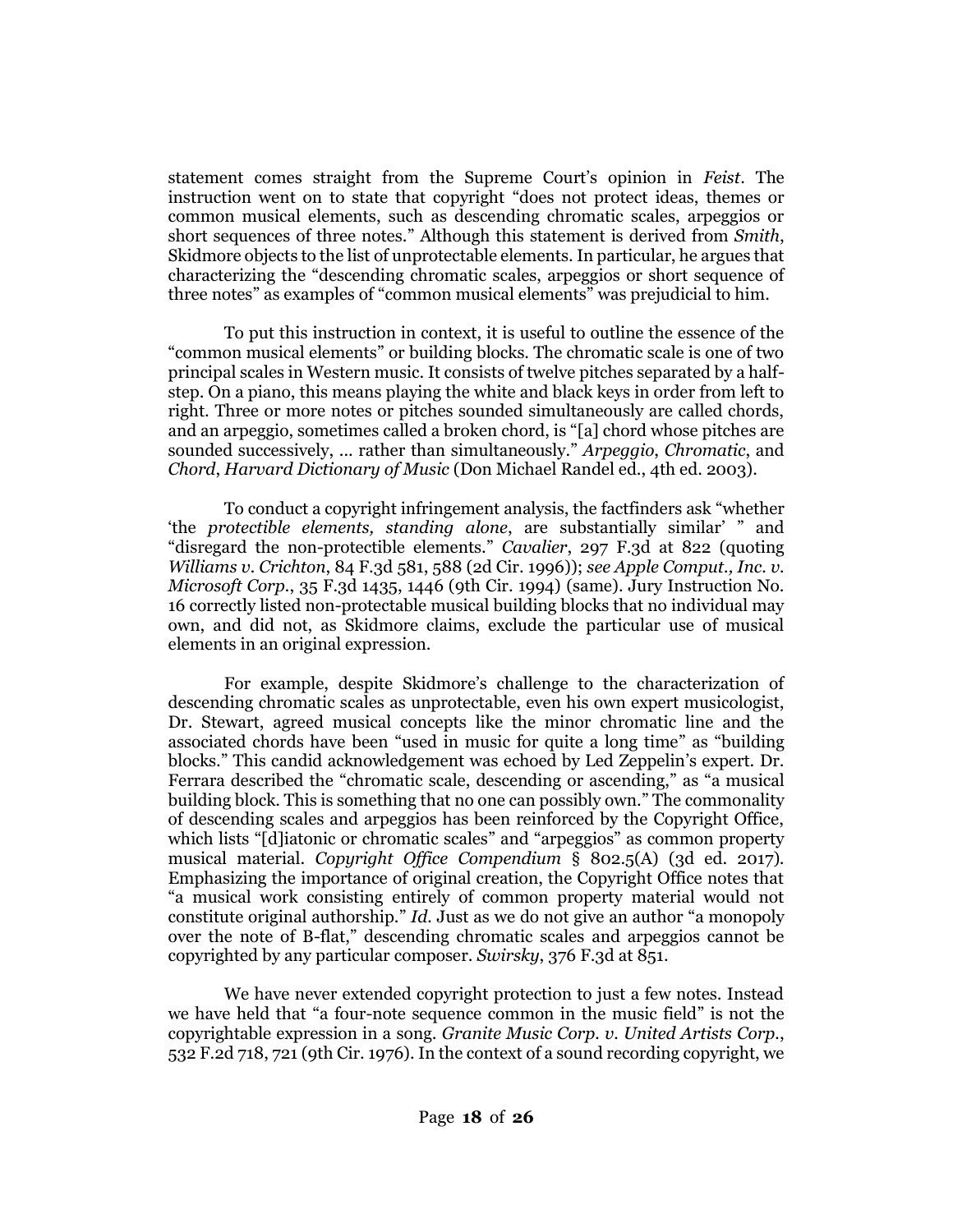have also concluded that taking six seconds of the plaintiff's four-and-a-halfminute sound recording—spanning three notes—is de minimis, inactionable copying. *See Newton*[, 388 F.3d at 1195](http://www.westlaw.com/Link/Document/FullText?findType=Y&serNum=2005466062&pubNum=0000506&originatingDoc=I03972340624a11ea901f977ab2e6b36d&refType=RP&fi=co_pp_sp_506_1195&originationContext=document&vr=3.0&rs=cblt1.0&transitionType=DocumentItem&contextData=(sc.Search)#co_pp_sp_506_1195)–96. One of our colleagues also expressed skepticism that three notes used in a song can be copyrightable by observing that of the "only 123 or 1,728 unique combinations of three notes," not many would be useful in a musical composition. *See Williams*[, 895 F.3d at 1144 n.6](http://www.westlaw.com/Link/Document/FullText?findType=Y&serNum=2044961574&pubNum=0000506&originatingDoc=I03972340624a11ea901f977ab2e6b36d&refType=RP&fi=co_pp_sp_506_1144&originationContext=document&vr=3.0&rs=cblt1.0&transitionType=DocumentItem&contextData=(sc.Search)#co_pp_sp_506_1144) (Nguyen, J., dissenting). The Copyright Office is in accord, classifying a "musical phrase consisting of three notes" as de minimis and thus not meeting the "quantum of creativity" required under *[Feist](http://www.westlaw.com/Link/Document/FullText?findType=Y&serNum=1991060551&pubNum=0000780&originatingDoc=I03972340624a11ea901f977ab2e6b36d&refType=RP&originationContext=document&vr=3.0&rs=cblt1.0&transitionType=DocumentItem&contextData=(sc.Search))*. *Copyright Office Compendium*, § 313.4(B) (3d ed. 2017). At the same time, we have not foreclosed the possibility that "seven notes" could constitute an original expression. *Swirsky*[, 376 F.3d at 852.](http://www.westlaw.com/Link/Document/FullText?findType=Y&serNum=2004692521&pubNum=0000506&originatingDoc=I03972340624a11ea901f977ab2e6b36d&refType=RP&fi=co_pp_sp_506_852&originationContext=document&vr=3.0&rs=cblt1.0&transitionType=DocumentItem&contextData=(sc.Search)#co_pp_sp_506_852) To the contrary, our sister circuit observed decades ago that "the seven notes available do not admit of so many agreeable permutations that we need be amazed at the re-appearance of old themes." *[Arnstein v. Edward B. Marks Music Corp.](http://www.westlaw.com/Link/Document/FullText?findType=Y&serNum=1936129268&pubNum=0000350&originatingDoc=I03972340624a11ea901f977ab2e6b36d&refType=RP&fi=co_pp_sp_350_277&originationContext=document&vr=3.0&rs=cblt1.0&transitionType=DocumentItem&contextData=(sc.Search)#co_pp_sp_350_277)*, 82 F.2d 275, 277 (2d [Cir. 1936\).](http://www.westlaw.com/Link/Document/FullText?findType=Y&serNum=1936129268&pubNum=0000350&originatingDoc=I03972340624a11ea901f977ab2e6b36d&refType=RP&fi=co_pp_sp_350_277&originationContext=document&vr=3.0&rs=cblt1.0&transitionType=DocumentItem&contextData=(sc.Search)#co_pp_sp_350_277)

In view of our precedent and accepted copyright principles, the district court did not commit a reversible error by instructing the jury that a limited set of a useful three-note sequence and other common musical elements were not protectable.

The district court also instructed the jury on copyright originality in Jury Instruction No. 20, which states:

An original work may include or incorporate elements taken from prior works or works from the public domain. However, any elements from prior works or the public domain are not considered original parts and not protected by copyright. Instead, the original part of the plaintiff's work is limited to the part created: 1. independently by the work's author, that is, the author did not copy it from another work; and 2. by use of at least some minimal creativity.

Despite Skidmore's claim that the following language has no support in the law and was prejudicial—"any element from prior works or the public domain are not considered original parts and not protected by copyright"—this is black-letter law. *See* [17 U.S.C. §§ 102\(b\),](http://www.westlaw.com/Link/Document/FullText?findType=L&pubNum=1000546&cite=17USCAS102&originatingDoc=I03972340624a11ea901f977ab2e6b36d&refType=RB&originationContext=document&vr=3.0&rs=cblt1.0&transitionType=DocumentItem&contextData=(sc.Search)#co_pp_a83b000018c76) [103.](http://www.westlaw.com/Link/Document/FullText?findType=L&pubNum=1000546&cite=17USCAS103&originatingDoc=I03972340624a11ea901f977ab2e6b36d&refType=LQ&originationContext=document&vr=3.0&rs=cblt1.0&transitionType=DocumentItem&contextData=(sc.Search)) Reading this sentence with the preceding one an "original work may include or incorporate elements taken from prior works or works from the public domain"—we conclude that Jury Instruction No. 20 correctly instructed the jury that original expression can be the result of borrowing from previous works or the public domain.

Skidmore appears to want less than the law demands. In his closing and on appeal, he argued that a work is original as long as it was independently created. Not quite. Though not demanding, originality requires at least "minimal" or "slight" creativity—a "modicum" of "creative spark"—in addition to independent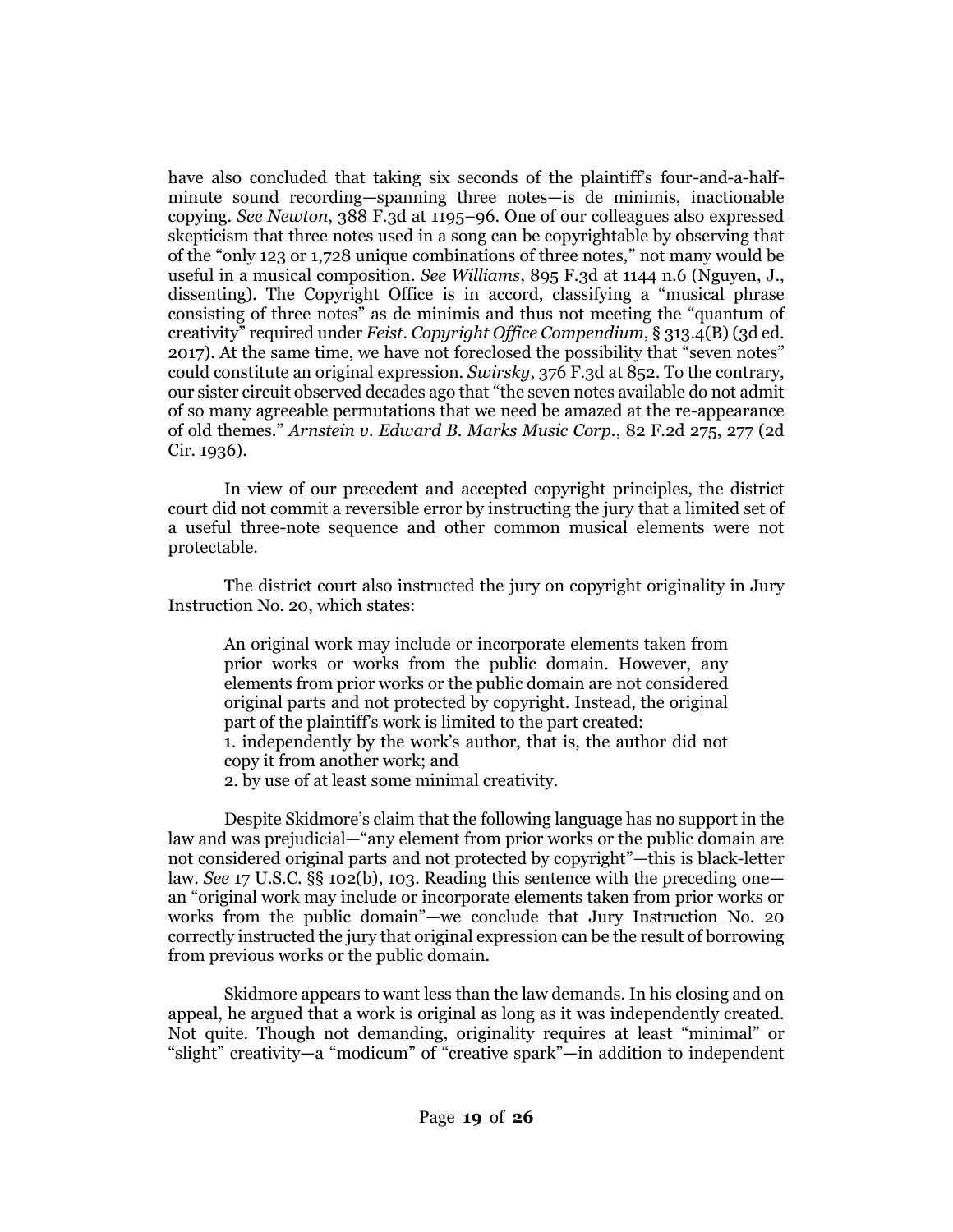creation. *Feist*[, 499 U.S. at 345](http://www.westlaw.com/Link/Document/FullText?findType=Y&serNum=1991060551&pubNum=0000780&originatingDoc=I03972340624a11ea901f977ab2e6b36d&refType=RP&fi=co_pp_sp_780_345&originationContext=document&vr=3.0&rs=cblt1.0&transitionType=DocumentItem&contextData=(sc.Search)#co_pp_sp_780_345)–46, 362. Jury Instruction No. 20 correctly articulated both requirements for originality, that the work be created "independently by the work's author," and contain "at least some minimal creativity." The court's omission of the optional, bracketed language from the Ninth Circuit Model Jury Instruction 17.14 (2017)—which reads, "In copyright law, the 'original' part of a work need not be new or novel"—was not a reversible error. The reference to "minimal creativity" in Jury Instruction No. 20 embraces this concept. Reviewing the jury instructions as a whole, we conclude that the originality instructions were sound and were not prejudicial to Skidmore.

### **C. THE OMISSION OF A SELECTION AND ARRANGEMENT INSTRUCTION**

## **1. Skidmore Forfeited His Objection to the Omitted Selection and Arrangement Instruction**

The district court did not give what Skidmore denominates as a "selection and arrangement" instruction. Because Skidmore did not preserve his objection to the omission, we review for plain error.

Skidmore maintains that his objection was preserved by the timely filing of a proposed selection and arrangement instruction and by objecting to Led Zeppelin's version. Not so. Federal Rule of Civil Procedure  $51(d)(1)(B)$  provides that "a failure to give an instruction" must be both "properly requested ... and ... also properly objected [to]." An objection must be made "on the record," "promptly after learning that the instruction or request will be ... refused." [Fed. R. Civ. P.](http://www.westlaw.com/Link/Document/FullText?findType=L&pubNum=1000600&cite=USFRCPR51&originatingDoc=I03972340624a11ea901f977ab2e6b36d&refType=LQ&originationContext=document&vr=3.0&rs=cblt1.0&transitionType=DocumentItem&contextData=(sc.Search))   $51(c)(1)$ ,  $(c)(2)(B)$ . Skidmore may have requested a selection and arrangement instruction, but he did not object to the district court's decision to omit the instruction. In other words, Skidmore's proffer of the instruction was necessary but not sufficient to preserve the objection. *See [United States ex rel. Reed v.](http://www.westlaw.com/Link/Document/FullText?findType=Y&serNum=1989127853&pubNum=0000350&originatingDoc=I03972340624a11ea901f977ab2e6b36d&refType=RP&fi=co_pp_sp_350_1184&originationContext=document&vr=3.0&rs=cblt1.0&transitionType=DocumentItem&contextData=(sc.Search)#co_pp_sp_350_1184)  Callahan*[, 884 F.2d 1180, 1184 \(9th Cir. 1989\)](http://www.westlaw.com/Link/Document/FullText?findType=Y&serNum=1989127853&pubNum=0000350&originatingDoc=I03972340624a11ea901f977ab2e6b36d&refType=RP&fi=co_pp_sp_350_1184&originationContext=document&vr=3.0&rs=cblt1.0&transitionType=DocumentItem&contextData=(sc.Search)#co_pp_sp_350_1184) (objection waived where "counsel offered the ... proposed instructions" but "no objection was made to the failure to give them"); *Monroe v. City of Phoenix*[, 248 F.3d 851, 858 \(9th Cir. 2001\)](http://www.westlaw.com/Link/Document/FullText?findType=Y&serNum=2001308661&pubNum=0000506&originatingDoc=I03972340624a11ea901f977ab2e6b36d&refType=RP&fi=co_pp_sp_506_858&originationContext=document&vr=3.0&rs=cblt1.0&transitionType=DocumentItem&contextData=(sc.Search)#co_pp_sp_506_858) (objection waived where counsel "simply submitted a proposed jury instruction" but "failed to properly object at trial to the failure to give the proposed instruction"), *abrogated on other grounds by [Scott v. Harris](http://www.westlaw.com/Link/Document/FullText?findType=Y&serNum=2012126147&pubNum=0000708&originatingDoc=I03972340624a11ea901f977ab2e6b36d&refType=RP&originationContext=document&vr=3.0&rs=cblt1.0&transitionType=DocumentItem&contextData=(sc.Search))*, 550 U.S. 372 (2007).

Nor is this the type of situation where "it is obvious that in the process of settling the jury instructions the court was made fully aware of the objections of the party and the reasons therefor and further objections would be unavailing." *Reed*[, 884 F.2d at 1184.](http://www.westlaw.com/Link/Document/FullText?findType=Y&serNum=1989127853&pubNum=0000350&originatingDoc=I03972340624a11ea901f977ab2e6b36d&refType=RP&fi=co_pp_sp_350_1184&originationContext=document&vr=3.0&rs=cblt1.0&transitionType=DocumentItem&contextData=(sc.Search)#co_pp_sp_350_1184) According to Skidmore, he could not object to the refused instruction because the district court forbade oral objections. The record tells a different story. Skidmore's myriad other objections, all allowed by the district court, undermine his account of the procedure at trial. For example, Skidmore requested the omission of an instruction on a topic not presented to the jury; objected to the wording of several jury instructions; and proposed a new jury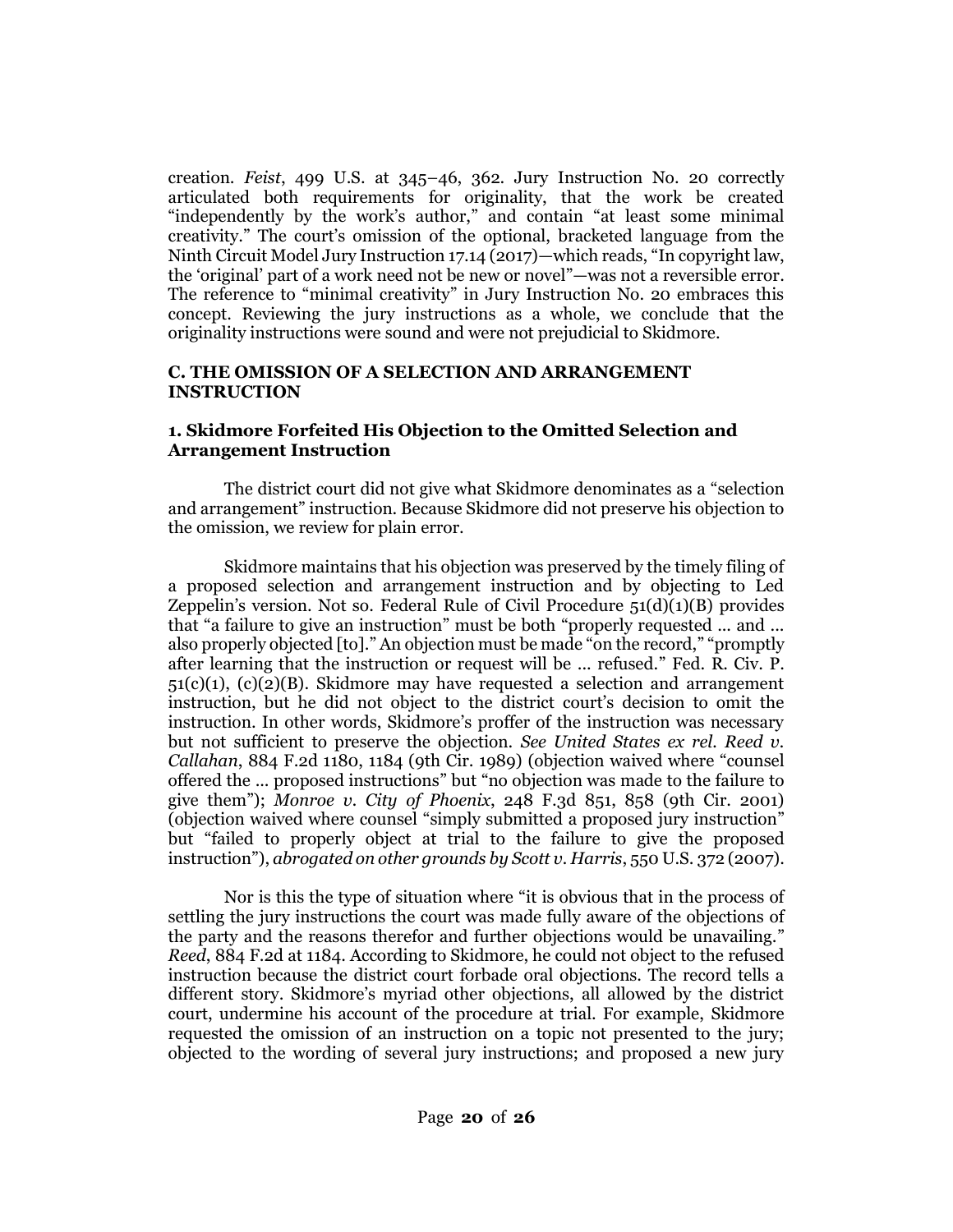instruction. The court's response was to entertain extensive discussion from the parties about the instructions, letting them state their objections "for the record." Further, the court asked Skidmore to draft the proposed new instruction and bring it in the next day.

A parallel omission situation is illuminating. Skidmore objected to the court's refusal to include a jury instruction on the inverse ratio rule. The judge overruled that objection without suggesting that he would not entertain others. Indeed, when raising the inverse-ratio objection, counsel said "one last thing," implying that he had no other objections. In contrast, Skidmore did not object to the court's refusal to include a jury instruction on selection and arrangement during the extensive discussion counsel and the court had on jury instructions. Nor did Skidmore object to the omission of the selection and arrangement instruction before the jury was summoned the next morning.

Skidmore was responsible for compiling the court's final instructions, so he was well aware of what instructions were included and omitted. The court affirmatively engaged with Skidmore when he wanted to "make sure" that certain instructions had been included. Although Skidmore argues that the selection and arrangement theory was central to his infringement case, his conspicuous silence on the omission of what he claims to be a crucial instruction cannot be squared with the court's willingness to discuss specific instructions. On this record, it was not "obvious" that an objection to the failure to give a selection and arrangement instruction would be "unavailing."

In any case, there is a real possibility that the district court simply overlooked the instruction, and would have been willing to give one had the omission been brought to its attention. But absent notice and an objection, the district court cannot be expected to divine an objection to an omitted instruction. We do not impose such prescience on the district court in the face of the complicated, and often hurried, process of producing a final set of instructions. We noted long ago that the district court need not "rummage through ... proposed instructions in an effort to discover potential objections to instructions not ... given ...." *Bertrand v. S. Pac. Co.*[, 282 F.2d 569, 572 \(9th Cir. 1960\).](http://www.westlaw.com/Link/Document/FullText?findType=Y&serNum=1960113907&pubNum=0000350&originatingDoc=I03972340624a11ea901f977ab2e6b36d&refType=RP&fi=co_pp_sp_350_572&originationContext=document&vr=3.0&rs=cblt1.0&transitionType=DocumentItem&contextData=(sc.Search)#co_pp_sp_350_572) By not putting the district court on notice of an objection to a refused instruction, Skidmore forfeited his objection. Therefore, we apply plain error review[. Fed. R. Civ. P. 51\(d\)\(2\).](http://www.westlaw.com/Link/Document/FullText?findType=L&pubNum=1000600&cite=USFRCPR51&originatingDoc=I03972340624a11ea901f977ab2e6b36d&refType=LQ&originationContext=document&vr=3.0&rs=cblt1.0&transitionType=DocumentItem&contextData=(sc.Search))

#### **2. The District Court Did Not Commit a Plain Error in Omitting the Instruction**

Because Skidmore did not preserve his objection, we review the omission of a selection and arrangement instruction for "a plain error in the instructions ... if the error affects substantial rights." [Fed. R. Civ. P. 51\(d\)\(2\);](http://www.westlaw.com/Link/Document/FullText?findType=L&pubNum=1000600&cite=USFRCPR51&originatingDoc=I03972340624a11ea901f977ab2e6b36d&refType=LQ&originationContext=document&vr=3.0&rs=cblt1.0&transitionType=DocumentItem&contextData=(sc.Search)) *see Chess*[, 790 F.3d](http://www.westlaw.com/Link/Document/FullText?findType=Y&serNum=2036540844&pubNum=0000506&originatingDoc=I03972340624a11ea901f977ab2e6b36d&refType=RP&fi=co_pp_sp_506_970&originationContext=document&vr=3.0&rs=cblt1.0&transitionType=DocumentItem&contextData=(sc.Search)#co_pp_sp_506_970)  [at 970.](http://www.westlaw.com/Link/Document/FullText?findType=Y&serNum=2036540844&pubNum=0000506&originatingDoc=I03972340624a11ea901f977ab2e6b36d&refType=RP&fi=co_pp_sp_506_970&originationContext=document&vr=3.0&rs=cblt1.0&transitionType=DocumentItem&contextData=(sc.Search)#co_pp_sp_506_970) Under plain error review of a civil jury instruction, we consider whether "(1) there was an error; (2) the error was obvious; and (3) the error affected substantial rights." *C.B. v. City of Sonora*[, 769 F.3d 1005, 1018 \(9th Cir. 2014\)](http://www.westlaw.com/Link/Document/FullText?findType=Y&serNum=2034610097&pubNum=0000506&originatingDoc=I03972340624a11ea901f977ab2e6b36d&refType=RP&fi=co_pp_sp_506_1018&originationContext=document&vr=3.0&rs=cblt1.0&transitionType=DocumentItem&contextData=(sc.Search)#co_pp_sp_506_1018) (en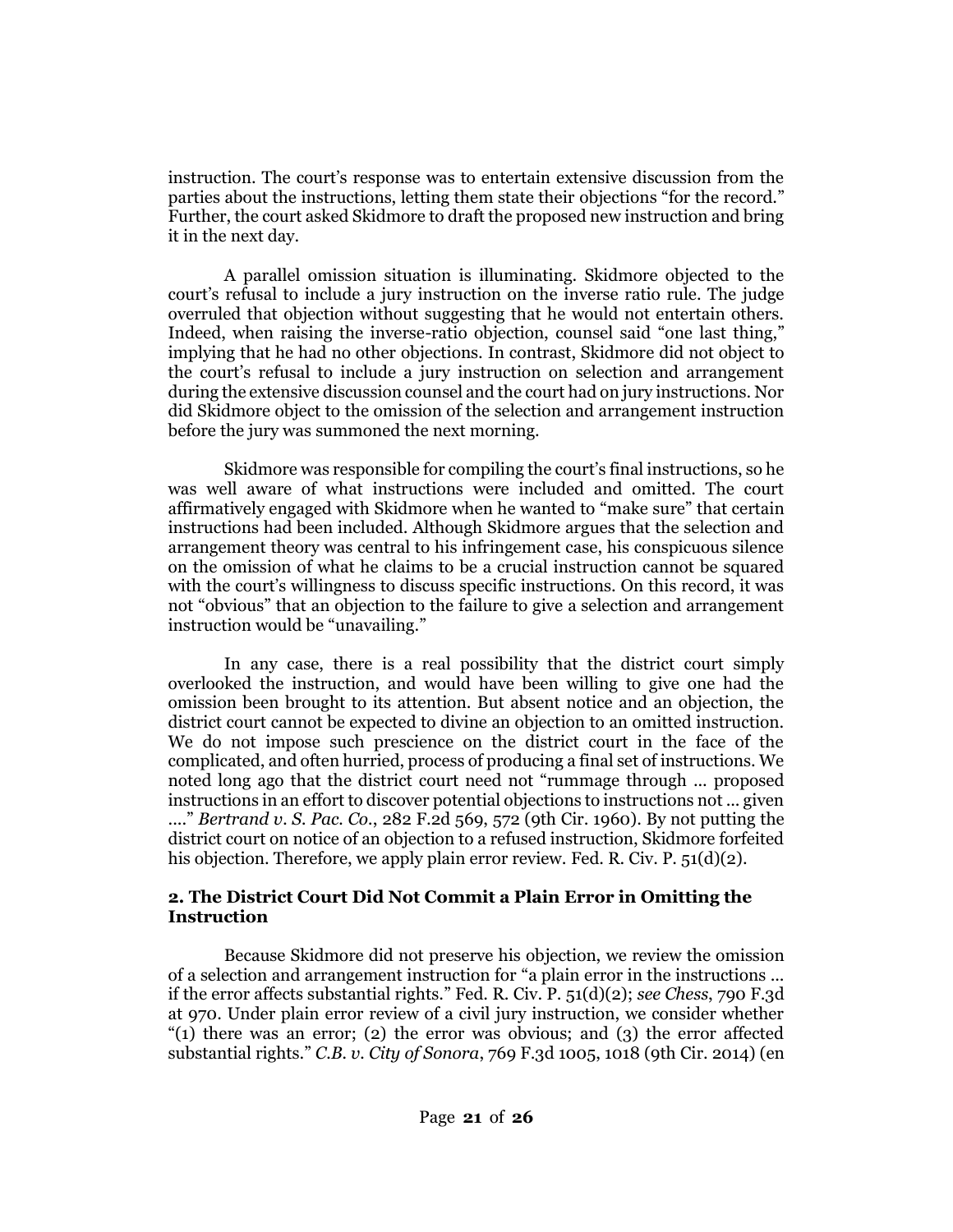banc). Even where these demanding requirements are met, "the decision whether to correct a plain error under Federal Rule of Civil Procedure  $51(d)(2)$  is discretionary," typically invoked only where "the error seriously impaired the fairness, integrity, or public reputation of judicial proceedings" "to prevent a miscarriage of justice." *Id.* [at 1018](http://www.westlaw.com/Link/Document/FullText?findType=Y&serNum=2034610097&pubNum=0000506&originatingDoc=I03972340624a11ea901f977ab2e6b36d&refType=RP&fi=co_pp_sp_506_1018&originationContext=document&vr=3.0&rs=cblt1.0&transitionType=DocumentItem&contextData=(sc.Search)#co_pp_sp_506_1018)–19.

Even if there was an error in not giving the instruction, and even assuming the error was plain, we cannot conclude that it produced a miscarriage of justice. The district court did not err in withholding the studio version of *Taurus* from the jury. A selection and arrangement instruction would not have convinced the jury that *Stairway to Heaven* was substantially similar to the deposit copy of *Taurus*. Therefore, the failure to give the selection and arrangement instruction cannot have "likely prejudiced the outcome of the case," or "seriously impaired the fairness, integrity, or public reputation of judicial proceedings." *[Hoard v.](http://www.westlaw.com/Link/Document/FullText?findType=Y&serNum=2045494470&pubNum=0000506&originatingDoc=I03972340624a11ea901f977ab2e6b36d&refType=RP&fi=co_pp_sp_506_787&originationContext=document&vr=3.0&rs=cblt1.0&transitionType=DocumentItem&contextData=(sc.Search)#co_pp_sp_506_787)  Hartman*[, 904 F.3d 780 787 \(9th Cir. 2018\)](http://www.westlaw.com/Link/Document/FullText?findType=Y&serNum=2045494470&pubNum=0000506&originatingDoc=I03972340624a11ea901f977ab2e6b36d&refType=RP&fi=co_pp_sp_506_787&originationContext=document&vr=3.0&rs=cblt1.0&transitionType=DocumentItem&contextData=(sc.Search)#co_pp_sp_506_787) (internal quotation marks omitted). We may also take "into consideration 'the costs of correcting [the] error,' " *[id.](http://www.westlaw.com/Link/Document/FullText?findType=Y&serNum=2045494470&pubNum=0000506&originatingDoc=I03972340624a11ea901f977ab2e6b36d&refType=RP&originationContext=document&vr=3.0&rs=cblt1.0&transitionType=DocumentItem&contextData=(sc.Search))* (quoting *C.B.*[, 769 F.3d at 1018\)](http://www.westlaw.com/Link/Document/FullText?findType=Y&serNum=2034610097&pubNum=0000506&originatingDoc=I03972340624a11ea901f977ab2e6b36d&refType=RP&fi=co_pp_sp_506_1018&originationContext=document&vr=3.0&rs=cblt1.0&transitionType=DocumentItem&contextData=(sc.Search)#co_pp_sp_506_1018), and that factor clearly supports letting the jury verdict stand. This case involved a lengthy trial, and there is little reason to have another trial that Skidmore cannot win.

"Rare is the case where the district court's errors are so grave as to 'seriously impair[ ] the fairness, integrity, or public reputation of judicial proceedings.' " *Id.* [at 791](http://www.westlaw.com/Link/Document/FullText?findType=Y&serNum=2045494470&pubNum=0000506&originatingDoc=I03972340624a11ea901f977ab2e6b36d&refType=RP&fi=co_pp_sp_506_791&originationContext=document&vr=3.0&rs=cblt1.0&transitionType=DocumentItem&contextData=(sc.Search)#co_pp_sp_506_791) (alteration in original) (quoting *C.B.*[, 769 F.3d at 1019\)](http://www.westlaw.com/Link/Document/FullText?findType=Y&serNum=2034610097&pubNum=0000506&originatingDoc=I03972340624a11ea901f977ab2e6b36d&refType=RP&fi=co_pp_sp_506_1019&originationContext=document&vr=3.0&rs=cblt1.0&transitionType=DocumentItem&contextData=(sc.Search)#co_pp_sp_506_1019); *see also [Teixeira v. Town of Coventry ex rel. Przybyla](http://www.westlaw.com/Link/Document/FullText?findType=Y&serNum=2043767132&pubNum=0000506&originatingDoc=I03972340624a11ea901f977ab2e6b36d&refType=RP&fi=co_pp_sp_506_18&originationContext=document&vr=3.0&rs=cblt1.0&transitionType=DocumentItem&contextData=(sc.Search)#co_pp_sp_506_18)*, 882 F.3d 13, 18 (1st Cir. [2018\)](http://www.westlaw.com/Link/Document/FullText?findType=Y&serNum=2043767132&pubNum=0000506&originatingDoc=I03972340624a11ea901f977ab2e6b36d&refType=RP&fi=co_pp_sp_506_18&originationContext=document&vr=3.0&rs=cblt1.0&transitionType=DocumentItem&contextData=(sc.Search)#co_pp_sp_506_18) (describing such errors as "hen's-teeth rare"). This is not such a case. The district court did not commit a plain error in deciding not to give a selection and arrangement instruction.

## **3. Skidmore Did Not Present a Selection and Arrangement Theory**

Finally, we conclude that the district court did not commit any error. The fatal flaw in Skidmore's argument that he was entitled to a selection and arrangement instruction is that he did not present that as a separate theory at trial. To be sure, a copyright plaintiff may argue "infringement ... based on original selection and arrangement of unprotected elements." *Metcalf*[, 294 F.3d at 1074](http://www.westlaw.com/Link/Document/FullText?findType=Y&serNum=2002365597&pubNum=0000506&originatingDoc=I03972340624a11ea901f977ab2e6b36d&refType=RP&fi=co_pp_sp_506_1074&originationContext=document&vr=3.0&rs=cblt1.0&transitionType=DocumentItem&contextData=(sc.Search)#co_pp_sp_506_1074) (quoting *Apple Computer*[, 35 F.3d at 1446\)](http://www.westlaw.com/Link/Document/FullText?findType=Y&serNum=1994188702&pubNum=0000506&originatingDoc=I03972340624a11ea901f977ab2e6b36d&refType=RP&fi=co_pp_sp_506_1446&originationContext=document&vr=3.0&rs=cblt1.0&transitionType=DocumentItem&contextData=(sc.Search)#co_pp_sp_506_1446). The supposed centrality of a selection and arrangement theory is belied by the trial record. Skidmore never once used the words "selection" or "arrangement" during trial. But we do not rest our discussion on invocation of copyright vernacular; more importantly, Skidmore never presented the argument to the jury. Nowhere did Skidmore argue that the claimed elements were selected and arranged in a particular way to create the resulting four-bar passage in Section A of the musical composition in *Taurus*. Nor was there a word in Skidmore's closing about the selection and arrangement theory. Notably, our decision here is based on the trial evidence and not an appellate adjudication of copyrightability.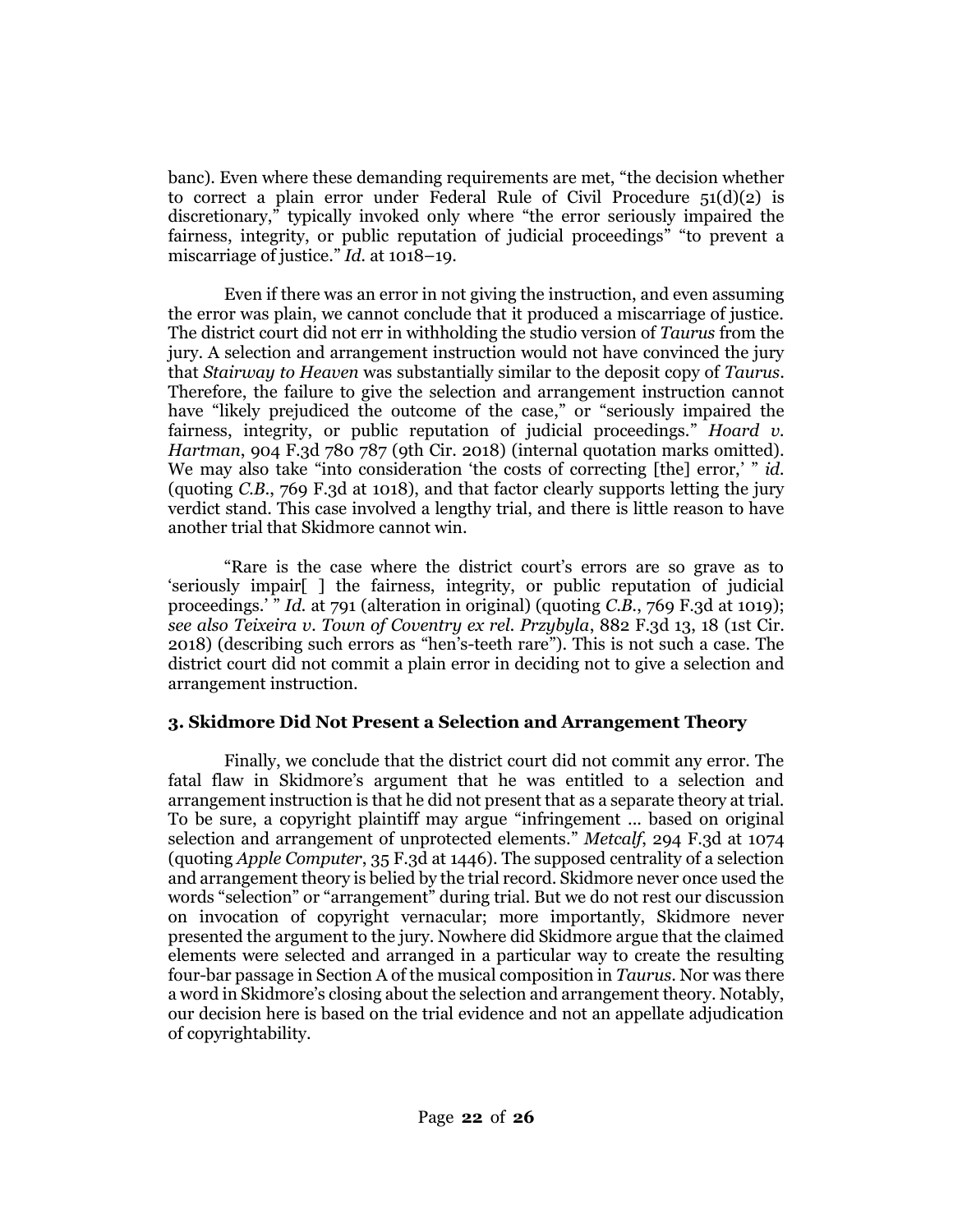At trial, Skidmore's copyright infringement claim was based on the combination of five elements: minor chromatic line and associated chords; duration of pitches of minor chromatic line; melody placed over the descending chromatic line consisting of combination of arpeggios and two-note sequences; rhythm of steady eighth note beats; and pitch collection.

Skidmore and his expert underscored that the presence of these five musical components makes *Taurus* unique and memorable: *Taurus* is original, and the presence of these same elements in *Stairway to Heaven* makes it infringing. This framing is not a selection and arrangement argument. Skidmore never argued how these musical components related to each other to create the overall design, pattern, or synthesis. Skidmore simply presented a garden variety substantial similarity argument. Yet, Skidmore relies on the handful of times that his expert musicologist, Dr. Stewart, referred to the "unique and memorable" parts of the *Taurus* composition as a "combination" to argue that he made a selection and arrangement argument at trial, though not even this "combination" characterization was included in his closing.

Semantics do not characterize legal arguments—substance does. Skidmore does not contest that the selection and arrangement must itself be original to merit copyright protection. *See Feist*[, 499 U.S. at 358.](http://www.westlaw.com/Link/Document/FullText?findType=Y&serNum=1991060551&pubNum=0000780&originatingDoc=I03972340624a11ea901f977ab2e6b36d&refType=RP&fi=co_pp_sp_780_358&originationContext=document&vr=3.0&rs=cblt1.0&transitionType=DocumentItem&contextData=(sc.Search)#co_pp_sp_780_358) We have extended copyright protection to "a combination of unprotectable elements ... only if those elements are numerous enough and their selection and arrangement original enough that their combination constitutes an original work of authorship." *Satava*[, 323 F.3d at](http://www.westlaw.com/Link/Document/FullText?findType=Y&serNum=2003233155&pubNum=0000506&originatingDoc=I03972340624a11ea901f977ab2e6b36d&refType=RP&fi=co_pp_sp_506_811&originationContext=document&vr=3.0&rs=cblt1.0&transitionType=DocumentItem&contextData=(sc.Search)#co_pp_sp_506_811)  [811.](http://www.westlaw.com/Link/Document/FullText?findType=Y&serNum=2003233155&pubNum=0000506&originatingDoc=I03972340624a11ea901f977ab2e6b36d&refType=RP&fi=co_pp_sp_506_811&originationContext=document&vr=3.0&rs=cblt1.0&transitionType=DocumentItem&contextData=(sc.Search)#co_pp_sp_506_811) Put another way, what a selection and arrangement copyright protects is the *particular* way in which the artistic elements form a coherent pattern, synthesis, or design. *See [L.A. Printex Indus., Inc. v. Aeropostale, Inc.](http://www.westlaw.com/Link/Document/FullText?findType=Y&serNum=2027459957&pubNum=0000506&originatingDoc=I03972340624a11ea901f977ab2e6b36d&refType=RP&fi=co_pp_sp_506_850&originationContext=document&vr=3.0&rs=cblt1.0&transitionType=DocumentItem&contextData=(sc.Search)#co_pp_sp_506_850)*, 676 F.3d 841, 850–51 [\(9th Cir. 2012\)](http://www.westlaw.com/Link/Document/FullText?findType=Y&serNum=2027459957&pubNum=0000506&originatingDoc=I03972340624a11ea901f977ab2e6b36d&refType=RP&fi=co_pp_sp_506_850&originationContext=document&vr=3.0&rs=cblt1.0&transitionType=DocumentItem&contextData=(sc.Search)#co_pp_sp_506_850) ("original selection, coordination, and arrangement" that result in the overall "design" are protectable); *Metcalf*[, 294 F.3d at 1074](http://www.westlaw.com/Link/Document/FullText?findType=Y&serNum=2002365597&pubNum=0000506&originatingDoc=I03972340624a11ea901f977ab2e6b36d&refType=RP&fi=co_pp_sp_506_1074&originationContext=document&vr=3.0&rs=cblt1.0&transitionType=DocumentItem&contextData=(sc.Search)#co_pp_sp_506_1074) ("Each note in a scale ... is not protectable, but a pattern of notes in a tune may earn copyright protection."); *United States v. Hamilton*[, 583 F.2d 448, 452 \(9th Cir. 1978\);](http://www.westlaw.com/Link/Document/FullText?findType=Y&serNum=1978120243&pubNum=0000350&originatingDoc=I03972340624a11ea901f977ab2e6b36d&refType=RP&fi=co_pp_sp_350_452&originationContext=document&vr=3.0&rs=cblt1.0&transitionType=DocumentItem&contextData=(sc.Search)#co_pp_sp_350_452) *see also Feist*[, 499 U.S. at 350](http://www.westlaw.com/Link/Document/FullText?findType=Y&serNum=1991060551&pubNum=0000780&originatingDoc=I03972340624a11ea901f977ab2e6b36d&refType=RP&fi=co_pp_sp_780_350&originationContext=document&vr=3.0&rs=cblt1.0&transitionType=DocumentItem&contextData=(sc.Search)#co_pp_sp_780_350)–51; *Rentmeester*[, 883 F.3d at 1119.](http://www.westlaw.com/Link/Document/FullText?findType=Y&serNum=2043897592&pubNum=0000506&originatingDoc=I03972340624a11ea901f977ab2e6b36d&refType=RP&fi=co_pp_sp_506_1119&originationContext=document&vr=3.0&rs=cblt1.0&transitionType=DocumentItem&contextData=(sc.Search)#co_pp_sp_506_1119)

Skidmore and his experts never argued to the jury that the claimed musical elements cohere to form a holistic musical design. Both Skidmore's counsel and his expert confirmed the separateness of the five elements by calling them "five categories of similarities." These disparate categories of unprotectable elements are just "random similarities scattered throughout [the relevant portions of] the works." *Shaw*[, 919 F.2d](http://www.westlaw.com/Link/Document/FullText?findType=Y&serNum=1990166741&pubNum=0000350&originatingDoc=I03972340624a11ea901f977ab2e6b36d&refType=RP&fi=co_pp_sp_350_1362&originationContext=document&vr=3.0&rs=cblt1.0&transitionType=DocumentItem&contextData=(sc.Search)#co_pp_sp_350_1362) at 1362 (quoting *[Litchfield v. Spielberg](http://www.westlaw.com/Link/Document/FullText?findType=Y&serNum=1984133241&pubNum=0000350&originatingDoc=I03972340624a11ea901f977ab2e6b36d&refType=RP&fi=co_pp_sp_350_1356&originationContext=document&vr=3.0&rs=cblt1.0&transitionType=DocumentItem&contextData=(sc.Search)#co_pp_sp_350_1356)*, 736 F.2d 1352, [1356 \(9th Cir. 1984\)\)](http://www.westlaw.com/Link/Document/FullText?findType=Y&serNum=1984133241&pubNum=0000350&originatingDoc=I03972340624a11ea901f977ab2e6b36d&refType=RP&fi=co_pp_sp_350_1356&originationContext=document&vr=3.0&rs=cblt1.0&transitionType=DocumentItem&contextData=(sc.Search)#co_pp_sp_350_1356). Labeling them a "combination" of unprotectable elements does not convert the argument into a selection and arrangement case.<sup>11</sup>

<sup>11</sup> Skidmore misconstrues *[Swirsky](http://www.westlaw.com/Link/Document/FullText?findType=Y&serNum=2004692521&pubNum=0000506&originatingDoc=I03972340624a11ea901f977ab2e6b36d&refType=RP&originationContext=document&vr=3.0&rs=cblt1.0&transitionType=DocumentItem&contextData=(sc.Search))*'s observation that we have upheld "a jury finding of substantial similarity based on the combination of five otherwise unprotectable elements." [376 F.3d at 849.](http://www.westlaw.com/Link/Document/FullText?findType=Y&serNum=2004692521&pubNum=0000506&originatingDoc=I03972340624a11ea901f977ab2e6b36d&refType=RP&fi=co_pp_sp_506_849&originationContext=document&vr=3.0&rs=cblt1.0&transitionType=DocumentItem&contextData=(sc.Search)#co_pp_sp_506_849) There, the court was trying to fathom which aspects of a musical composition can be used for a similarity analysis, given that no definitive list of musical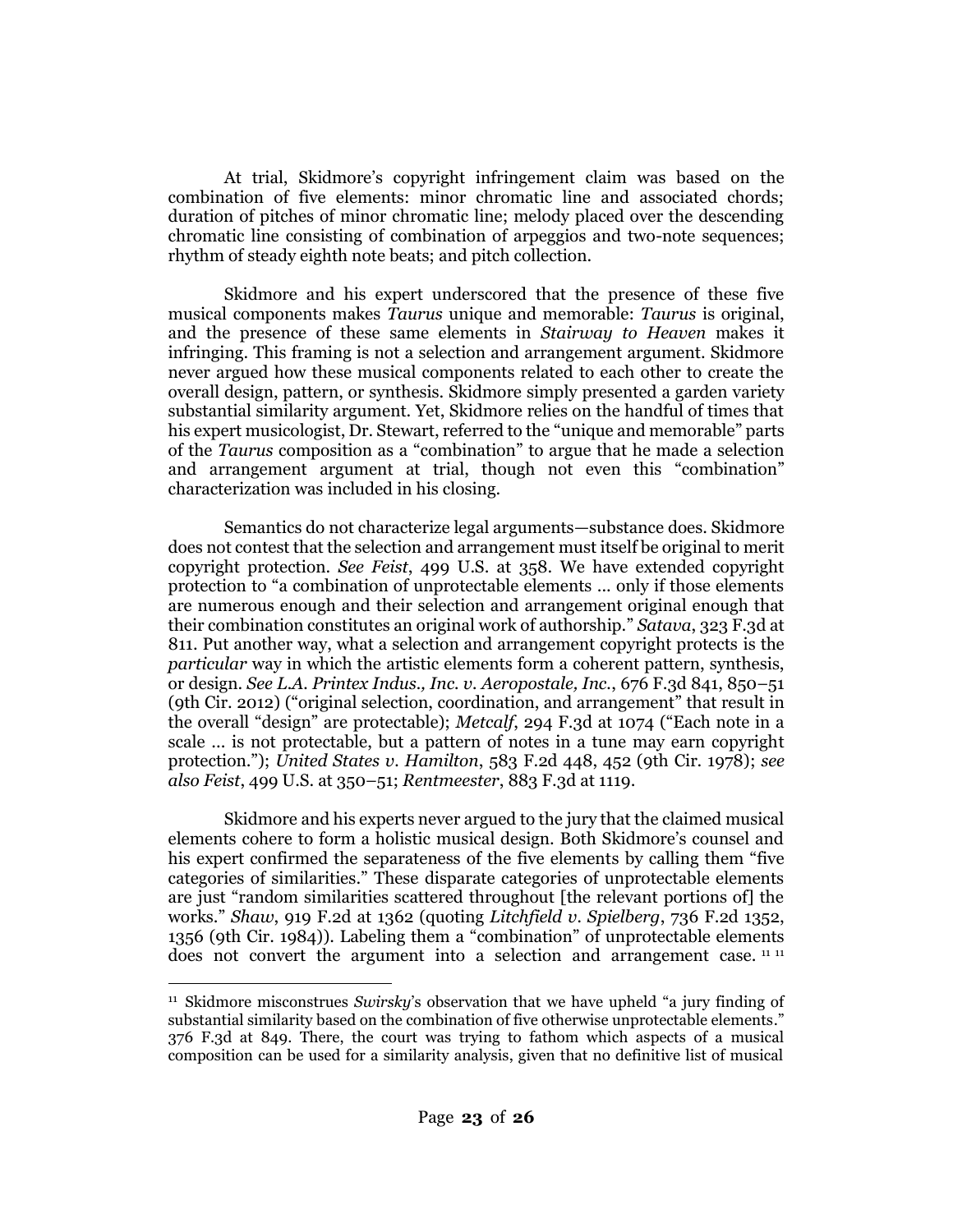Skidmore's selection and arrangement argument fails because a copyright plaintiff "d[oes] not make an argument based on the overall selection and sequencing of ... similarities," if the theory is based on "*random* similarities scattered throughout the works." *Metcalf*[, 294 F.3d at 1074](http://www.westlaw.com/Link/Document/FullText?findType=Y&serNum=2002365597&pubNum=0000506&originatingDoc=I03972340624a11ea901f977ab2e6b36d&refType=RP&fi=co_pp_sp_506_1074&originationContext=document&vr=3.0&rs=cblt1.0&transitionType=DocumentItem&contextData=(sc.Search)#co_pp_sp_506_1074)–75 (quoting *Cavalier*[, 297 F.3d at 825\)](http://www.westlaw.com/Link/Document/FullText?findType=Y&serNum=2002328823&pubNum=0000506&originatingDoc=I03972340624a11ea901f977ab2e6b36d&refType=RP&fi=co_pp_sp_506_825&originationContext=document&vr=3.0&rs=cblt1.0&transitionType=DocumentItem&contextData=(sc.Search)#co_pp_sp_506_825); *see also Litchfield*[, 736 F.2d at 1356](http://www.westlaw.com/Link/Document/FullText?findType=Y&serNum=1984133241&pubNum=0000350&originatingDoc=I03972340624a11ea901f977ab2e6b36d&refType=RP&fi=co_pp_sp_350_1356&originationContext=document&vr=3.0&rs=cblt1.0&transitionType=DocumentItem&contextData=(sc.Search)#co_pp_sp_350_1356) (same). Presenting a "combination of unprotectable elements" without explaining how these elements are particularly selected and arranged amounts to nothing more than trying to copyright commonplace elements. *Satava*[, 323 F.3d at 811](http://www.westlaw.com/Link/Document/FullText?findType=Y&serNum=2003233155&pubNum=0000506&originatingDoc=I03972340624a11ea901f977ab2e6b36d&refType=RP&fi=co_pp_sp_506_811&originationContext=document&vr=3.0&rs=cblt1.0&transitionType=DocumentItem&contextData=(sc.Search)#co_pp_sp_506_811)–12. Without such arrangement, there is no liability for taking "ideas and concepts" from the plaintiff's work, "even in combination." *Rentmeester*[, 883 F.3d at 1122](http://www.westlaw.com/Link/Document/FullText?findType=Y&serNum=2043897592&pubNum=0000506&originatingDoc=I03972340624a11ea901f977ab2e6b36d&refType=RP&fi=co_pp_sp_506_1122&originationContext=document&vr=3.0&rs=cblt1.0&transitionType=DocumentItem&contextData=(sc.Search)#co_pp_sp_506_1122)–23.

Skidmore misconstrues what the copyright law means by a "combination," "compilation," and "selection and arrangement" of unprotectable elements. The word "combination" cannot mean any "set" of artistic building blocks. We have explained that only the "*new* combination," that is the "*novel* arrangement," *[Universal Pictures Co. v. Harold Lloyd Corp.](http://www.westlaw.com/Link/Document/FullText?findType=Y&serNum=1947117514&pubNum=0000350&originatingDoc=I03972340624a11ea901f977ab2e6b36d&refType=RP&fi=co_pp_sp_350_363&originationContext=document&vr=3.0&rs=cblt1.0&transitionType=DocumentItem&contextData=(sc.Search)#co_pp_sp_350_363)*, 162 F.2d 354, 363 (9th Cir. 1947) (emphasis added), and not "*any* combination of unprotectable elements ... qualifies for copyright protection," *Satava*[, 323 F.3d at 811.](http://www.westlaw.com/Link/Document/FullText?findType=Y&serNum=2003233155&pubNum=0000506&originatingDoc=I03972340624a11ea901f977ab2e6b36d&refType=RP&fi=co_pp_sp_506_811&originationContext=document&vr=3.0&rs=cblt1.0&transitionType=DocumentItem&contextData=(sc.Search)#co_pp_sp_506_811) Likewise, a protectable "compilation" is the precise "result[ ]" that is "formed by the collection and assembling of preexisting materials ... that are selected, coordinated, or arranged." [17 U.S.C. § 101.](http://www.westlaw.com/Link/Document/FullText?findType=L&pubNum=1000546&cite=17USCAS101&originatingDoc=I03972340624a11ea901f977ab2e6b36d&refType=LQ&originationContext=document&vr=3.0&rs=cblt1.0&transitionType=DocumentItem&contextData=(sc.Search))

Therefore, a selection and arrangement copyright is infringed only where the works share, in substantial amounts, the "particular," *i.e.*, the "same," combination of unprotectable elements. *Feist*[, 499 U.S. at 349, 350](http://www.westlaw.com/Link/Document/FullText?findType=Y&serNum=1991060551&pubNum=0000780&originatingDoc=I03972340624a11ea901f977ab2e6b36d&refType=RP&fi=co_pp_sp_780_349&originationContext=document&vr=3.0&rs=cblt1.0&transitionType=DocumentItem&contextData=(sc.Search)#co_pp_sp_780_349)–51. A plaintiff thus cannot establish substantial similarity by reconstituting the copyrighted work as a combination of unprotectable elements and then claiming that those same elements also appear in the defendant's work, in a different aesthetic context. Because many works of art can be recast as compilations of individually unprotected constituent parts, Skidmore's theory of combination copyright would deem substantially similar two vastly dissimilar musical compositions, novels, and paintings for sharing some of the same notes, words, or colors. We have already rejected such a test as being at variance with maintaining a vigorous public domain. *See, e.g.*, *Shaw*[, 919 F.2d at 1362](http://www.westlaw.com/Link/Document/FullText?findType=Y&serNum=1990166741&pubNum=0000350&originatingDoc=I03972340624a11ea901f977ab2e6b36d&refType=RP&fi=co_pp_sp_350_1362&originationContext=document&vr=3.0&rs=cblt1.0&transitionType=DocumentItem&contextData=(sc.Search)#co_pp_sp_350_1362)–63.

To the extent Skidmore's combination theory was meant to encompass or be a variation on the theme of the selection and arrangement claim, the jury was adequately instructed, as noted below. To the extent Skidmore now claims the selection and arrangement theory was a separate claim, he never articulated that theory at trial. But, in any event, any omission was not in error. The trial court was not compelled to give the instruction, nor did it really matter in the end in light of the evidence and the jury's finding that the relevant portions of the songs were not

elements existed in the case law. Properly read, *[Swirksy](http://www.westlaw.com/Link/Document/FullText?findType=Y&serNum=2004692521&originatingDoc=I03972340624a11ea901f977ab2e6b36d&refType=RP&originationContext=document&vr=3.0&rs=cblt1.0&transitionType=DocumentItem&contextData=(sc.Search))* left open the possibility that five or more different musical elements may be analyzed for a substantial similarity analysis, not that a set of five musical elements is always sufficient to find infringement. *[Id.](http://www.westlaw.com/Link/Document/FullText?findType=Y&serNum=2004692521&pubNum=0000506&originatingDoc=I03972340624a11ea901f977ab2e6b36d&refType=RP&originationContext=document&vr=3.0&rs=cblt1.0&transitionType=DocumentItem&contextData=(sc.Search))*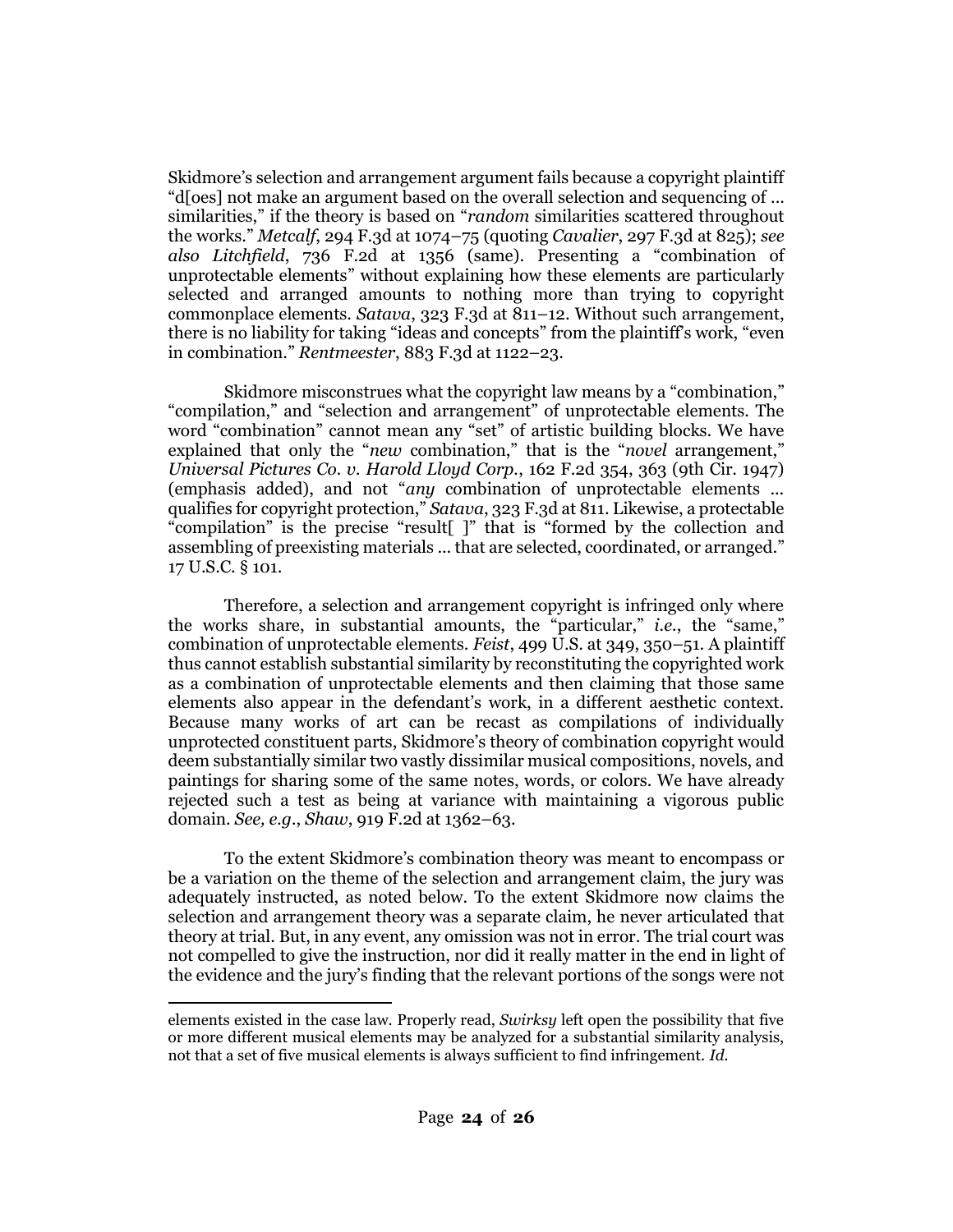#### substantially similar.

Ultimately, failure to properly invoke a selection and arrangement argument is a death knell for Skidmore's request for a selection and arrangement instruction. He is not entitled to an instruction based on a legal theory that was not presented to the jury. *See Roberts v. Spalding*[, 783 F.2d 867, 873 \(9th Cir. 1986\)](http://www.westlaw.com/Link/Document/FullText?findType=Y&serNum=1986109579&pubNum=0000350&originatingDoc=I03972340624a11ea901f977ab2e6b36d&refType=RP&fi=co_pp_sp_350_873&originationContext=document&vr=3.0&rs=cblt1.0&transitionType=DocumentItem&contextData=(sc.Search)#co_pp_sp_350_873) ("[T]he district court was under no duty to submit to the jury proposed instructions that contain ... a theory not supported by the evidence ....").<sup>12</sup> The district court committed no error by declining to instruct the jury on selection and arrangement.<sup>13</sup>

## **4. The Jury Instructions Fairly Covered Skidmore's Theory**

Even though the district court did not instruct the jury on selection and arrangement, its instructions, as a whole, fairly and adequately covered Skidmore's argument for extrinsic similarity between *Taurus* and *Stairway to Heaven*. As discussed above, Jury Instruction No. 20 explained to the jury that an "original work may include or incorporate elements taken from prior works or works from the public domain," and that the "original part" of the work only requires "minimal creativity" by the author. This instruction was immediately followed by Jury Instruction No. 21, which explained that the taking of "original material protected

<sup>12</sup> That both Skidmore and Led Zeppelin proposed their own version of a selection and arrangement instruction does not affect whether the district court was required to instruct the jury on the selection and arrangement theory. This just reflects the common practice of proposing, such as in this case several months ahead of trial, broad sets of jury instructions, trial exhibits, and witness lists that may cover an argument presented at trial. The court's ultimate decision on instructions depends on the proof at trial.

<sup>&</sup>lt;sup>13</sup> Led Zeppelin and several amici have argued that even if Skidmore is entitled to a selection and arrangement instruction, the standard to determine unlawful appropriation under this theory is "virtual identity," not substantial similarity. We do not need to reach this issue because, as noted above, Skidmore has not made a sufficiency of evidence argument. But to be clear, we do not recognize a separate, heightened standard for proving actionable copying. The standard is always substantial similarity. Of course the degree of overlap in original expression that is required for the similarity to be substantial is determined by the range of possible protectable expression. *See [Apple Comput.](http://www.westlaw.com/Link/Document/FullText?findType=Y&serNum=1994188702&pubNum=0000506&originatingDoc=I03972340624a11ea901f977ab2e6b36d&refType=RP&fi=co_pp_sp_506_1443&originationContext=document&vr=3.0&rs=cblt1.0&transitionType=DocumentItem&contextData=(sc.Search)#co_pp_sp_506_1443)*, 35 F.3d at [1443.](http://www.westlaw.com/Link/Document/FullText?findType=Y&serNum=1994188702&pubNum=0000506&originatingDoc=I03972340624a11ea901f977ab2e6b36d&refType=RP&fi=co_pp_sp_506_1443&originationContext=document&vr=3.0&rs=cblt1.0&transitionType=DocumentItem&contextData=(sc.Search)#co_pp_sp_506_1443) More similarities are required to infringe if the range of protectable expression is narrow, because the similarities between the two works are likely to cover public domain or otherwise unprotectable elements. *See [Mattel, Inc. v. MGA](http://www.westlaw.com/Link/Document/FullText?findType=Y&serNum=2022583077&pubNum=0000506&originatingDoc=I03972340624a11ea901f977ab2e6b36d&refType=RP&fi=co_pp_sp_506_913&originationContext=document&vr=3.0&rs=cblt1.0&transitionType=DocumentItem&contextData=(sc.Search)#co_pp_sp_506_913) Entm't, Inc.*, 616 F.3d 904, 913–[14 \(9th Cir. 2010\).](http://www.westlaw.com/Link/Document/FullText?findType=Y&serNum=2022583077&pubNum=0000506&originatingDoc=I03972340624a11ea901f977ab2e6b36d&refType=RP&fi=co_pp_sp_506_913&originationContext=document&vr=3.0&rs=cblt1.0&transitionType=DocumentItem&contextData=(sc.Search)#co_pp_sp_506_913) Thus, for works where there is a narrow range of available creative choices, the defendant's work would necessarily have to be "virtually identical" to the plaintiff's work in order to be substantially similar. We have at times described this result as the work having a "thin" copyright. *E.g.*, *[Apple Comput., Inc.](http://www.westlaw.com/Link/Document/FullText?findType=Y&serNum=1994188702&pubNum=0000506&originatingDoc=I03972340624a11ea901f977ab2e6b36d&refType=RP&fi=co_pp_sp_506_1446&originationContext=document&vr=3.0&rs=cblt1.0&transitionType=DocumentItem&contextData=(sc.Search)#co_pp_sp_506_1446)*, 35 F.3d at 1446–47; *see also [Harper House, Inc. v. Thomas Nelson, Inc.](http://www.westlaw.com/Link/Document/FullText?findType=Y&serNum=1989155351&pubNum=0000350&originatingDoc=I03972340624a11ea901f977ab2e6b36d&refType=RP&fi=co_pp_sp_350_205&originationContext=document&vr=3.0&rs=cblt1.0&transitionType=DocumentItem&contextData=(sc.Search)#co_pp_sp_350_205)*, 889 F.2d 197, 205 (9th Cir. 1989) ("A *factual* compilation receives only limited copyright protection."). A selection and arrangement copyright is not always thin. *Compare [L.A. Printex Indus.](http://www.westlaw.com/Link/Document/FullText?findType=Y&serNum=2027459957&pubNum=0000506&originatingDoc=I03972340624a11ea901f977ab2e6b36d&refType=RP&fi=co_pp_sp_506_850&originationContext=document&vr=3.0&rs=cblt1.0&transitionType=DocumentItem&contextData=(sc.Search)#co_pp_sp_506_850)*, 676 F.3d at 850 (broad selection and arrangement copyright) *with Satava*[, 323 F.3d at 811](http://www.westlaw.com/Link/Document/FullText?findType=Y&serNum=2003233155&pubNum=0000506&originatingDoc=I03972340624a11ea901f977ab2e6b36d&refType=RP&fi=co_pp_sp_506_811&originationContext=document&vr=3.0&rs=cblt1.0&transitionType=DocumentItem&contextData=(sc.Search)#co_pp_sp_506_811) (thin selection and arrangement copyright).